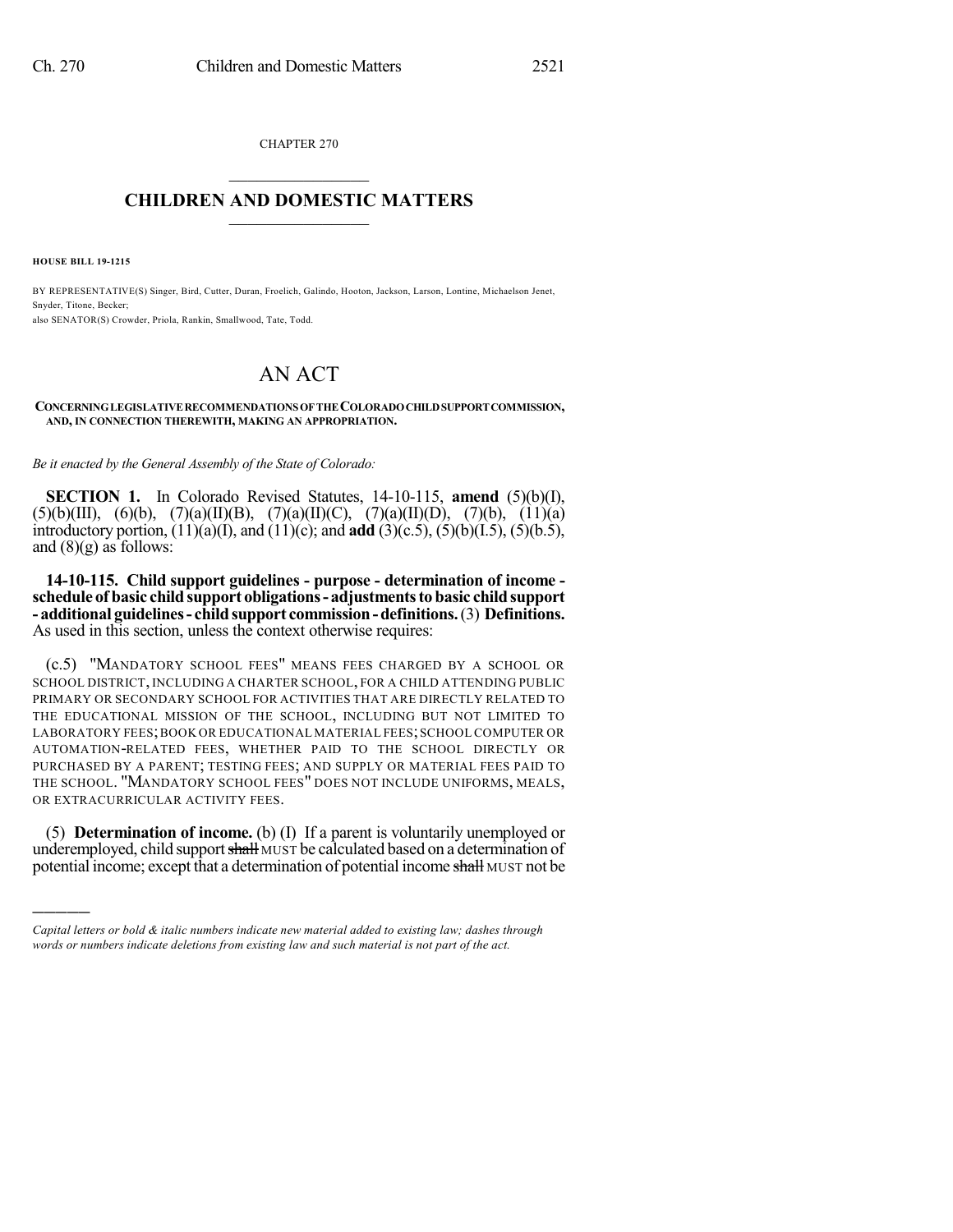made for:

(A) A parent who is physically or mentally incapacitated;  $\sigma$ 

(B) A PARENT WHO is caring for a child under the age of thirty TWENTY-FOUR months for whom the parents owe a joint legal responsibility; or

(C) for An incarcerated parent sentenced to one year ONE HUNDRED EIGHTY DAYS or more.

(I.5) IF THE COURT OR DELEGATE CHILD SUPPORT ENFORCEMENT UNIT IMPUTES INCOME PURSUANT TO THIS SUBSECTION (5), THE PROVISIONS OF SUBSECTION (5)(b.5) OF THIS SECTION APPLY.

(III) For the purposes of this section, a parent shall IS not be deemed "underemployed" if:

(A) The employment is temporary and is reasonably intended to result in higher income within the foreseeable future; or

(B) The employment is a good faith career choice that is not intended to deprive a child of support and does not unreasonably reduce the support available to a child; or

(C) The parent is enrolled FULL-TIME in an educational OR VOCATIONAL program that OR IS EMPLOYED PART-TIME WHILE ENROLLED IN A PART-TIME EDUCATIONAL OR VOCATIONAL PROGRAM, BASED ON THE INSTITUTION'S ENROLLMENT DEFINITIONS, AND THE PROGRAM is reasonably intended to result in a degree or certification within a reasonable period of time; and that COMPLETING THE PROGRAM will result in a higher income; so long as the educational program is a good faith career choice that is not intended to deprive the child of support; and that THE PARENT'S PARTICIPATION IN THE PROGRAM does not unreasonably reduce the AMOUNT OF CHILD support available to a child.

(b.5) (I) EXCEPT AS OTHERWISE PROVIDED IN THIS SECTION, IF THE COURT OR DELEGATE CHILD SUPPORT ENFORCEMENT UNIT DETERMINES THAT A PARENT IS VOLUNTARILY UNEMPLOYED OR UNDEREMPLOYED OR EMPLOYMENT INFORMATION IS UNREALIABLE, THE COURT OR DELEGATE CHILD SUPPORT ENFORCEMENT UNIT SHALL DETERMINE AND DOCUMENT, FOR THE RECORD, THE PARENT'S POTENTIAL INCOME.

(II) IN DETERMINING POTENTIAL INCOME, THE COURT OR DELEGATE CHILD SUPPORT ENFORCEMENT UNIT SHALL CONSIDER, TO THE EXTENT KNOWN, THE SPECIFIC CIRCUMSTANCES OF THE PARENT, INCLUDING CONSIDERATION OF THE FOLLOWING INFORMATION, WHEN AVAILABLE:

(A) THE PARENT'S ASSETS;

(B) RESIDENCE;

(C) EMPLOYMENT AND EARNINGS HISTORY;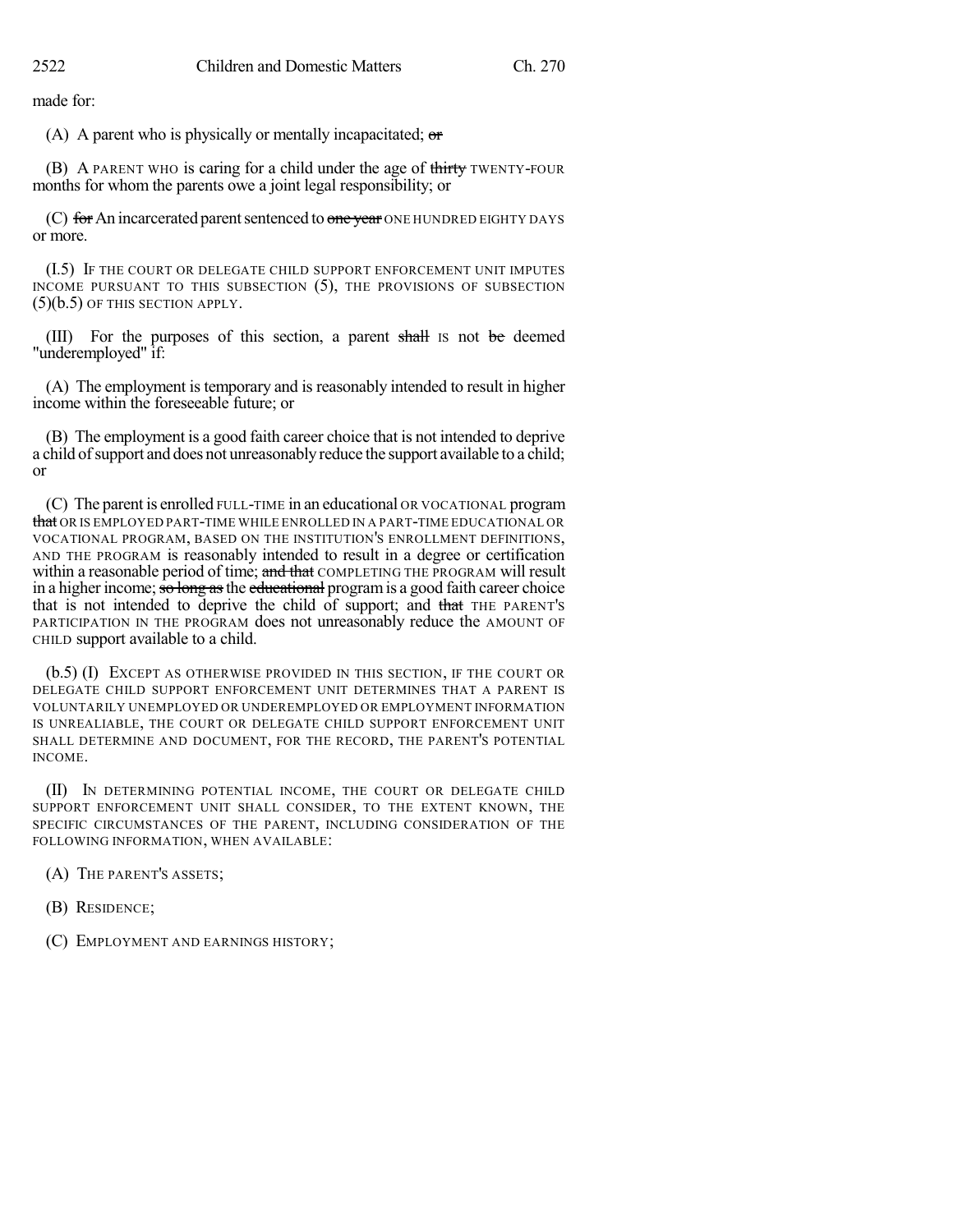- (D) JOB SKILLS;
- (E) EDUCATIONAL ATTAINMENT;
- (F) LITERACY;
- (G) AGE;
- (H) HEALTH;
- (I) CRIMINAL RECORD;
- (J) OTHER EMPLOYMENT BARRIERS;
- (K) RECORD OF SEEKING WORK;
- (L) THE LOCAL JOB MARKET;

(M) THE AVAILABILITY OF EMPLOYERS HIRING IN THE COMMUNITY, WITHOUT CHANGING EXISTING LAW REGARDING THE BURDEN OF PROOF;

(N) PREVAILING EARNINGS LEVEL IN THE LOCAL COMMUNITY; AND

(O) OTHER RELEVANT BACKGROUND FACTORS IN THE CASE.

(6) (b) The amount of the adjustment must not exceed the schedule of basic support obligations listed in this section. For a parent with a gross income of one thousand nine hundred dollars or less per month, the adjustment is seventy-five percent of the amount calculated using the low-income adjustment described in  $sub-subparagrams$  (B) and (C) of subparagraph (II) of paragraph (a) of subsection (7) of this section based only upon the responsible parent's income, without any other adjustments for the number of other children for whom the parent is responsible. For a parent with gross income of more than one thousand nine FIVE hundred dollars per month, the adjustment is seventy-five percent of the amount listed under the schedule of basic support obligations in paragraph (b) of subsection  $(7)$  SUBSECTION (7)(b) of this section that would represent a support obligation based only upon the responsible parent's income, without any other adjustments for the number of other children for whom the parent is responsible. The amount calculated as set forth in this  $\frac{\text{parameter of}}{\text{softmax}}$  SUBSECTION (6)(b) must be subtracted from the amount of the parent's grossincome prior to calculating the basic support obligation based upon both parents' gross income, as provided in subsection  $(\overline{7})$  of this section.

(7) **Schedule of basic child support obligations.** (a) (II) (B) Except as otherwise provided in sub-subparagraph (D) of this subparagraph (II), In circumstances in which the parents' combined OBLIGOR'S monthly adjusted gross income is less than one thousand one FIVE hundred dollars BUT MORE THAN SIX HUNDRED FIFTY DOLLARS, THE OBLIGOR IS REQUIRED TO PAY a child support payment of fifty dollars per month for one child, seventy dollars per month for two children, ninety dollars per month for three children, one hundred ten dollars per month for four children, one hundred thirty dollars per month for five children, and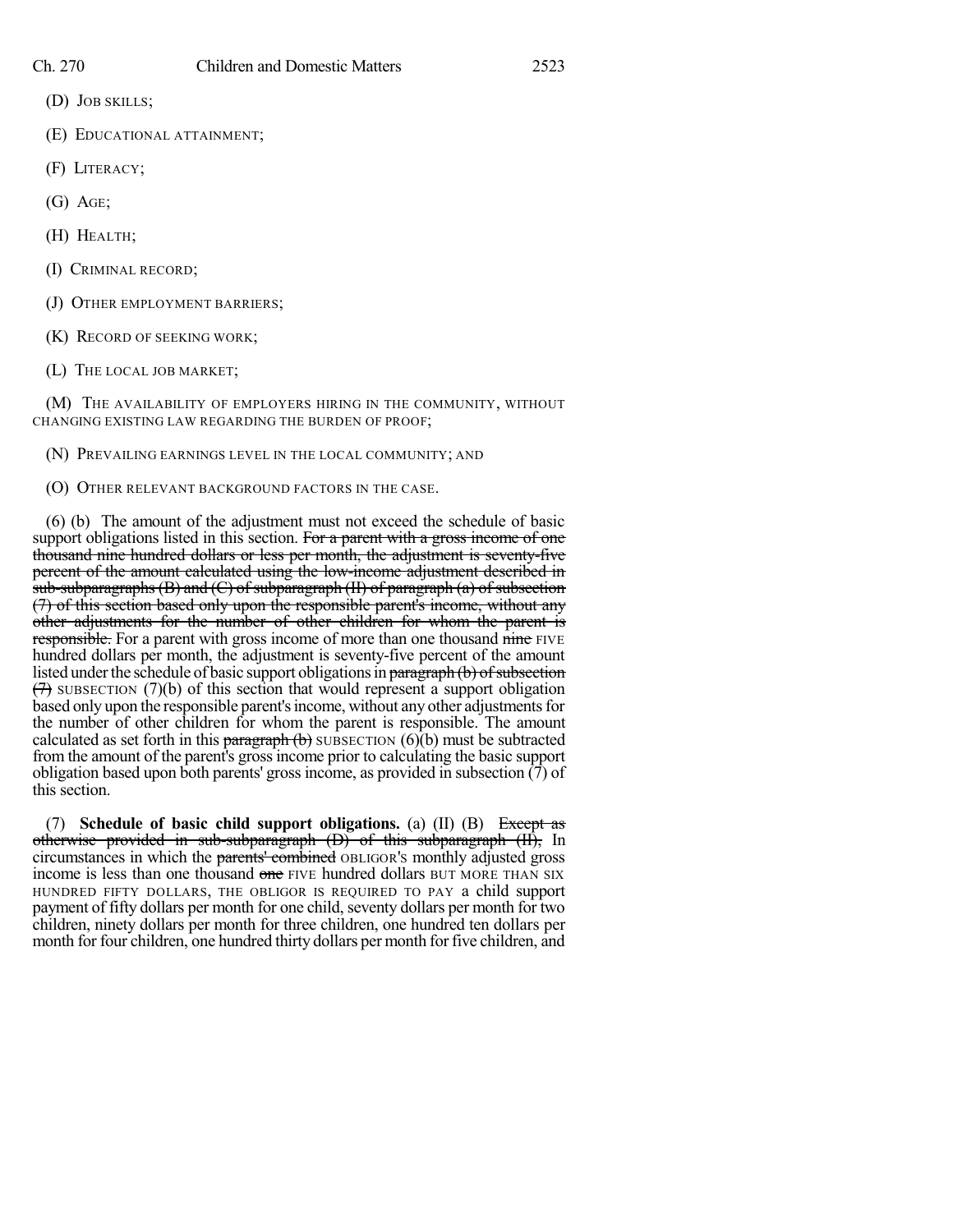one hundred fifty dollars per month for six or more children. shall be required of the obligor. The minimum order amount shall not apply when each parent keeps the children more than ninety-two overnights each year as defined in paragraph (h) of subsection  $(3)$  SUBSECTION  $(3)(h)$  of this section. In no case, however, shall the amount of child support ordered to be paid exceed the amount of child support that would otherwise be ordered to be paid if the parents did not share physical custody.

(C) Except as otherwise provided in sub-subparagraph (D) of this subparagraph (II), in circumstances in which the parents' combined monthly adjusted gross income is one thousand one hundred dollars or more, but in which the parent with the least number of overnights per year with the child has a monthly adjusted gross income of less than one thousand nine hundred dollars, the court or delegate child support enforcement unit, pursuant to section 26-13.5-105 (4), C.R.S., shall perform a low-income adjustment calculation of child support as follows: The court or delegate child support enforcement unit shall determine each parent's monthly adjusted gross income, as that term is defined in subsection (3) of this section. Based upon the parents' combined monthly adjusted gross incomes, the court or delegate child support enforcement unit shall determine the monthly basic child support obligation, using the schedule of basic child support obligations set forth in paragraph  $(b)$  of this subsection  $(7)$  and shall determine each parent's presumptive proportionate share of said obligation. The court or delegate child support enforcement unit shall then adjust the income of the parent with the fewest number of overnights per year with the child by subtracting one thousand one hundred dollars from that parent's monthly adjusted gross income. The result of the subtraction shall be added to the following basic minimum child support amount as additional minimum support, unless the result of the subtraction amount is zero or a negative figure, in which case the court shall add zero to the following basic minimum child support amount: Fifty dollars for one child; seventy dollars for two children; ninety dollars for three children; one hundred ten dollars for four children; one hundred thirty dollars for five children; and one hundred fifty dollars for six or more children. The court or delegate child support enforcement unit shall compare the product of this addition to the parent's presumptive proportionate share of the monthly basic support obligation determined previously fromthe schedule of basic child support obligations. The lesser of the two amounts shall be the basic monthly support obligation to be paid by the low-income parent, as adjusted by the low-income parent's proportionate FOR AN OBLIGOR WITH AN ADJUSTED GROSS INCOME THAT IS LESS THAN ONE THOUSAND FIVE HUNDRED DOLLARS BUT MORE THAN SIX HUNDRED FIFTY DOLLARS, THE OBLIGOR'S CHILD SUPPORT AMOUNT, AS DETERMINED PURSUANT TO SUBSECTION  $(7)(a)(II)(B)$  of this section, may be ADJUSTED TO INCLUDE A share of the work-related and education-related child care costs, health insurance, extraordinary medical expenses, and other extraordinary adjustments as described in subsections  $(9)$  to  $(11)$  of this section, IF, AFTER THESE ADJUSTMENTS ARE MADE, THE OBLIGOR'S CHILD SUPPORT AMOUNT DOES NOT EXCEED TWENTY PERCENT OF THE OBLIGOR'S ADJUSTED GROSS INCOME. ADJUSTMENTS MUST NOT BE MADE TO THE OBLIGOR'S CHILD SUPPORT AMOUNT PURSUANT TO THIS SUBSECTION  $(7)(a)(II)(C)$  IF, WITHIN THE SAME CHILD SUPPORT ORDER,THE NUMBER OF CHILDREN FOR WHOM A DUTY OF SUPPORT IS OWED RESULTS IN A CHILD SUPPORT OBLIGATION THAT EXCEEDS TWENTY PERCENT OFTHE OBLIGOR'S ADJUSTED GROSS INCOME. The low-income adjustment shall not apply when each parent keeps the children more than ninety-two overnights each year as defined in subsection (8) of this section, In no case, however, shall the amount of child support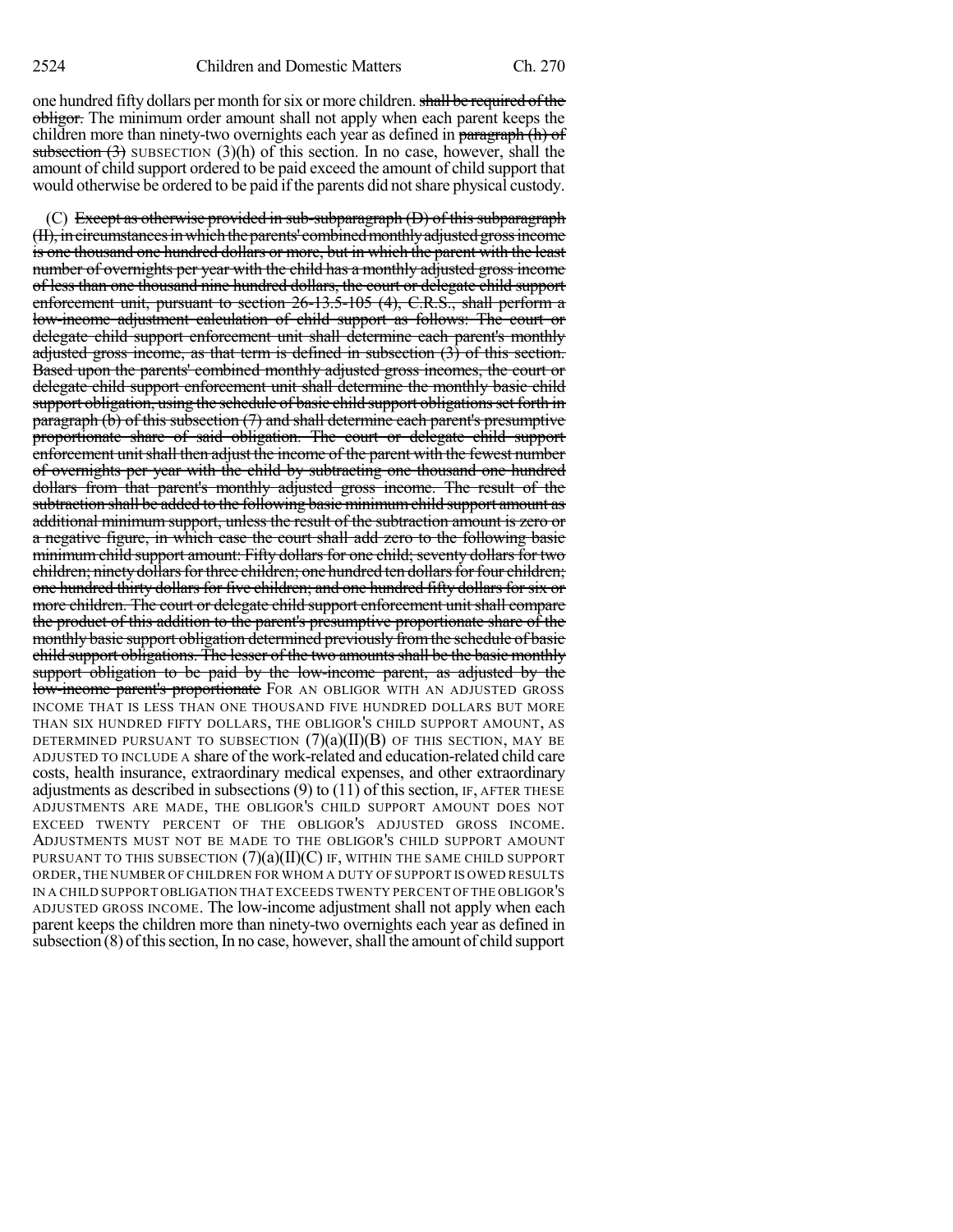ordered to be paid exceed the amount of child support that would otherwise be ordered to be paid if the parents did not share physical custody.

(D) In any circumstance in which the obligor's monthly adjusted grossincome is less than one thousand one SIX hundred FIFTY dollars, regardless of the monthly adjusted gross income of the obligee, the obligor shall MUST be ordered to pay the minimum monthly order amount in child support. based on the number of children due support and this subsection  $(7)$ . The minimum order amount shall be fifty IS TEN dollars per month for one child, seventy dollars per month for two children, ninety dollars per month for three children, one hundred ten dollars per month for four children, one hundred thirty dollars per month for five children, and one hundred fifty dollars per month for six or more children. The minimum order amount shall not apply when each parent keeps the children more than ninety-two overnights each year as defined in subsection  $(8)$  of this section. In no case, however, shall the amount of child support ordered to be paid exceed the amount of child support that would otherwise be ordered to be paid if the parents did not share physical custody REGARDLESS OF THE NUMBER OF CHILDREN BETWEEN THESE PARTIES. THE TEN-DOLLAR MINIMUM MONTHLY ORDER AMOUNT IS NOT ADJUSTED BY THE NUMBER OF THE OBLIGOR'S OVERNIGHTS WITH CHILDREN.

(b) Schedule of basic child support obligations:

| <del>Combined</del><br><b>OBLIGOR'S</b><br>Adjusted<br>Gross<br>Income | One<br>Child | Two | <b>Three</b><br>Children Children Children Children Children | Four          | <b>Five</b> | <b>Six</b> |
|------------------------------------------------------------------------|--------------|-----|--------------------------------------------------------------|---------------|-------------|------------|
| $+00$                                                                  |              |     |                                                              |               |             |            |
|                                                                        |              |     | 150 Minimum Order Formula Applies for Adjusted Gross Income  | Below \$1,100 |             |            |
| <del>200</del>                                                         |              |     |                                                              |               |             |            |
| <del>250</del>                                                         |              |     |                                                              |               |             |            |
| 300                                                                    |              |     |                                                              |               |             |            |
| 350                                                                    |              |     |                                                              |               |             |            |
| 400                                                                    |              |     |                                                              |               |             |            |
| 450                                                                    |              |     |                                                              |               |             |            |
| 500                                                                    |              |     |                                                              |               |             |            |
| 550                                                                    |              |     |                                                              |               |             |            |
| 600                                                                    |              |     |                                                              |               |             |            |
| 650                                                                    |              |     |                                                              |               |             |            |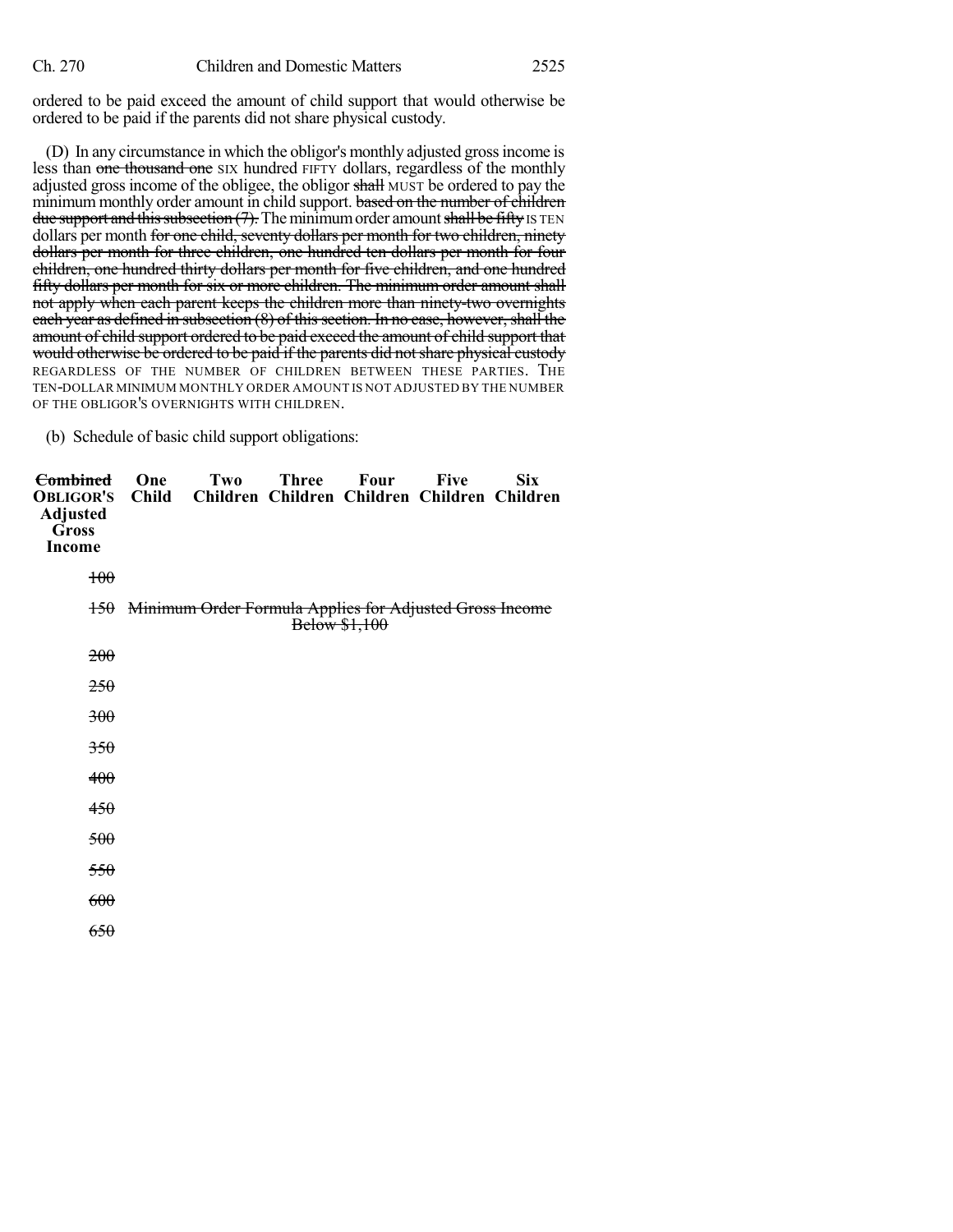| 2526 | <b>Children and Domestic Matters</b> | Ch. 270 |
|------|--------------------------------------|---------|
|      |                                      |         |

| ١ |
|---|
|   |

| <b>Combined</b><br><b>OBLIGOR'S</b><br><b>Adjusted</b><br><b>Gross</b><br><b>Income</b> | One<br><b>Child</b> | Two | <b>Three</b><br>Children Children Children Children Children | <b>Four</b> | <b>Five</b> | <b>Six</b>                                                        |
|-----------------------------------------------------------------------------------------|---------------------|-----|--------------------------------------------------------------|-------------|-------------|-------------------------------------------------------------------|
| 700                                                                                     |                     |     |                                                              |             |             |                                                                   |
| 750                                                                                     |                     |     |                                                              |             |             |                                                                   |
| 800                                                                                     |                     |     |                                                              |             |             |                                                                   |
| 850                                                                                     |                     |     |                                                              |             |             |                                                                   |
| 900                                                                                     |                     |     |                                                              |             |             |                                                                   |
| 950                                                                                     |                     |     |                                                              |             |             |                                                                   |
| 1000                                                                                    |                     |     |                                                              |             |             |                                                                   |
| 1050                                                                                    |                     |     |                                                              |             |             |                                                                   |
| H <sub>00</sub>                                                                         | 216                 | 335 | 410                                                          | 458         | 504         | 547                                                               |
| H50                                                                                     | 225                 | 348 | 427                                                          | 477         | 524         | 570                                                               |
| 1200                                                                                    | 234                 | 362 | 443                                                          | 495         | 545         | 592                                                               |
| 1250                                                                                    | 243                 | 375 | 460                                                          | 513         | 565         | 614                                                               |
| 1300                                                                                    | 251                 | 389 | 476                                                          | 532         | 585         | 636                                                               |
| 1350                                                                                    | 260                 | 402 | 492                                                          | 550         | 605         | 658                                                               |
| 1400                                                                                    | <del>269</del>      | 416 | 509                                                          | 568         | 625         | 680                                                               |
| 1450                                                                                    | 277                 | 429 | 525                                                          | 587         | 645         | 701                                                               |
| 1500                                                                                    | 286                 | 442 | <del>541</del>                                               | 604         | 665         | 723                                                               |
| $0 - 650$                                                                               | 10                  | 10  | 10                                                           | 10          | 10          | 10                                                                |
| 651-1500                                                                                | 50                  | 70  | 90                                                           | <i>110</i>  | 130         | 150                                                               |
| <b>COMBINED</b><br><b>ADJUSTED</b><br><b>GROSS</b><br><b>INCOME</b>                     | ONE<br><b>CHILD</b> | Two | THREE                                                        | <b>FOUR</b> | <b>FIVE</b> | <b>SIX</b><br><b>CHILDREN CHILDREN CHILDREN CHILDREN CHILDREN</b> |
| 1550                                                                                    | 294                 | 455 | 556                                                          | 622         | 684         | 743                                                               |
|                                                                                         | 85                  | 105 | 125                                                          | 145         | 165         | 185                                                               |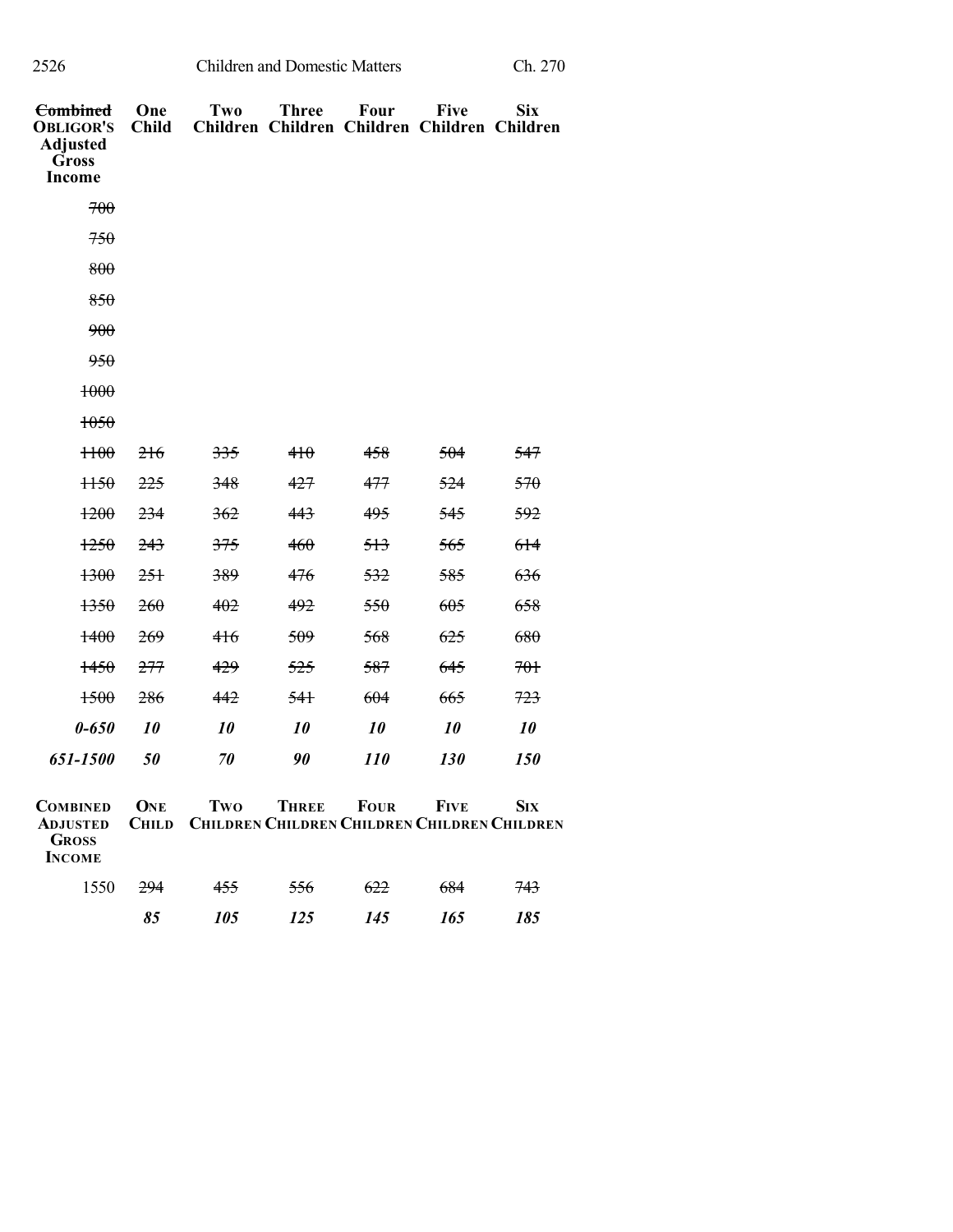| L |  |
|---|--|
|   |  |

| <b>COMBINED</b><br><b>ADJUSTED</b><br><b>GROSS</b><br><b>INCOME</b> | ONE<br><b>CHILD</b> | Two               | <b>THREE</b><br><b>CHILDREN CHILDREN CHILDREN CHILDREN CHILDREN</b> | <b>FOUR</b>       | <b>FIVE</b>    | <b>SIX</b>      |
|---------------------------------------------------------------------|---------------------|-------------------|---------------------------------------------------------------------|-------------------|----------------|-----------------|
| 1600                                                                | 302                 | 467               | 572                                                                 | 639               | 703            | 764             |
|                                                                     | <i>120</i>          | <i><b>140</b></i> | <i><b>160</b></i>                                                   | <i><b>180</b></i> | <b>200</b>     | 220             |
| 1650                                                                | 310                 | 480               | 587                                                                 | 656               | 721            | 784             |
|                                                                     | 155                 | 175               | 195                                                                 | 215               | 235            | 255             |
| 1700                                                                | 319                 | 492               | 602                                                                 | 673               | 740            | 805             |
|                                                                     | <b>190</b>          | <b>210</b>        | 230                                                                 | 250               | 270            | 290             |
| 1750                                                                | 327                 | 505               | 618                                                                 | 690               | 759            | 825             |
|                                                                     | 225                 | 245               | 265                                                                 | 285               | 305            | 325             |
| 1800                                                                | 335                 | 518               | 634                                                                 | 708               | 778            | 846             |
|                                                                     | <b>260</b>          | <b>280</b>        | 300                                                                 | <b>320</b>        | <b>340</b>     | 360             |
| 1850                                                                | 343                 | 530               | 649                                                                 | 725               | 798            | 867             |
|                                                                     | 295                 | 315               | 335                                                                 | 355               | 375            | 395             |
| 1900                                                                | 352                 | 543               | 665                                                                 | 742               | 817            | 888             |
|                                                                     | 330                 | 350               | 370                                                                 | 390               | 410            | 430             |
| 1950                                                                | 360                 | 556               | 680                                                                 | 760               | 836            | 908             |
|                                                                     |                     | 385               | 405                                                                 | 425               | 445            | 465             |
| 2000                                                                | 368                 | 569               | 696                                                                 | 777               | 855            | 929             |
|                                                                     |                     | 420               | 440                                                                 | 460               | 480            | 500             |
| 2050                                                                | 377                 | 581               | <del>711</del>                                                      | 794               | 874            | <del>950</del>  |
|                                                                     |                     | 455               | 475                                                                 | 495               | 515            | 535             |
| 2100                                                                | 385                 | 594               | 727                                                                 | 812               | 893            | <del>971</del>  |
|                                                                     |                     | 490               | 510                                                                 | 530               | 550            | 570             |
| 2150                                                                | 393                 | 607               | 742                                                                 | 829               | <del>912</del> | 99 <sub>1</sub> |
|                                                                     |                     | 525               | 545                                                                 | 565               | 585            | 605             |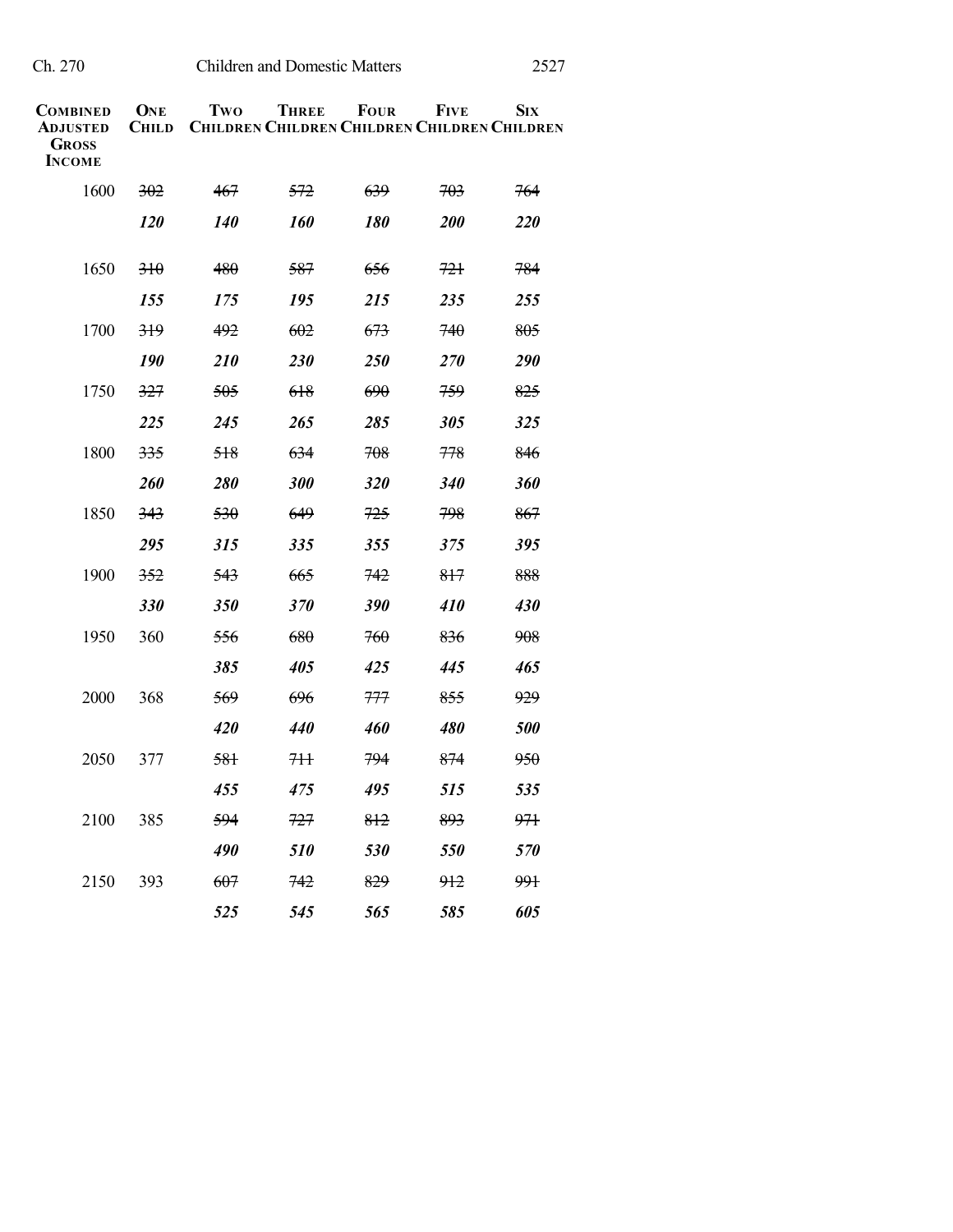| <b>COMBINED</b><br><b>ADJUSTED</b><br><b>GROSS</b><br><b>INCOME</b> | ONE<br><b>CHILD</b> | Two | <b>THREE</b><br><b>CHILDREN CHILDREN CHILDREN CHILDREN CHILDREN</b> | <b>FOUR</b>       | <b>FIVE</b>     | Six             |
|---------------------------------------------------------------------|---------------------|-----|---------------------------------------------------------------------|-------------------|-----------------|-----------------|
| 2200                                                                | 401                 | 620 | 758                                                                 | 847               | 931             | 1012            |
|                                                                     |                     | 560 | 580                                                                 | 600               | 620             | 640             |
| 2250                                                                | 410                 | 632 | 773                                                                 | 864               | <del>950</del>  | 1033            |
|                                                                     |                     | 595 | 615                                                                 | 635               | 655             | 675             |
| 2300                                                                | 418                 | 645 | 789                                                                 | 881               | 969             | 1054            |
|                                                                     |                     | 630 | 650                                                                 | 670               | 690             | <i>710</i>      |
| 2350                                                                | 426                 | 658 | 804                                                                 | 899               | 988             | 1074            |
|                                                                     |                     |     | 685                                                                 | 705               | 725             | 745             |
| 2400                                                                | 435                 | 671 | 820                                                                 | <del>916</del>    | <del>1007</del> | 1095            |
|                                                                     |                     |     | 720                                                                 | <i><b>740</b></i> | 760             | 780             |
| 2450                                                                | 443                 | 683 | 835                                                                 | 933               | 1026            | $1116$          |
|                                                                     |                     |     | 755                                                                 | 775               | 795             | 815             |
| 2500                                                                | 451                 | 696 | 851                                                                 | 950               | 1045            | <del>1136</del> |
|                                                                     |                     |     | 790                                                                 | 810               | 830             | 850             |
| 2550                                                                | 459                 | 709 | 866                                                                 | 968               | 1064            | 1157            |
|                                                                     |                     |     | 825                                                                 | 845               | 865             | 885             |
| 2600                                                                | 468                 | 722 | 882                                                                 | 985               | 1084            | 1178            |
|                                                                     |                     |     | 860                                                                 | 880               | 900             | 920             |
| 2650                                                                | 476                 | 734 | 897                                                                 | 1002              | <del>1103</del> | <del>1198</del> |
|                                                                     |                     |     | 895                                                                 | 915               | 935             | 955             |
| 2700                                                                | 484                 | 747 | 913                                                                 | 1020              | <del>1122</del> | 1219            |
|                                                                     |                     |     |                                                                     | 950               | 970             | 990             |
| 2750                                                                | 493                 | 760 | 928                                                                 | 1037              | $1141$          | 1240            |
|                                                                     |                     |     |                                                                     | 985               | 1005            | 1025            |
| 2800                                                                | 501                 | 772 | 944                                                                 | 1054              | H60             | 1261            |

Children and Domestic Matters Ch. 270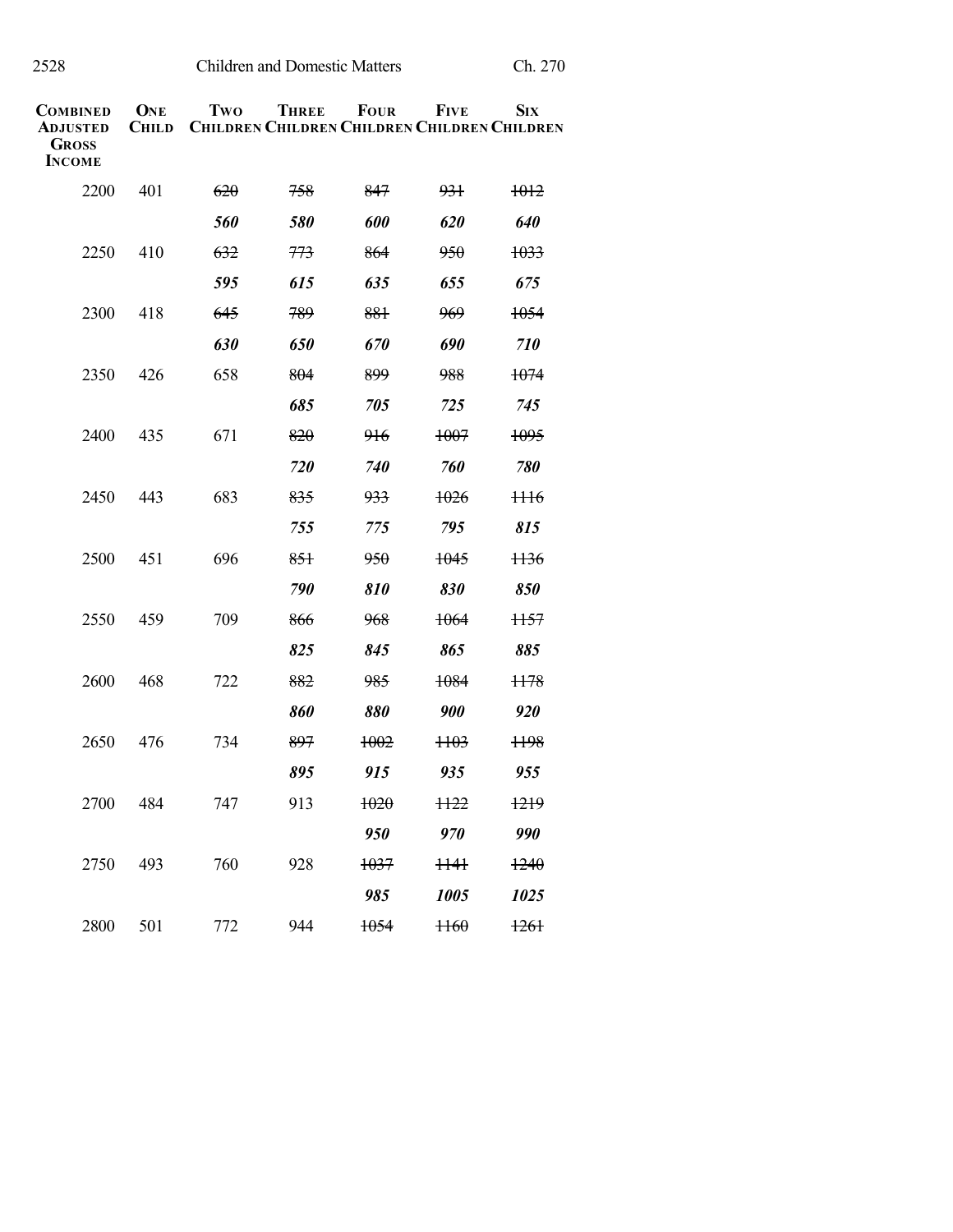| Ch. 270 | <b>Children and Domestic Matters</b> | 2529 |
|---------|--------------------------------------|------|
|         |                                      |      |

| <b>COMBINED</b><br><b>ADJUSTED</b><br><b>GROSS</b><br><b>INCOME</b> | <b>ONE</b><br><b>CHILD</b> | Two | <b>THREE</b><br><b>CHILDREN CHILDREN CHILDREN CHILDREN CHILDREN</b> | <b>FOUR</b> | <b>FIVE</b>     | <b>SIX</b>       |
|---------------------------------------------------------------------|----------------------------|-----|---------------------------------------------------------------------|-------------|-----------------|------------------|
|                                                                     |                            |     |                                                                     | 1020        | 1040            | 1060             |
| 2850                                                                | 509                        | 785 | 959                                                                 | $+07+$      | H <sub>79</sub> | $+28+$           |
|                                                                     |                            |     |                                                                     | 1055        | 1075            | 1095             |
| 2900                                                                | 517                        | 797 | 974                                                                 | 1087        | H <sub>96</sub> | 1300             |
|                                                                     |                            |     |                                                                     |             | <i>1110</i>     | 1130             |
| 2950                                                                | 525                        | 809 | 988                                                                 | 1103        | 1213            | 1319             |
|                                                                     |                            |     |                                                                     |             | 1145            | 1165             |
| 3000                                                                | 533                        | 821 | 1002                                                                | 1119        | 1231            | 1338             |
|                                                                     |                            |     |                                                                     |             | 1180            | 1200             |
| 3050                                                                | 541                        | 833 | 1016                                                                | 1135        | 1248            | 1357             |
|                                                                     |                            |     |                                                                     |             | 1215            | 1235             |
| 3100                                                                | 548                        | 844 | 1030                                                                | 1150        | 1266            | 1376             |
|                                                                     |                            |     |                                                                     |             | 1250            | 1270             |
| 3150                                                                | 556                        | 856 | 1044                                                                | 1166        | 1283            | 1394             |
|                                                                     |                            |     |                                                                     |             |                 | 1305             |
| 3200                                                                | 564                        | 868 | 1058                                                                | 1182        | 1300            | $\frac{1413}{2}$ |
|                                                                     |                            |     |                                                                     |             |                 | 1340             |
| 3250                                                                | 572                        | 880 | 1072                                                                | 1198        | 1318            | 1432             |
|                                                                     |                            |     |                                                                     |             |                 | 1375             |
| 3300                                                                | 580                        | 892 | 1086                                                                | 1214        | 1335            | <del>1451</del>  |
|                                                                     |                            |     |                                                                     |             |                 | 1410             |
| 3350                                                                | 588                        | 904 | 1101                                                                | 1229        | 1352            | 1470             |
|                                                                     |                            |     |                                                                     |             |                 | 1445             |
| 3400                                                                | 596                        | 915 | 1115                                                                | 1245        | 1370            | 1489             |
|                                                                     |                            |     |                                                                     |             |                 | 1480             |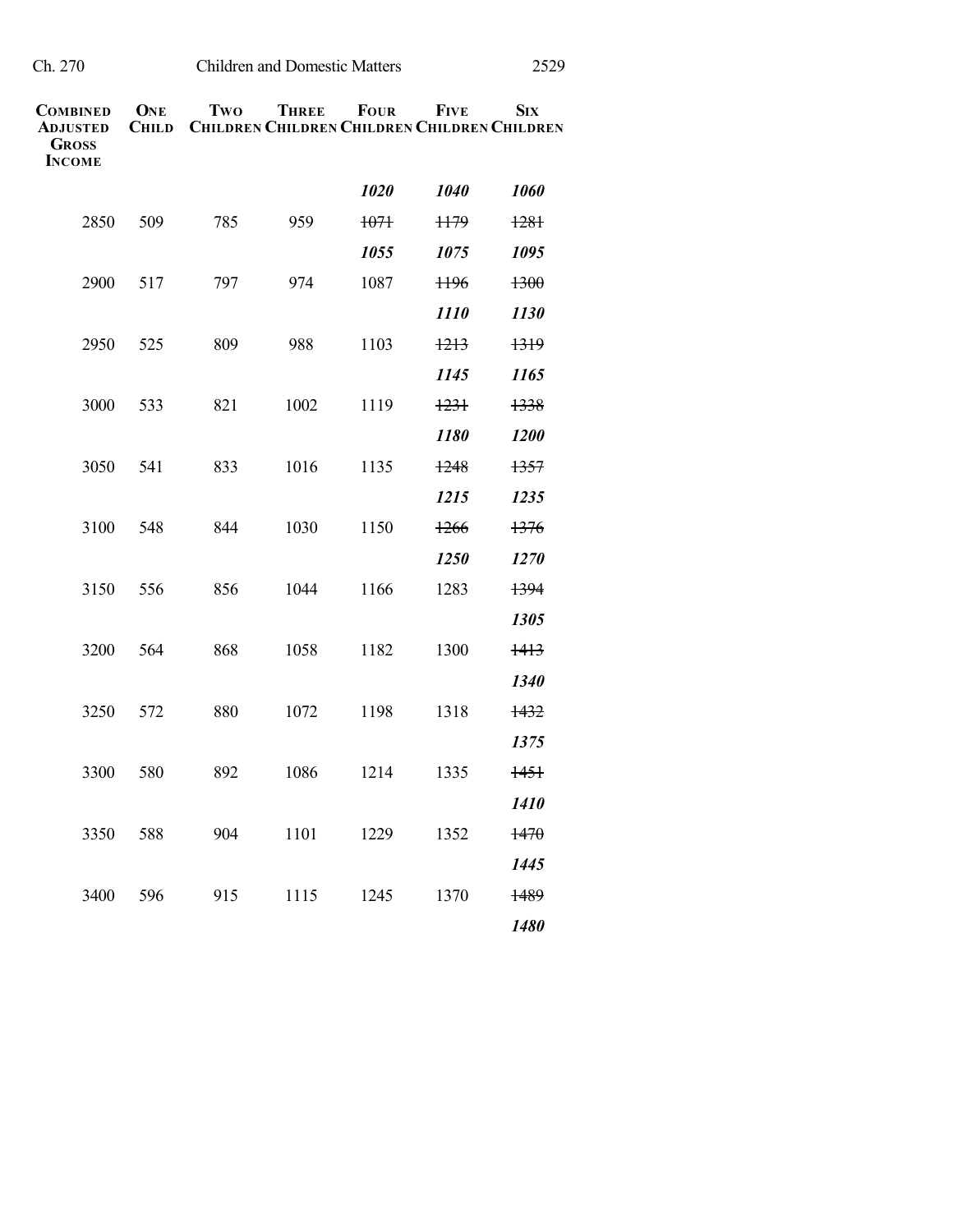| COMBINED<br>Adjusted<br><b>GROSS</b> | ONE<br><b>CHILD</b> | Two  | <b>THREE</b><br><b>CHILDREN CHILDREN CHILDREN CHILDREN CHILDREN</b> | <b>FOUR</b> | <b>FIVE</b> | <b>SIX</b> |
|--------------------------------------|---------------------|------|---------------------------------------------------------------------|-------------|-------------|------------|
| <b>INCOME</b>                        |                     |      |                                                                     |             |             |            |
| 3450                                 | 604                 | 928  | 1129                                                                | 1261        | 1388        | 1508       |
| 3500                                 | 612                 | 940  | 1144                                                                | 1278        | 1406        | 1529       |
| 3550                                 | 620                 | 953  | 1160                                                                | 1295        | 1425        | 1549       |
| 3600                                 | 628                 | 965  | 1175                                                                | 1312        | 1444        | 1569       |
| 3650                                 | 636                 | 977  | 1189                                                                | 1328        | 1460        | 1587       |
| 3700                                 | 643                 | 987  | 1202                                                                | 1342        | 1477        | 1605       |
| 3750                                 | 650                 | 998  | 1215                                                                | 1357        | 1493        | 1622       |
| 3800                                 | 657                 | 1009 | 1228                                                                | 1372        | 1509        | 1640       |
| 3850                                 | 664                 | 1020 | 1241                                                                | 1386        | 1525        | 1658       |
| 3900                                 | 671                 | 1031 | 1254                                                                | 1401        | 1541        | 1675       |
| 3950                                 | 678                 | 1042 | 1267                                                                | 1416        | 1557        | 1693       |
| 4000                                 | 685                 | 1053 | 1280                                                                | 1430        | 1573        | 1710       |
| 4050                                 | 692                 | 1063 | 1294                                                                | 1445        | 1589        | 1728       |
| 4100                                 | 699                 | 1074 | 1306                                                                | 1459        | 1605        | 1744       |
| 4150                                 | 706                 | 1084 | 1319                                                                | 1473        | 1620        | 1761       |
| 4200                                 | 713                 | 1095 | 1331                                                                | 1487        | 1635        | 1778       |
| 4250                                 | 720                 | 1105 | 1344                                                                | 1501        | 1651        | 1794       |
| 4300                                 | 727                 | 1115 | 1356                                                                | 1515        | 1666        | 1811       |
| 4350                                 | 734                 | 1126 | 1368                                                                | 1529        | 1681        | 1828       |
| 4400                                 | 741                 | 1136 | 1381                                                                | 1542        | 1697        | 1844       |
| 4450                                 | 747                 | 1147 | 1393                                                                | 1556        | 1712        | 1861       |
| 4500                                 | 754                 | 1157 | 1406                                                                | 1570        | 1727        | 1878       |
| 4550                                 | 761                 | 1167 | 1418                                                                | 1584        | 1743        | 1894       |
| 4600                                 | 768                 | 1178 | 1431                                                                | 1598        | 1758        | 1911       |
| 4650                                 | 775                 | 1188 | 1443                                                                | 1612        | 1773        | 1928       |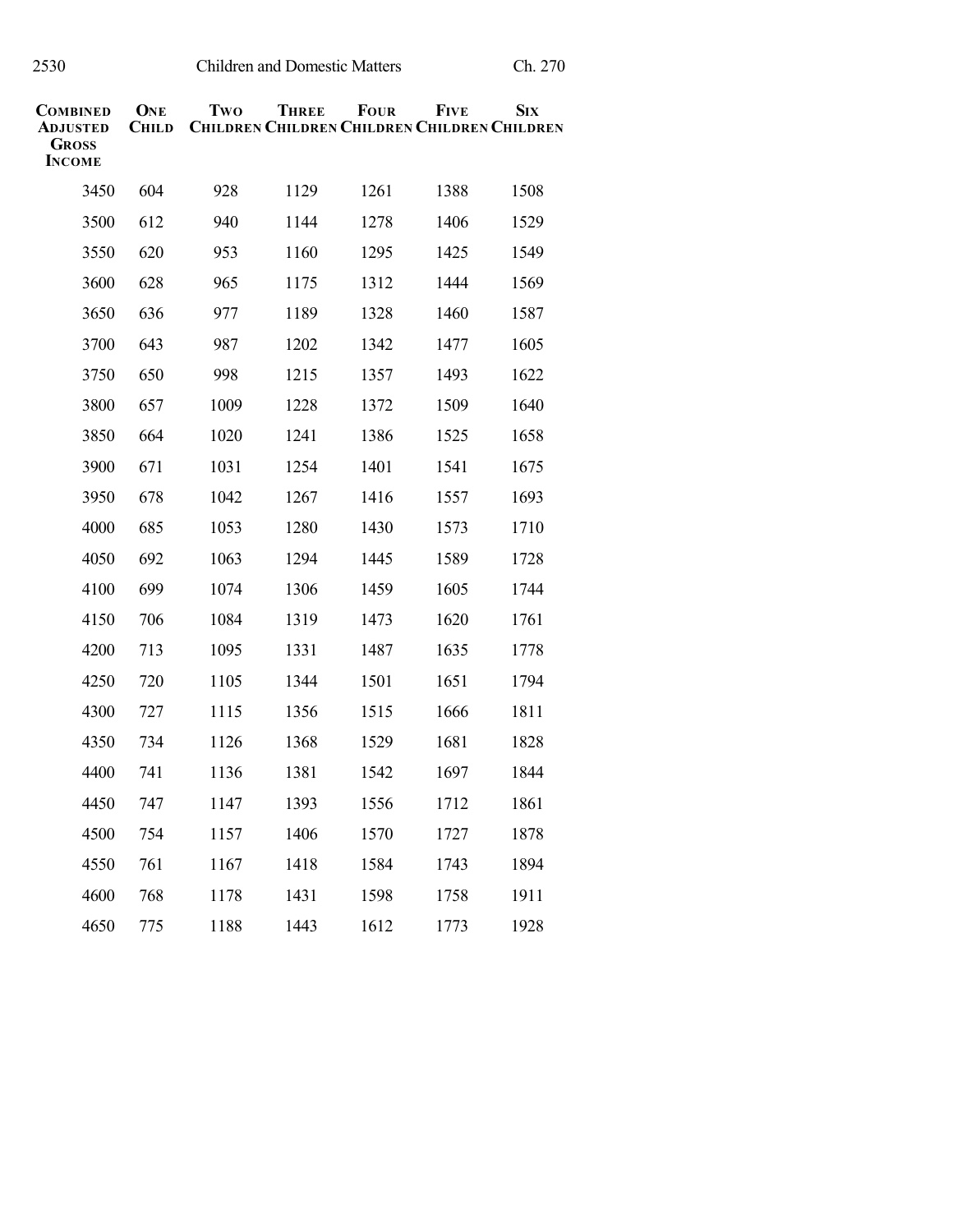| COMBINED<br>ADJUSTED<br>Gross<br><b>INCOME</b> | ONE<br><b>CHILD</b> | Two  | <b>THREE</b><br><b>CHILDREN CHILDREN CHILDREN CHILDREN CHILDREN</b> | <b>FOUR</b> | <b>FIVE</b> | <b>SIX</b> |
|------------------------------------------------|---------------------|------|---------------------------------------------------------------------|-------------|-------------|------------|
| 4700                                           | 782                 | 1199 | 1456                                                                | 1626        | 1789        | 1944       |
| 4750                                           | 788                 | 1209 | 1467                                                                | 1639        | 1803        | 1960       |
| 4800                                           | 795                 | 1218 | 1478                                                                | 1651        | 1817        | 1975       |
| 4850                                           | 801                 | 1227 | 1489                                                                | 1664        | 1830        | 1989       |
| 4900                                           | 808                 | 1237 | 1500                                                                | 1676        | 1844        | 2004       |
| 4950                                           | 814                 | 1246 | 1511                                                                | 1688        | 1857        | 2019       |
| 5000                                           | 820                 | 1256 | 1523                                                                | 1701        | 1871        | 2033       |
| 5050                                           | 827                 | 1265 | 1534                                                                | 1713        | 1884        | 2048       |
| 5100                                           | 833                 | 1274 | 1545                                                                | 1725        | 1898        | 2063       |
| 5150                                           | 840                 | 1284 | 1556                                                                | 1738        | 1911        | 2078       |
| 5200                                           | 846                 | 1293 | 1567                                                                | 1750        | 1925        | 2092       |
| 5250                                           | 852                 | 1303 | 1578                                                                | 1762        | 1938        | 2107       |
| 5300                                           | 859                 | 1312 | 1589                                                                | 1774        | 1952        | 2122       |
| 5350                                           | 865                 | 1322 | 1600                                                                | 1787        | 1965        | 2136       |
| 5400                                           | 871                 | 1330 | 1610                                                                | 1798        | 1978        | 2150       |
| 5450                                           | 875                 | 1337 | 1617                                                                | 1806        | 1987        | 2160       |
| 5500                                           | 879                 | 1343 | 1624                                                                | 1814        | 1996        | 2169       |
| 5550                                           | 883                 | 1349 | 1631                                                                | 1822        | 2005        | 2179       |
| 5600                                           | 887                 | 1355 | 1639                                                                | 1830        | 2013        | 2189       |
| 5650                                           | 891                 | 1361 | 1646                                                                | 1838        | 2022        | 2198       |
| 5700                                           | 896                 | 1367 | 1653                                                                | 1846        | 2031        | 2208       |
| 5750                                           | 900                 | 1373 | 1660                                                                | 1854        | 2040        | 2217       |
| 5800                                           | 904                 | 1379 | 1667                                                                | 1862        | 2049        | 2227       |
| 5850                                           | 908                 | 1385 | 1674                                                                | 1870        | 2057        | 2236       |
| 5900                                           | 912                 | 1391 | 1682                                                                | 1878        | 2066        | 2246       |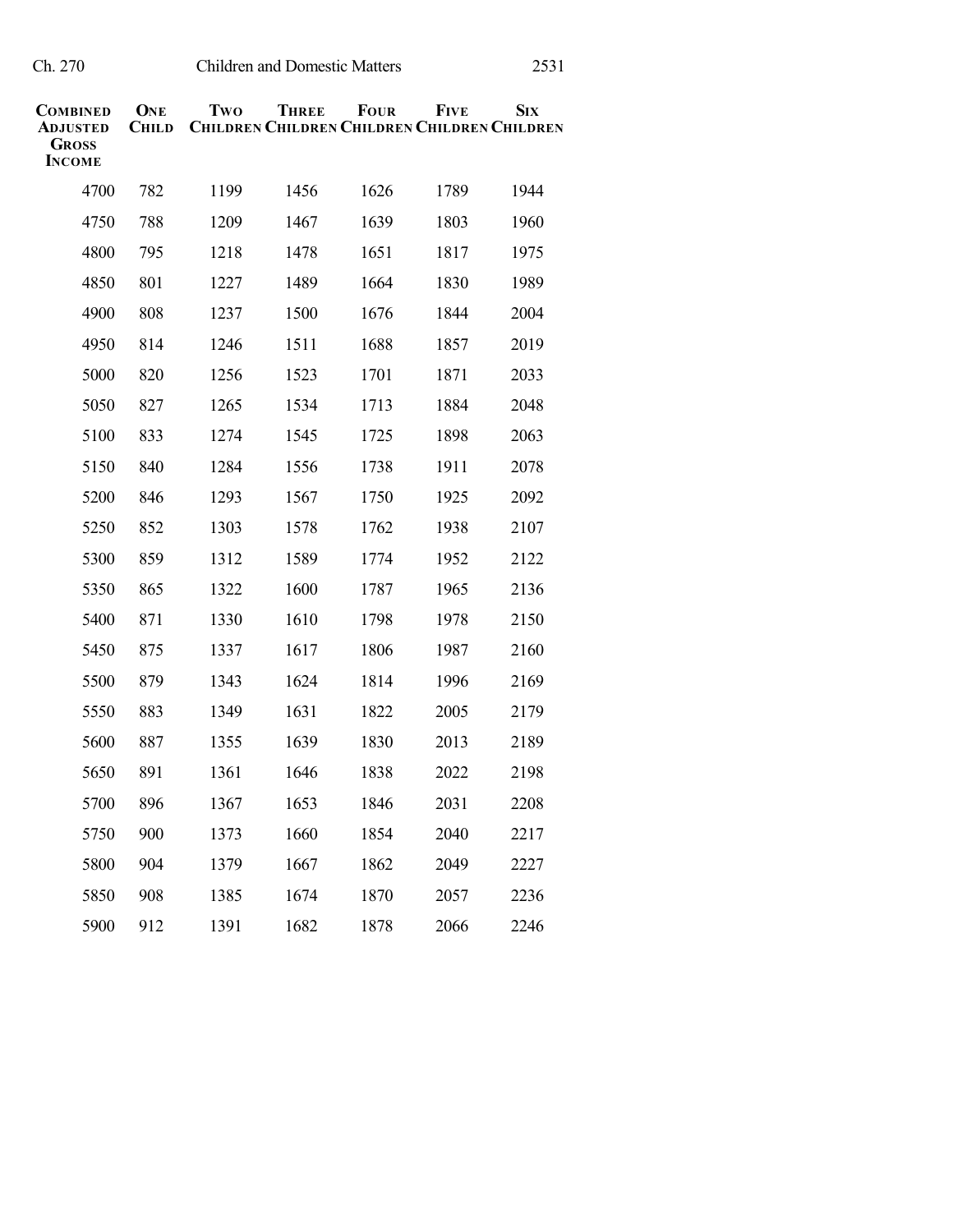| <b>COMBINED</b><br><b>ADJUSTED</b><br>Gross<br><b>INCOME</b> | ONE<br><b>CHILD</b> | Two  | <b>THREE</b><br><b>CHILDREN CHILDREN CHILDREN CHILDREN CHILDREN</b> | <b>FOUR</b> | <b>FIVE</b> | <b>SIX</b> |
|--------------------------------------------------------------|---------------------|------|---------------------------------------------------------------------|-------------|-------------|------------|
| 5950                                                         | 916                 | 1397 | 1689                                                                | 1886        | 2075        | 2256       |
| 6000                                                         | 920                 | 1404 | 1696                                                                | 1894        | 2084        | 2265       |
| 6050                                                         | 924                 | 1410 | 1703                                                                | 1902        | 2093        | 2275       |
| 6100                                                         | 928                 | 1416 | 1710                                                                | 1910        | 2101        | 2284       |
| 6150                                                         | 932                 | 1422 | 1717                                                                | 1918        | 2110        | 2294       |
| 6200                                                         | 937                 | 1428 | 1725                                                                | 1926        | 2119        | 2303       |
| 6250                                                         | 941                 | 1434 | 1732                                                                | 1934        | 2128        | 2313       |
| 6300                                                         | 945                 | 1440 | 1739                                                                | 1942        | 2136        | 2322       |
| 6350                                                         | 949                 | 1446 | 1746                                                                | 1950        | 2145        | 2332       |
| 6400                                                         | 953                 | 1452 | 1753                                                                | 1958        | 2154        | 2341       |
| 6450                                                         | 957                 | 1458 | 1760                                                                | 1966        | 2162        | 2351       |
| 6500                                                         | 961                 | 1464 | 1767                                                                | 1974        | 2171        | 2360       |
| 6550                                                         | 965                 | 1470 | 1774                                                                | 1982        | 2180        | 2370       |
| 6600                                                         | 969                 | 1476 | 1782                                                                | 1990        | 2189        | 2379       |
| 6650                                                         | 973                 | 1482 | 1789                                                                | 1998        | 2198        | 2389       |
| 6700                                                         | 977                 | 1488 | 1796                                                                | 2006        | 2207        | 2399       |
| 6750                                                         | 981                 | 1494 | 1803                                                                | 2014        | 2216        | 2408       |
| 6800                                                         | 985                 | 1500 | 1810                                                                | 2022        | 2225        | 2418       |
| 6850                                                         | 989                 | 1506 | 1818                                                                | 2030        | 2233        | 2428       |
| 6900                                                         | 993                 | 1512 | 1825                                                                | 2038        | 2242        | 2437       |
| 6950                                                         | 997                 | 1518 | 1832                                                                | 2047        | 2251        | 2447       |
| 7000                                                         | 1001                | 1524 | 1839                                                                | 2055        | 2260        | 2457       |
| 7050                                                         | 1005                | 1530 | 1847                                                                | 2063        | 2269        | 2466       |
| 7100                                                         | 1009                | 1536 | 1854                                                                | 2071        | 2278        | 2476       |
| 7150                                                         | 1013                | 1542 | 1861                                                                | 2079        | 2287        | 2486       |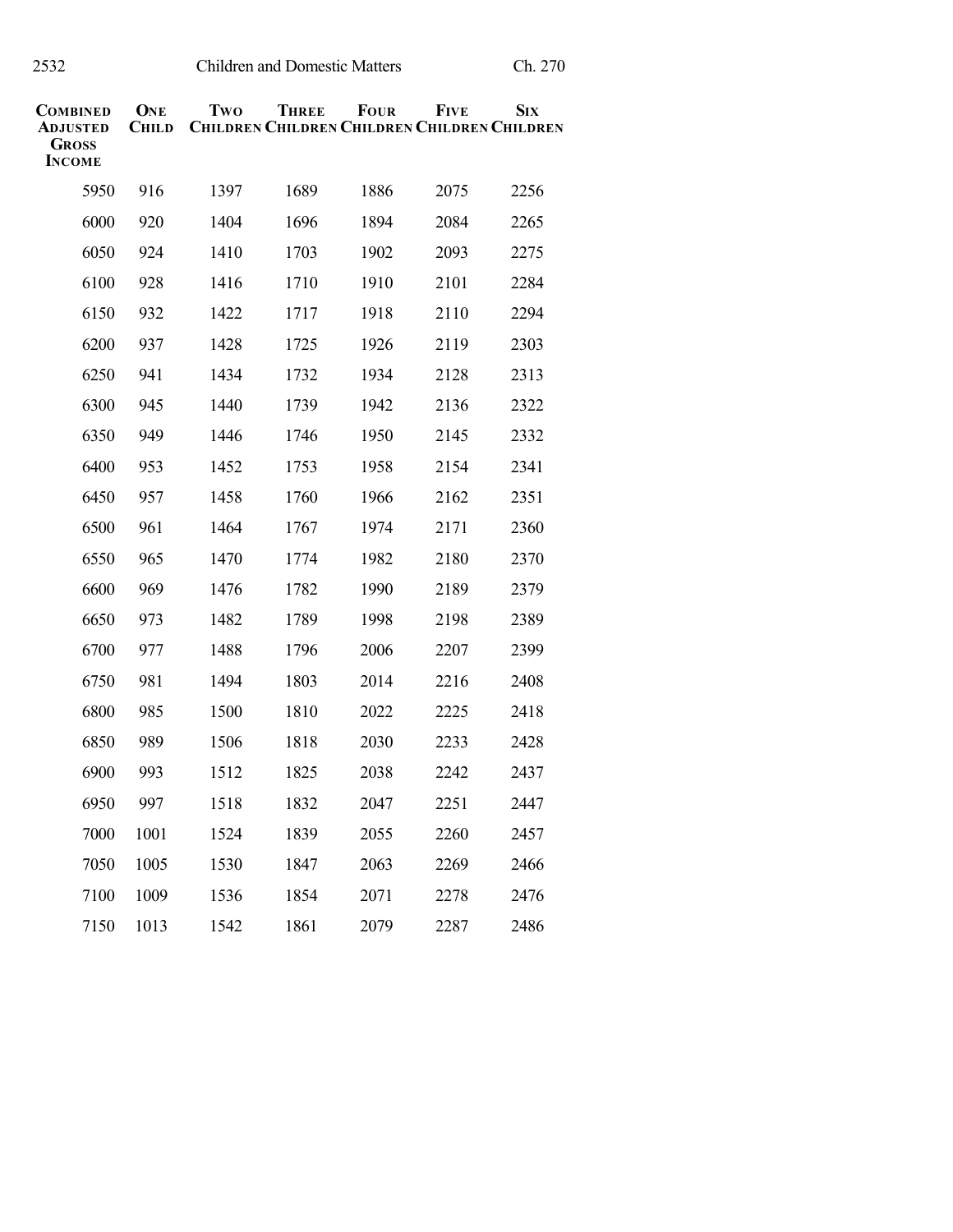| COMBINED<br>ADJUSTED<br>Gross<br><b>INCOME</b> | ONE<br><b>CHILD</b> | Two  | <b>THREE</b><br><b>CHILDREN CHILDREN CHILDREN CHILDREN CHILDREN</b> | <b>FOUR</b> | <b>FIVE</b> | <b>SIX</b> |
|------------------------------------------------|---------------------|------|---------------------------------------------------------------------|-------------|-------------|------------|
| 7200                                           | 1017                | 1548 | 1868                                                                | 2087        | 2296        | 2495       |
| 7250                                           | 1021                | 1554 | 1876                                                                | 2095        | 2304        | 2505       |
| 7300                                           | 1025                | 1560 | 1883                                                                | 2103        | 2313        | 2515       |
| 7350                                           | 1029                | 1567 | 1890                                                                | 2111        | 2322        | 2524       |
| 7400                                           | 1033                | 1573 | 1897                                                                | 2119        | 2331        | 2534       |
| 7450                                           | 1037                | 1579 | 1904                                                                | 2127        | 2340        | 2544       |
| 7500                                           | 1041                | 1585 | 1912                                                                | 2135        | 2349        | 2553       |
| 7550                                           | 1045                | 1591 | 1919                                                                | 2143        | 2358        | 2563       |
| 7600                                           | 1049                | 1597 | 1926                                                                | 2151        | 2367        | 2572       |
| 7650                                           | 1053                | 1603 | 1933                                                                | 2159        | 2375        | 2582       |
| 7700                                           | 1057                | 1608 | 1940                                                                | 2167        | 2384        | 2591       |
| 7750                                           | 1061                | 1614 | 1947                                                                | 2175        | 2392        | 2600       |
| 7800                                           | 1063                | 1618 | 1952                                                                | 2180        | 2398        | 2607       |
| 7850                                           | 1066                | 1622 | 1956                                                                | 2184        | 2403        | 2612       |
| 7900                                           | 1068                | 1625 | 1959                                                                | 2188        | 2407        | 2617       |
| 7950                                           | 1070                | 1628 | 1963                                                                | 2193        | 2412        | 2622       |
| 8000                                           | 1072                | 1631 | 1967                                                                | 2197        | 2416        | 2627       |
| 8050                                           | 1074                | 1634 | 1970                                                                | 2201        | 2421        | 2632       |
| 8100                                           | 1077                | 1638 | 1974                                                                | 2205        | 2426        | 2637       |
| 8150                                           | 1079                | 1641 | 1978                                                                | 2209        | 2430        | 2642       |
| 8200                                           | 1081                | 1644 | 1982                                                                | 2214        | 2435        | 2647       |
| 8250                                           | 1083                | 1647 | 1985                                                                | 2218        | 2439        | 2652       |
| 8300                                           | 1085                | 1651 | 1989                                                                | 2222        | 2444        | 2657       |
| 8350                                           | 1088                | 1654 | 1993                                                                | 2226        | 2449        | 2662       |
| 8400                                           | 1090                | 1657 | 1997                                                                | 2230        | 2453        | 2667       |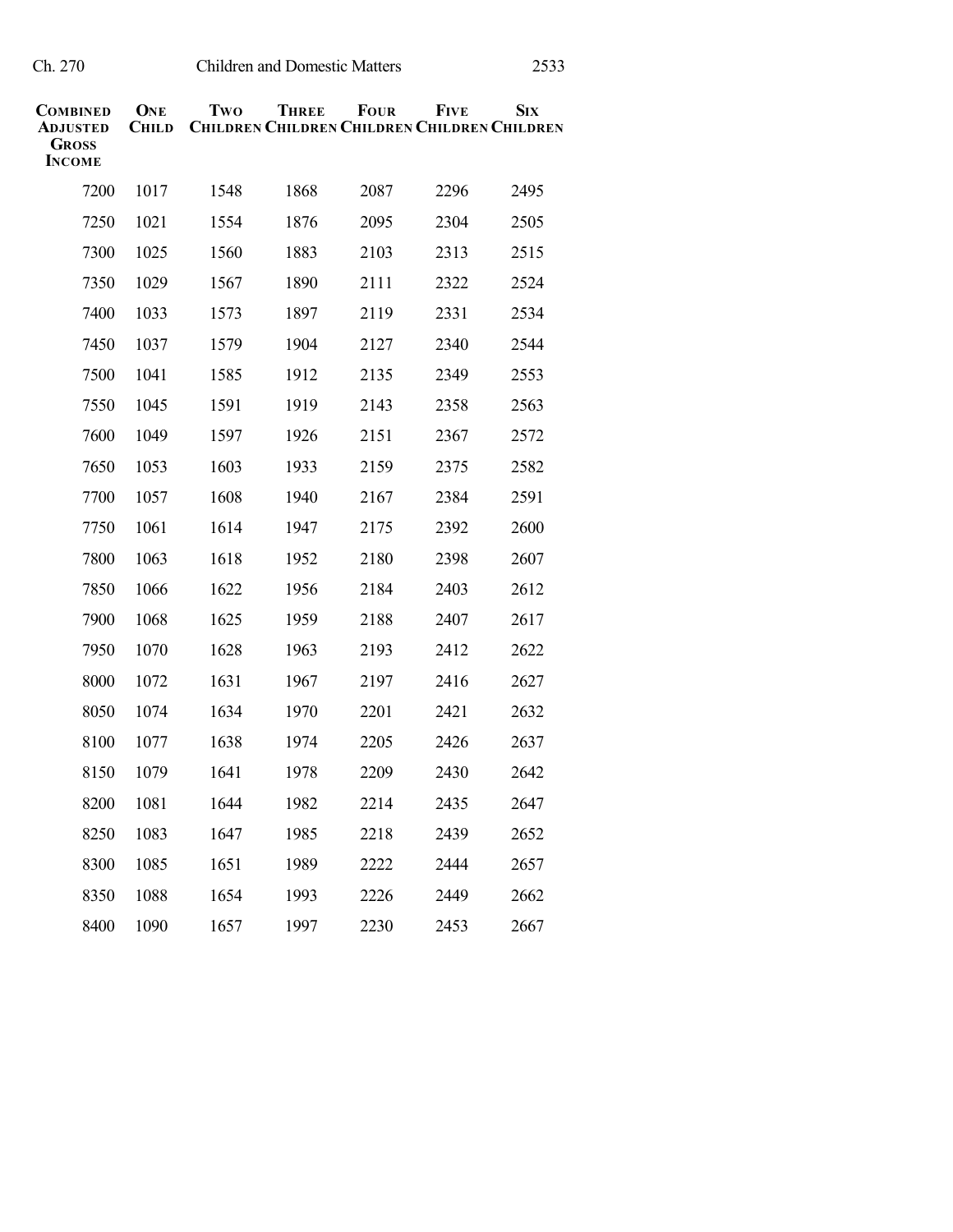| COMBINED<br>Adjusted<br><b>GROSS</b><br><b>INCOME</b> | <b>ONE</b><br><b>CHILD</b> | Two  | <b>THREE</b><br><b>CHILDREN CHILDREN CHILDREN CHILDREN CHILDREN</b> | <b>FOUR</b> | <b>FIVE</b> | <b>SIX</b> |
|-------------------------------------------------------|----------------------------|------|---------------------------------------------------------------------|-------------|-------------|------------|
| 8450                                                  | 1092                       | 1660 | 2000                                                                | 2234        | 2458        | 2672       |
| 8500                                                  | 1094                       | 1664 | 2004                                                                | 2239        | 2463        | 2677       |
| 8550                                                  | 1097                       | 1667 | 2008                                                                | 2243        | 2467        | 2682       |
| 8600                                                  | 1099                       | 1670 | 2012                                                                | 2247        | 2472        | 2687       |
| 8650                                                  | 1101                       | 1673 | 2015                                                                | 2251        | 2476        | 2692       |
| 8700                                                  | 1103                       | 1677 | 2019                                                                | 2255        | 2481        | 2697       |
| 8750                                                  | 1105                       | 1680 | 2023                                                                | 2260        | 2486        | 2702       |
| 8800                                                  | 1108                       | 1683 | 2027                                                                | 2264        | 2490        | 2707       |
| 8850                                                  | 1110                       | 1686 | 2030                                                                | 2268        | 2495        | 2712       |
| 8900                                                  | 1112                       | 1690 | 2034                                                                | 2272        | 2499        | 2717       |
| 8950                                                  | 1115                       | 1693 | 2038                                                                | 2277        | 2504        | 2722       |
| 9000                                                  | 1117                       | 1697 | 2042                                                                | 2281        | 2510        | 2728       |
| 9050                                                  | 1119                       | 1700 | 2047                                                                | 2286        | 2515        | 2733       |
| 9100                                                  | 1122                       | 1704 | 2051                                                                | 2291        | 2520        | 2739       |
| 9150                                                  | 1125                       | 1708 | 2055                                                                | 2296        | 2525        | 2745       |
| 9200                                                  | 1130                       | 1716 | 2065                                                                | 2307        | 2537        | 2758       |
| 9250                                                  | 1135                       | 1724 | 2075                                                                | 2317        | 2549        | 2771       |
| 9300                                                  | 1141                       | 1732 | 2084                                                                | 2328        | 2561        | 2784       |
| 9350                                                  | 1146                       | 1740 | 2094                                                                | 2339        | 2573        | 2796       |
| 9400                                                  | 1151                       | 1748 | 2103                                                                | 2350        | 2585        | 2809       |
| 9450                                                  | 1157                       | 1756 | 2113                                                                | 2360        | 2596        | 2822       |
| 9500                                                  | 1162                       | 1764 | 2123                                                                | 2371        | 2608        | 2835       |
| 9550                                                  | 1167                       | 1772 | 2132                                                                | 2382        | 2620        | 2848       |
| 9600                                                  | 1172                       | 1780 | 2142                                                                | 2393        | 2632        | 2861       |
| 9650                                                  | 1178                       | 1788 | 2152                                                                | 2403        | 2644        | 2874       |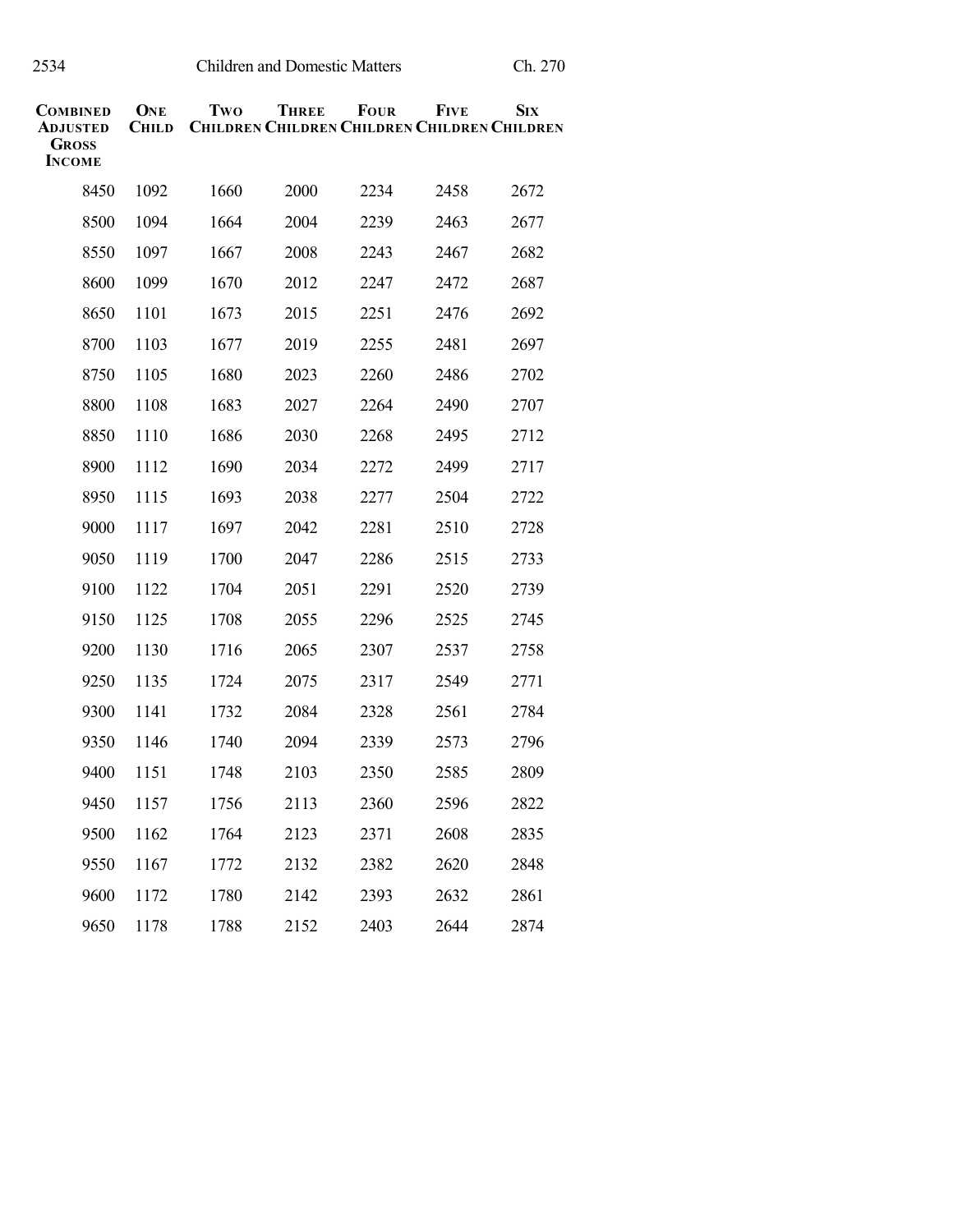| <b>COMBINED</b><br><b>ADJUSTED</b><br><b>GROSS</b><br><b>INCOME</b> | ONE<br><b>CHILD</b> | Two  | <b>THREE</b><br><b>CHILDREN CHILDREN CHILDREN CHILDREN CHILDREN</b> | <b>FOUR</b> | <b>FIVE</b> | <b>SIX</b> |
|---------------------------------------------------------------------|---------------------|------|---------------------------------------------------------------------|-------------|-------------|------------|
| 9700                                                                | 1183                | 1796 | 2161                                                                | 2414        | 2656        | 2887       |
| 9750                                                                | 1188                | 1804 | 2171                                                                | 2425        | 2667        | 2899       |
| 9800                                                                | 1194                | 1812 | 2181                                                                | 2436        | 2679        | 2912       |
| 9850                                                                | 1199                | 1820 | 2190                                                                | 2446        | 2691        | 2925       |
| 9900                                                                | 1204                | 1828 | 2200                                                                | 2457        | 2703        | 2938       |
| 9950                                                                | 1210                | 1836 | 2209                                                                | 2468        | 2715        | 2951       |
| 10000                                                               | 1215                | 1844 | 2219                                                                | 2479        | 2727        | 2964       |
| 10050                                                               | 1220                | 1852 | 2229                                                                | 2489        | 2738        | 2977       |
| 10100                                                               | 1226                | 1860 | 2238                                                                | 2500        | 2750        | 2990       |
| 10150                                                               | 1231                | 1868 | 2248                                                                | 2511        | 2762        | 3002       |
| 10200                                                               | 1236                | 1876 | 2258                                                                | 2522        | 2774        | 3015       |
| 10250                                                               | 1242                | 1884 | 2267                                                                | 2533        | 2786        | 3028       |
| 10300                                                               | 1247                | 1892 | 2277                                                                | 2543        | 2798        | 3041       |
| 10350                                                               | 1252                | 1901 | 2287                                                                | 2554        | 2809        | 3054       |
| 10400                                                               | 1258                | 1909 | 2296                                                                | 2565        | 2821        | 3067       |
| 10450                                                               | 1262                | 1914 | 2303                                                                | 2572        | 2830        | 3076       |
| 10500                                                               | 1265                | 1920 | 2309                                                                | 2579        | 2837        | 3084       |
| 10550                                                               | 1269                | 1925 | 2315                                                                | 2586        | 2845        | 3092       |
| 10600                                                               | 1272                | 1930 | 2322                                                                | 2593        | 2853        | 3101       |
| 10650                                                               | 1276                | 1936 | 2328                                                                | 2600        | 2860        | 3109       |
| 10700                                                               | 1280                | 1941 | 2334                                                                | 2607        | 2868        | 3117       |
| 10750                                                               | 1283                | 1946 | 2340                                                                | 2614        | 2875        | 3126       |
| 10800                                                               | 1287                | 1952 | 2346                                                                | 2621        | 2883        | 3134       |
| 10850                                                               | 1291                | 1957 | 2353                                                                | 2628        | 2891        | 3142       |
| 10900                                                               | 1294                | 1962 | 2359                                                                | 2635        | 2898        | 3150       |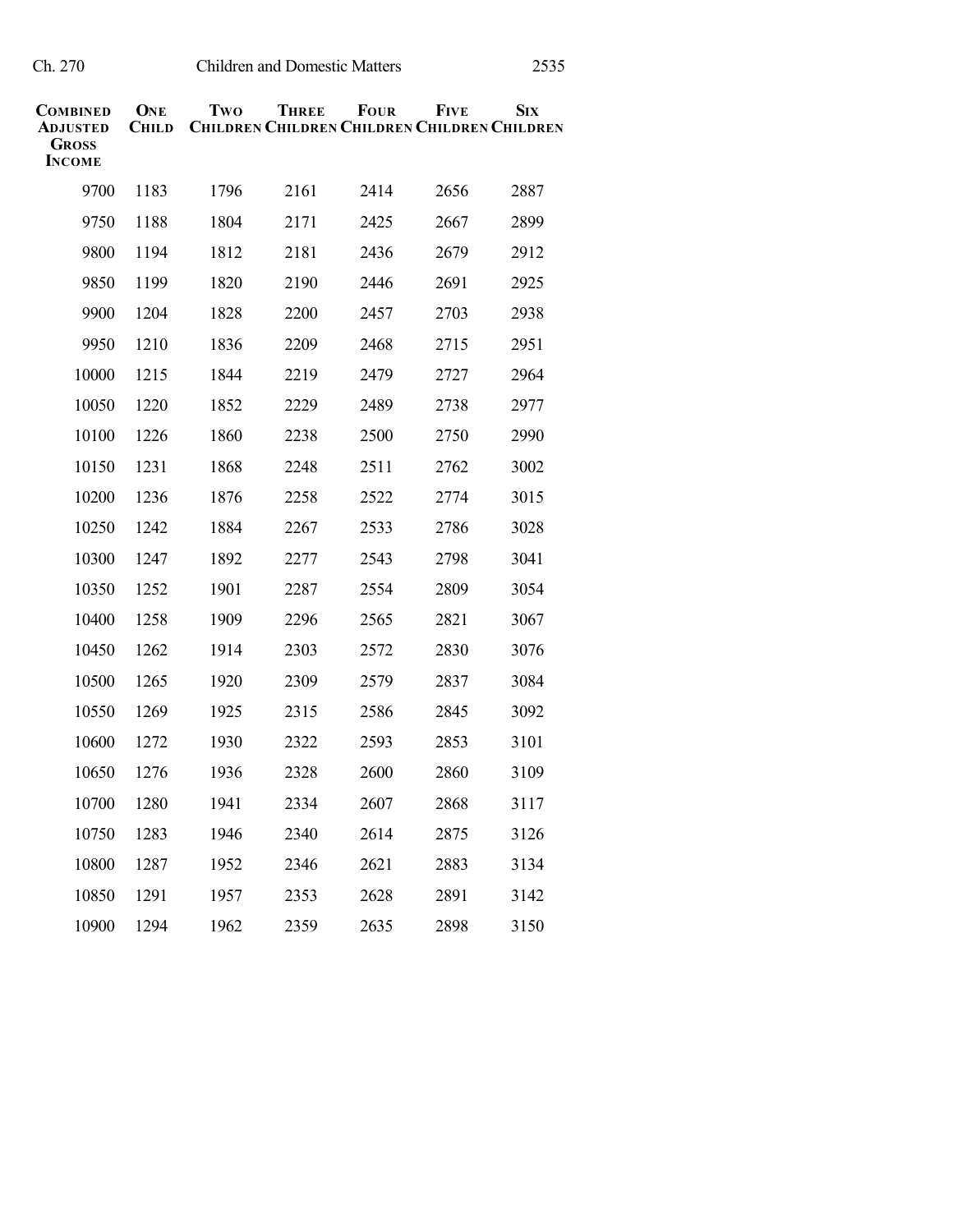| COMBINED<br>ADJUSTED<br><b>GROSS</b><br><b>INCOME</b> | ONE<br><b>CHILD</b> | Two  | <b>THREE</b><br><b>CHILDREN CHILDREN CHILDREN CHILDREN CHILDREN</b> | <b>FOUR</b> | <b>FIVE</b> | <b>SIX</b> |
|-------------------------------------------------------|---------------------|------|---------------------------------------------------------------------|-------------|-------------|------------|
| 10950                                                 | 1298                | 1968 | 2365                                                                | 2642        | 2906        | 3159       |
| 11000                                                 | 1301                | 1973 | 2371                                                                | 2649        | 2913        | 3167       |
| 11050                                                 | 1305                | 1978 | 2377                                                                | 2655        | 2921        | 3175       |
| 11100                                                 | 1309                | 1984 | 2383                                                                | 2662        | 2929        | 3183       |
| 11150                                                 | 1312                | 1989 | 2390                                                                | 2669        | 2936        | 3192       |
| 11200                                                 | 1316                | 1994 | 2396                                                                | 2676        | 2944        | 3200       |
| 11250                                                 | 1320                | 2000 | 2402                                                                | 2683        | 2951        | 3208       |
| 11300                                                 | 1323                | 2005 | 2408                                                                | 2690        | 2959        | 3216       |
| 11350                                                 | 1327                | 2010 | 2414                                                                | 2697        | 2967        | 3225       |
| 11400                                                 | 1330                | 2016 | 2421                                                                | 2704        | 2974        | 3233       |
| 11450                                                 | 1334                | 2021 | 2427                                                                | 2711        | 2982        | 3241       |
| 11500                                                 | 1338                | 2026 | 2433                                                                | 2718        | 2989        | 3250       |
| 11550                                                 | 1341                | 2032 | 2439                                                                | 2725        | 2997        | 3258       |
| 11600                                                 | 1345                | 2037 | 2445                                                                | 2731        | 3005        | 3266       |
| 11650                                                 | 1349                | 2043 | 2452                                                                | 2738        | 3012        | 3274       |
| 11700                                                 | 1352                | 2048 | 2457                                                                | 2745        | 3019        | 3282       |
| 11750                                                 | 1355                | 2052 | 2463                                                                | 2751        | 3026        | 3289       |
| 11800                                                 | 1359                | 2057 | 2468                                                                | 2757        | 3032        | 3296       |
| 11850                                                 | 1362                | 2062 | 2473                                                                | 2763        | 3039        | 3303       |
| 11900                                                 | 1365                | 2066 | 2479                                                                | 2769        | 3045        | 3310       |
| 11950                                                 | 1368                | 2071 | 2484                                                                | 2775        | 3052        | 3318       |
| 12000                                                 | 1372                | 2076 | 2489                                                                | 2781        | 3059        | 3325       |
| 12050                                                 | 1375                | 2080 | 2495                                                                | 2786        | 3065        | 3332       |
| 12100                                                 | 1378                | 2085 | 2500                                                                | 2792        | 3072        | 3339       |
| 12150                                                 | 1382                | 2090 | 2505                                                                | 2798        | 3078        | 3346       |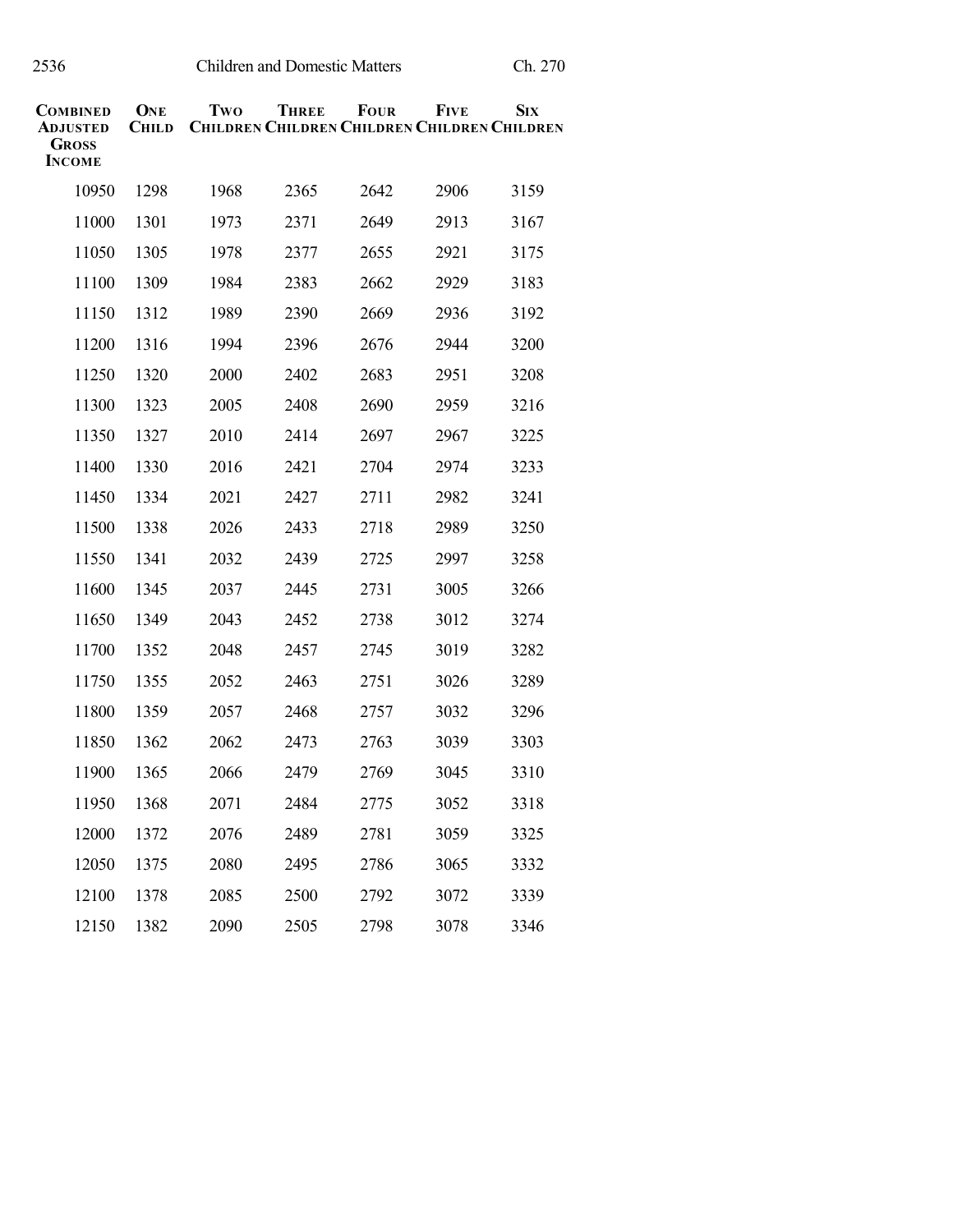| COMBINED<br><b>ADJUSTED</b><br>Gross<br><b>INCOME</b> | ONE<br><b>CHILD</b> | Two  | <b>THREE</b><br><b>CHILDREN CHILDREN CHILDREN CHILDREN CHILDREN</b> | <b>FOUR</b> | <b>FIVE</b> | <b>SIX</b> |
|-------------------------------------------------------|---------------------|------|---------------------------------------------------------------------|-------------|-------------|------------|
| 12200                                                 | 1385                | 2095 | 2511                                                                | 2804        | 3085        | 3353       |
| 12250                                                 | 1388                | 2099 | 2516                                                                | 2810        | 3091        | 3360       |
| 12300                                                 | 1391                | 2104 | 2521                                                                | 2816        | 3098        | 3367       |
| 12350                                                 | 1395                | 2109 | 2527                                                                | 2822        | 3104        | 3375       |
| 12400                                                 | 1398                | 2113 | 2532                                                                | 2828        | 3111        | 3382       |
| 12450                                                 | 1401                | 2118 | 2537                                                                | 2834        | 3118        | 3389       |
| 12500                                                 | 1405                | 2123 | 2543                                                                | 2840        | 3124        | 3396       |
| 12550                                                 | 1408                | 2128 | 2548                                                                | 2846        | 3131        | 3403       |
| 12600                                                 | 1411                | 2132 | 2553                                                                | 2852        | 3137        | 3410       |
| 12650                                                 | 1414                | 2137 | 2559                                                                | 2858        | 3144        | 3417       |
| 12700                                                 | 1418                | 2142 | 2564                                                                | 2864        | 3150        | 3424       |
| 12750                                                 | 1421                | 2146 | 2569                                                                | 2870        | 3157        | 3431       |
| 12800                                                 | 1424                | 2151 | 2575                                                                | 2876        | 3163        | 3439       |
| 12850                                                 | 1427                | 2156 | 2580                                                                | 2882        | 3170        | 3446       |
| 12900                                                 | 1431                | 2160 | 2585                                                                | 2888        | 3176        | 3453       |
| 12950                                                 | 1434                | 2165 | 2591                                                                | 2894        | 3184        | 3461       |
| 13000                                                 | 1438                | 2171 | 2598                                                                | 2903        | 3193        | 3471       |
| 13050                                                 | 1441                | 2177 | 2606                                                                | 2911        | 3202        | 3480       |
| 13100                                                 | 1444                | 2183 | 2613                                                                | 2919        | 3211        | 3490       |
| 13150                                                 | 1448                | 2188 | 2621                                                                | 2927        | 3220        | 3500       |
| 13200                                                 | 1451                | 2194 | 2628                                                                | 2936        | 3229        | 3510       |
| 13250                                                 | 1455                | 2200 | 2636                                                                | 2944        | 3239        | 3520       |
| 13300                                                 | 1458                | 2205 | 2643                                                                | 2952        | 3248        | 3530       |
| 13350                                                 | 1462                | 2211 | 2651                                                                | 2961        | 3257        | 3540       |
| 13400                                                 | 1465                | 2217 | 2658                                                                | 2969        | 3266        | 3550       |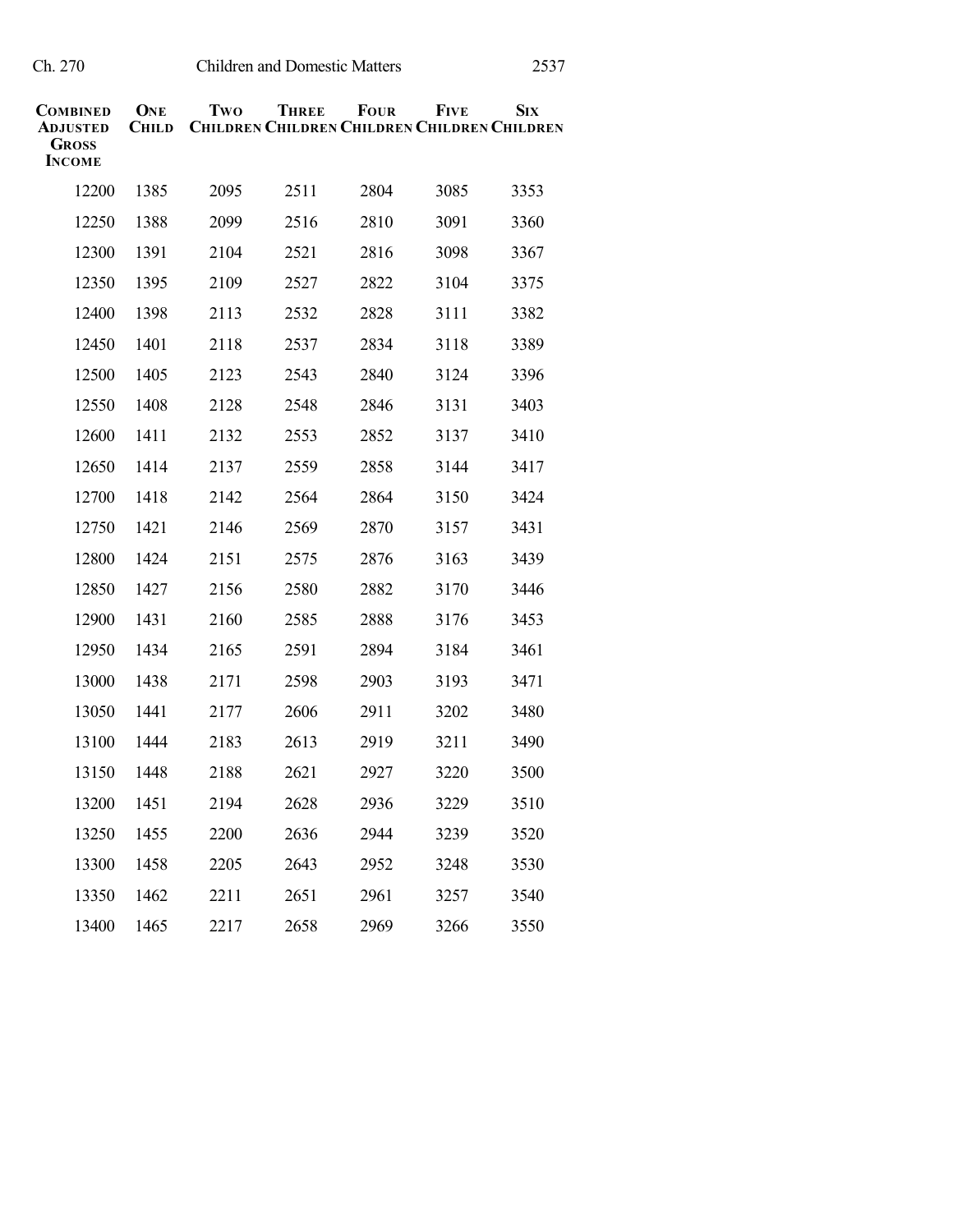| COMBINED<br>ADJUSTED<br>Gross<br><b>INCOME</b> | ONE<br><b>CHILD</b> | Two  | THREE<br><b>CHILDREN CHILDREN CHILDREN CHILDREN CHILDREN</b> | <b>FOUR</b> | Five | <b>S</b> IX |
|------------------------------------------------|---------------------|------|--------------------------------------------------------------|-------------|------|-------------|
| 13450                                          | 1469                | 2223 | 2666                                                         | 2977        | 3275 | 3560        |
| 13500                                          | 1472                | 2228 | 2673                                                         | 2986        | 3284 | 3570        |
| 13550                                          | 1475                | 2234 | 2680                                                         | 2994        | 3293 | 3580        |
| 13600                                          | 1479                | 2240 | 2688                                                         | 3002        | 3303 | 3590        |
| 13650                                          | 1482                | 2246 | 2695                                                         | 3011        | 3312 | 3600        |
| 13700                                          | 1486                | 2251 | 2703                                                         | 3019        | 3321 | 3610        |
| 13750                                          | 1489                | 2257 | 2710                                                         | 3027        | 3330 | 3620        |
| 13800                                          | 1493                | 2263 | 2718                                                         | 3036        | 3339 | 3630        |
| 13850                                          | 1496                | 2268 | 2725                                                         | 3044        | 3348 | 3640        |
| 13900                                          | 1500                | 2274 | 2733                                                         | 3052        | 3358 | 3650        |
| 13950                                          | 1503                | 2280 | 2740                                                         | 3061        | 3367 | 3660        |
| 14000                                          | 1506                | 2286 | 2748                                                         | 3069        | 3376 | 3670        |
| 14050                                          | 1510                | 2291 | 2755                                                         | 3077        | 3385 | 3680        |
| 14100                                          | 1513                | 2297 | 2762                                                         | 3086        | 3394 | 3690        |
| 14150                                          | 1517                | 2303 | 2770                                                         | 3094        | 3403 | 3699        |
| 14200                                          | 1520                | 2309 | 2777                                                         | 3102        | 3413 | 3709        |
| 14250                                          | 1524                | 2314 | 2783                                                         | 3109        | 3420 | 3717        |
| 14300                                          | 1528                | 2319 | 2789                                                         | 3115        | 3427 | 3725        |
| 14350                                          | 1532                | 2325 | 2795                                                         | 3122        | 3434 | 3732        |
| 14400                                          | 1536                | 2330 | 2800                                                         | 3128        | 3441 | 3740        |
| 14450                                          | 1540                | 2336 | 2806                                                         | 3134        | 3448 | 3748        |
| 14500                                          | 1544                | 2341 | 2812                                                         | 3141        | 3455 | 3755        |
| 14550                                          | 1548                | 2346 | 2817                                                         | 3147        | 3462 | 3763        |
| 14600                                          | 1552                | 2352 | 2823                                                         | 3153        | 3469 | 3771        |
| 14650                                          | 1556                | 2357 | 2829                                                         | 3160        | 3476 | 3778        |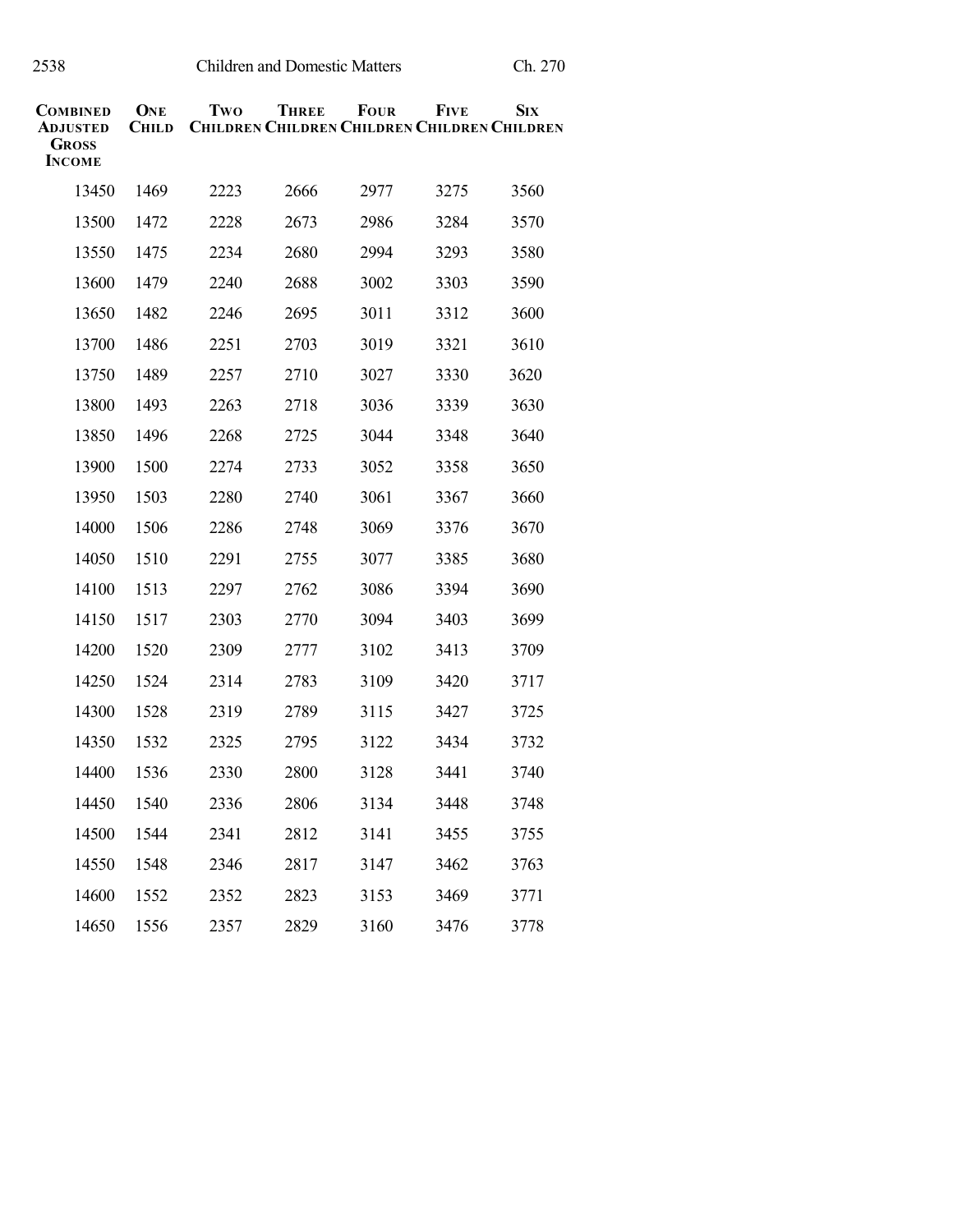| COMBINED<br>ADJUSTED<br>Gross<br><b>INCOME</b> | ONE<br><b>CHILD</b> | Two  | <b>THREE</b><br><b>CHILDREN CHILDREN CHILDREN CHILDREN CHILDREN</b> | <b>FOUR</b> | <b>FIVE</b> | <b>SIX</b> |
|------------------------------------------------|---------------------|------|---------------------------------------------------------------------|-------------|-------------|------------|
| 14700                                          | 1560                | 2362 | 2835                                                                | 3166        | 3483        | 3786       |
| 14750                                          | 1564                | 2368 | 2840                                                                | 3173        | 3490        | 3793       |
| 14800                                          | 1568                | 2373 | 2846                                                                | 3179        | 3497        | 3801       |
| 14850                                          | 1572                | 2379 | 2852                                                                | 3185        | 3504        | 3809       |
| 14900                                          | 1576                | 2384 | 2857                                                                | 3192        | 3511        | 3816       |
| 14950                                          | 1580                | 2389 | 2863                                                                | 3198        | 3518        | 3824       |
| 15000                                          | 1584                | 2395 | 2869                                                                | 3204        | 3525        | 3832       |
| 15050                                          | 1588                | 2400 | 2875                                                                | 3211        | 3532        | 3839       |
| 15100                                          | 1592                | 2406 | 2880                                                                | 3217        | 3539        | 3847       |
| 15150                                          | 1596                | 2411 | 2886                                                                | 3223        | 3545        | 3854       |
| 15200                                          | 1599                | 2416 | 2891                                                                | 3229        | 3552        | 3861       |
| 15250                                          | 1603                | 2421 | 2896                                                                | 3235        | 3558        | 3868       |
| 15300                                          | 1607                | 2426 | 2901                                                                | 3241        | 3565        | 3875       |
| 15350                                          | 1610                | 2431 | 2907                                                                | 3247        | 3571        | 3882       |
| 15400                                          | 1614                | 2436 | 2912                                                                | 3253        | 3578        | 3889       |
| 15450                                          | 1618                | 2441 | 2917                                                                | 3258        | 3584        | 3896       |
| 15500                                          | 1621                | 2445 | 2922                                                                | 3264        | 3591        | 3903       |
| 15550                                          | 1623                | 2448 | 2926                                                                | 3268        | 3595        | 3908       |
| 15600                                          | 1625                | 2451 | 2929                                                                | 3272        | 3599        | 3912       |
| 15650                                          | 1627                | 2454 | 2933                                                                | 3276        | 3603        | 3917       |
| 15700                                          | 1629                | 2457 | 2936                                                                | 3280        | 3607        | 3921       |
| 15750                                          | 1630                | 2459 | 2939                                                                | 3283        | 3612        | 3926       |
| 15800                                          | 1632                | 2462 | 2943                                                                | 3287        | 3616        | 3930       |
| 15850                                          | 1634                | 2465 | 2946                                                                | 3291        | 3620        | 3935       |
| 15900                                          | 1636                | 2468 | 2950                                                                | 3295        | 3624        | 3940       |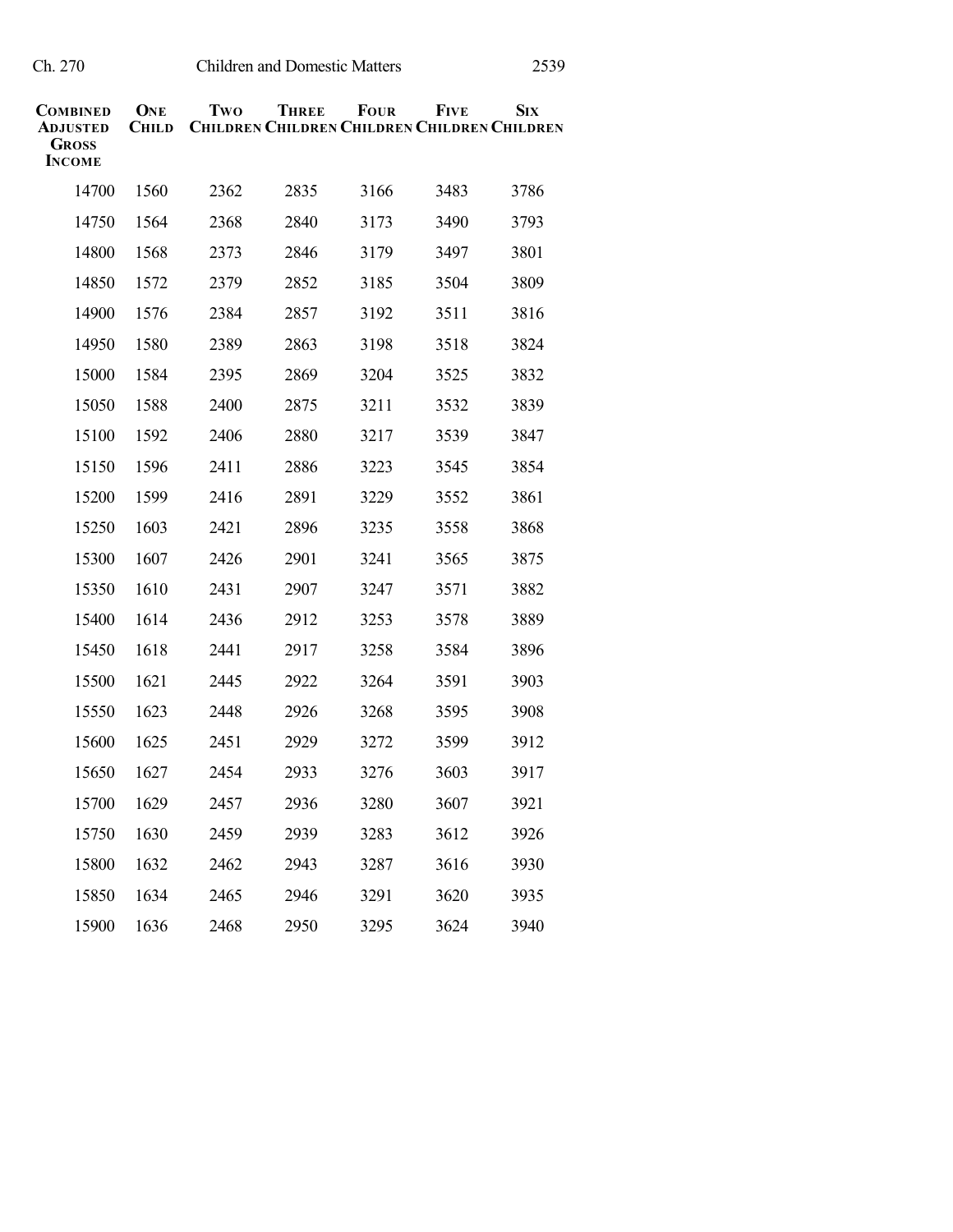| COMBINED<br>ADJUSTED<br><b>GROSS</b><br><b>INCOME</b> | ONE<br><b>CHILD</b> | Two  | THREE<br><b>CHILDREN CHILDREN CHILDREN CHILDREN CHILDREN</b> | <b>FOUR</b> | Five | <b>Six</b> |
|-------------------------------------------------------|---------------------|------|--------------------------------------------------------------|-------------|------|------------|
| 15950                                                 | 1638                | 2471 | 2953                                                         | 3299        | 3628 | 3944       |
| 16000                                                 | 1639                | 2473 | 2957                                                         | 3302        | 3633 | 3949       |
| 16050                                                 | 1641                | 2476 | 2960                                                         | 3306        | 3637 | 3953       |
| 16100                                                 | 1643                | 2479 | 2963                                                         | 3310        | 3641 | 3958       |
| 16150                                                 | 1645                | 2482 | 2967                                                         | 3314        | 3645 | 3962       |
| 16200                                                 | 1647                | 2485 | 2970                                                         | 3318        | 3649 | 3967       |
| 16250                                                 | 1649                | 2487 | 2974                                                         | 3322        | 3654 | 3972       |
| 16300                                                 | 1650                | 2490 | 2977                                                         | 3325        | 3658 | 3976       |
| 16350                                                 | 1652                | 2493 | 2980                                                         | 3329        | 3662 | 3981       |
| 16400                                                 | 1654                | 2496 | 2984                                                         | 3333        | 3666 | 3985       |
| 16450                                                 | 1656                | 2499 | 2987                                                         | 3337        | 3670 | 3990       |
| 16500                                                 | 1658                | 2501 | 2991                                                         | 3341        | 3675 | 3994       |
| 16550                                                 | 1659                | 2504 | 2994                                                         | 3344        | 3679 | 3999       |
| 16600                                                 | 1661                | 2507 | 2998                                                         | 3348        | 3683 | 4004       |
| 16650                                                 | 1663                | 2510 | 3001                                                         | 3352        | 3687 | 4008       |
| 16700                                                 | 1665                | 2513 | 3004                                                         | 3356        | 3691 | 4013       |
| 16750                                                 | 1667                | 2515 | 3008                                                         | 3360        | 3696 | 4017       |
| 16800                                                 | 1668                | 2518 | 3011                                                         | 3364        | 3700 | 4022       |
| 16850                                                 | 1670                | 2521 | 3015                                                         | 3367        | 3704 | 4026       |
| 16900                                                 | 1672                | 2524 | 3018                                                         | 3371        | 3708 | 4031       |
| 16950                                                 | 1674                | 2527 | 3021                                                         | 3375        | 3712 | 4035       |
| 17000                                                 | 1676                | 2529 | 3025                                                         | 3379        | 3717 | 4040       |
| 17050                                                 | 1678                | 2532 | 3028                                                         | 3383        | 3721 | 4045       |
| 17100                                                 | 1679                | 2535 | 3032                                                         | 3386        | 3725 | 4049       |
| 17150                                                 | 1681                | 2538 | 3035                                                         | 3390        | 3729 | 4054       |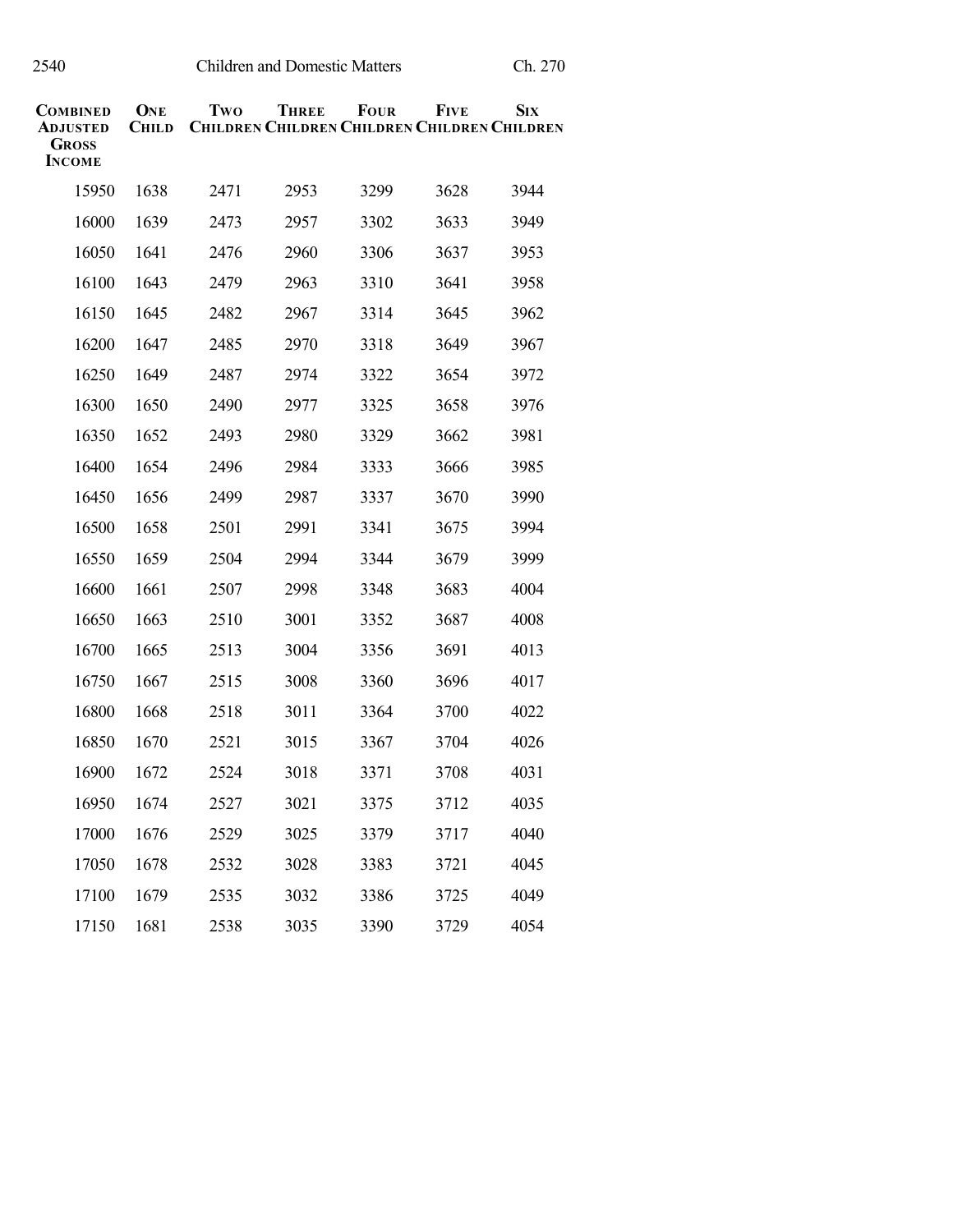| COMBINED<br>ADJUSTED<br><b>GROSS</b><br><b>INCOME</b> | ONE<br><b>CHILD</b> | Two  | <b>THREE</b><br><b>CHILDREN CHILDREN CHILDREN CHILDREN CHILDREN</b> | <b>FOUR</b> | <b>FIVE</b> | <b>S</b> IX |
|-------------------------------------------------------|---------------------|------|---------------------------------------------------------------------|-------------|-------------|-------------|
| 17200                                                 | 1683                | 2541 | 3039                                                                | 3394        | 3733        | 4058        |
| 17250                                                 | 1685                | 2543 | 3042                                                                | 3398        | 3738        | 4063        |
| 17300                                                 | 1687                | 2546 | 3045                                                                | 3402        | 3742        | 4067        |
| 17350                                                 | 1688                | 2549 | 3049                                                                | 3406        | 3746        | 4072        |
| 17400                                                 | 1690                | 2552 | 3052                                                                | 3409        | 3750        | 4077        |
| 17450                                                 | 1692                | 2555 | 3056                                                                | 3413        | 3754        | 4081        |
| 17500                                                 | 1694                | 2557 | 3059                                                                | 3417        | 3759        | 4086        |
| 17550                                                 | 1696                | 2560 | 3063                                                                | 3421        | 3763        | 4090        |
| 17600                                                 | 1698                | 2564 | 3067                                                                | 3426        | 3769        | 4096        |
| 17650                                                 | 1701                | 2568 | 3072                                                                | 3431        | 3774        | 4103        |
| 17700                                                 | 1704                | 2572 | 3076                                                                | 3436        | 3780        | 4109        |
| 17750                                                 | 1706                | 2576 | 3081                                                                | 3441        | 3785        | 4115        |
| 17800                                                 | 1709                | 2580 | 3085                                                                | 3446        | 3791        | 4121        |
| 17850                                                 | 1711                | 2583 | 3090                                                                | 3451        | 3797        | 4127        |
| 17900                                                 | 1714                | 2587 | 3095                                                                | 3457        | 3802        | 4133        |
| 17950                                                 | 1717                | 2591 | 3099                                                                | 3462        | 3808        | 4139        |
| 18000                                                 | 1719                | 2595 | 3104                                                                | 3467        | 3813        | 4145        |
| 18050                                                 | 1722                | 2599 | 3108                                                                | 3472        | 3819        | 4151        |
| 18100                                                 | 1724                | 2603 | 3113                                                                | 3477        | 3825        | 4157        |
| 18150                                                 | 1727                | 2607 | 3117                                                                | 3482        | 3830        | 4164        |
| 18200                                                 | 1730                | 2611 | 3122                                                                | 3487        | 3836        | 4170        |
| 18250                                                 | 1732                | 2615 | 3127                                                                | 3492        | 3842        | 4176        |
| 18300                                                 | 1735                | 2618 | 3131                                                                | 3497        | 3847        | 4182        |
| 18350                                                 | 1738                | 2622 | 3136                                                                | 3503        | 3853        | 4188        |
| 18400                                                 | 1740                | 2626 | 3140                                                                | 3508        | 3858        | 4194        |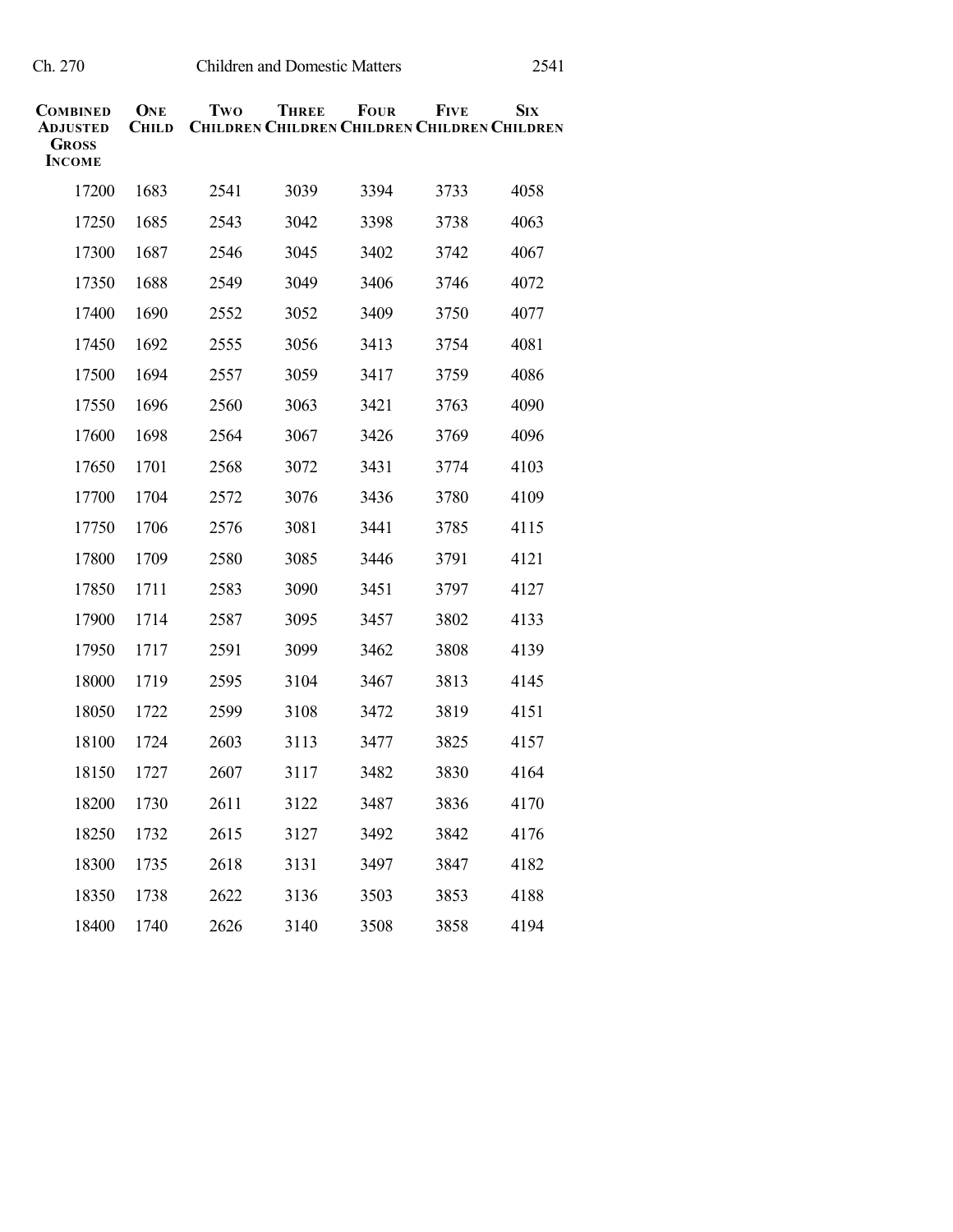| COMBINED<br>ADJUSTED<br><b>GROSS</b><br><b>INCOME</b> | ONE<br><b>CHILD</b> | Two  | <b>THREE</b><br><b>CHILDREN CHILDREN CHILDREN CHILDREN CHILDREN</b> | FOUR | <b>FIVE</b> | <b>SIX</b> |
|-------------------------------------------------------|---------------------|------|---------------------------------------------------------------------|------|-------------|------------|
| 18450                                                 | 1743                | 2630 | 3145                                                                | 3513 | 3864        | 4200       |
| 18500                                                 | 1745                | 2634 | 3149                                                                | 3518 | 3870        | 4206       |
| 18550                                                 | 1748                | 2638 | 3154                                                                | 3523 | 3875        | 4212       |
| 18600                                                 | 1751                | 2642 | 3159                                                                | 3528 | 3881        | 4219       |
| 18650                                                 | 1753                | 2646 | 3163                                                                | 3533 | 3887        | 4225       |
| 18700                                                 | 1756                | 2650 | 3168                                                                | 3538 | 3892        | 4231       |
| 18750                                                 | 1758                | 2653 | 3172                                                                | 3543 | 3898        | 4237       |
| 18800                                                 | 1761                | 2657 | 3177                                                                | 3549 | 3903        | 4243       |
| 18850                                                 | 1764                | 2661 | 3181                                                                | 3554 | 3909        | 4249       |
| 18900                                                 | 1766                | 2665 | 3186                                                                | 3559 | 3915        | 4255       |
| 18950                                                 | 1769                | 2669 | 3191                                                                | 3564 | 3920        | 4261       |
| 19000                                                 | 1771                | 2673 | 3195                                                                | 3569 | 3926        | 4267       |
| 19050                                                 | 1774                | 2677 | 3200                                                                | 3574 | 3931        | 4274       |
| 19100                                                 | 1777                | 2681 | 3204                                                                | 3579 | 3937        | 4280       |
| 19150                                                 | 1779                | 2685 | 3209                                                                | 3584 | 3943        | 4286       |
| 19200                                                 | 1782                | 2689 | 3213                                                                | 3589 | 3948        | 4292       |
| 19250                                                 | 1785                | 2692 | 3218                                                                | 3595 | 3954        | 4298       |
| 19300                                                 | 1787                | 2696 | 3223                                                                | 3600 | 3960        | 4304       |
| 19350                                                 | 1790                | 2700 | 3227                                                                | 3605 | 3965        | 4310       |
| 19400                                                 | 1792                | 2704 | 3232                                                                | 3610 | 3971        | 4316       |
| 19450                                                 | 1795                | 2708 | 3236                                                                | 3615 | 3976        | 4322       |
| 19500                                                 | 1798                | 2712 | 3241                                                                | 3620 | 3982        | 4328       |
| 19550                                                 | 1800                | 2716 | 3245                                                                | 3625 | 3988        | 4335       |
| 19600                                                 | 1803                | 2720 | 3250                                                                | 3630 | 3993        | 4341       |
| 19650                                                 | 1805                | 2724 | 3255                                                                | 3635 | 3999        | 4347       |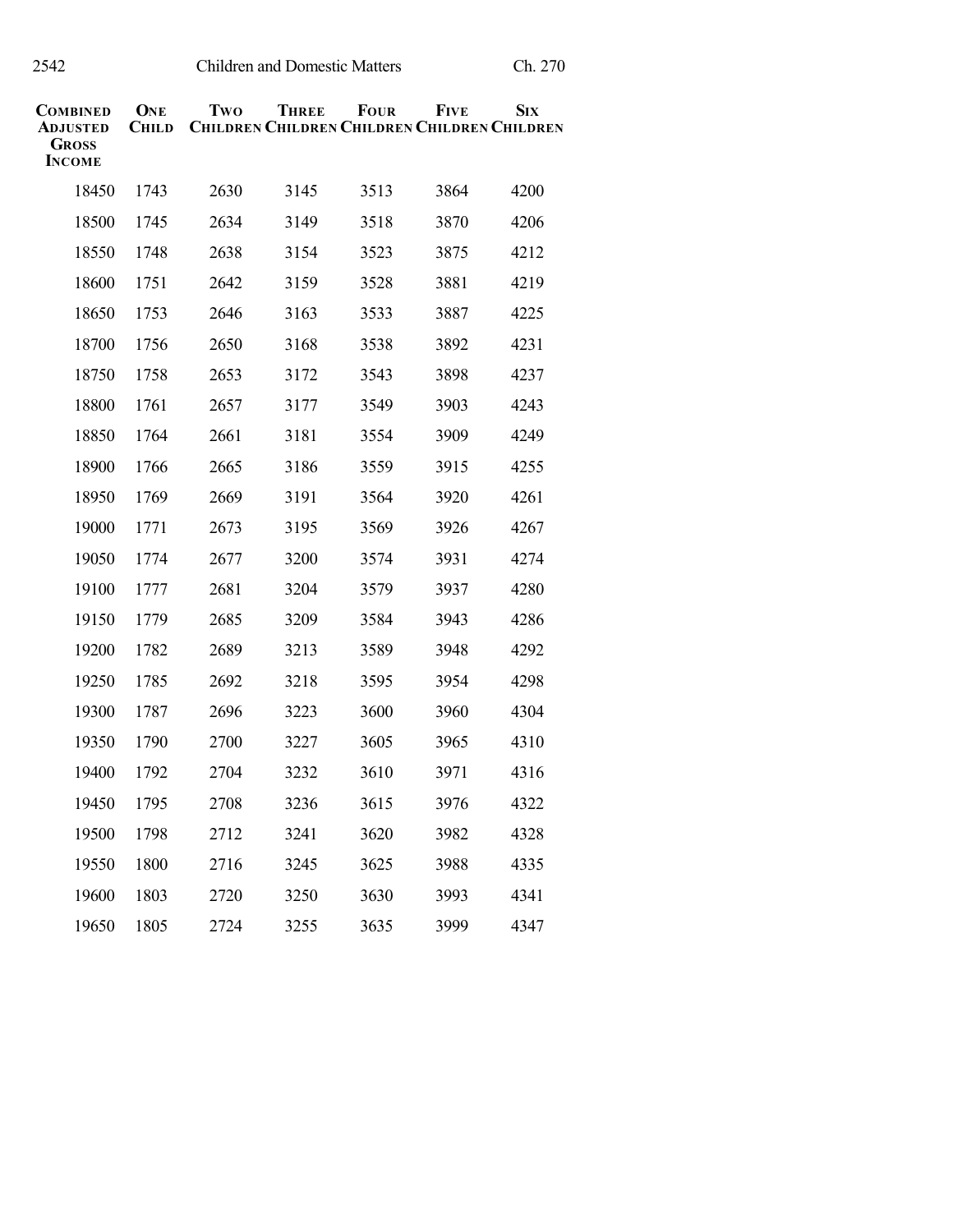| COMBINED<br>ADJUSTED<br><b>GROSS</b><br><b>INCOME</b> | ONE<br><b>CHILD</b> | Two  | <b>THREE</b><br><b>CHILDREN CHILDREN CHILDREN CHILDREN CHILDREN</b> | <b>FOUR</b> | <b>FIVE</b> | <b>S</b> IX |
|-------------------------------------------------------|---------------------|------|---------------------------------------------------------------------|-------------|-------------|-------------|
| 19700                                                 | 1808                | 2727 | 3259                                                                | 3640        | 4005        | 4353        |
| 19750                                                 | 1811                | 2731 | 3264                                                                | 3646        | 4010        | 4359        |
| 19800                                                 | 1813                | 2735 | 3268                                                                | 3651        | 4016        | 4365        |
| 19850                                                 | 1816                | 2739 | 3273                                                                | 3656        | 4021        | 4371        |
| 19900                                                 | 1819                | 2743 | 3277                                                                | 3661        | 4027        | 4377        |
| 19950                                                 | 1821                | 2747 | 3282                                                                | 3666        | 4033        | 4383        |
| 20000                                                 | 1824                | 2751 | 3287                                                                | 3671        | 4038        | 4390        |
| 20050                                                 | 1826                | 2755 | 3291                                                                | 3676        | 4044        | 4396        |
| 20100                                                 | 1829                | 2759 | 3296                                                                | 3681        | 4049        | 4402        |
| 20150                                                 | 1832                | 2762 | 3300                                                                | 3686        | 4055        | 4408        |
| 20200                                                 | 1834                | 2766 | 3305                                                                | 3692        | 4061        | 4414        |
| 20250                                                 | 1837                | 2770 | 3309                                                                | 3697        | 4066        | 4420        |
| 20300                                                 | 1839                | 2774 | 3314                                                                | 3702        | 4072        | 4426        |
| 20350                                                 | 1842                | 2778 | 3319                                                                | 3707        | 4078        | 4432        |
| 20400                                                 | 1845                | 2782 | 3323                                                                | 3712        | 4083        | 4438        |
| 20450                                                 | 1847                | 2786 | 3328                                                                | 3717        | 4089        | 4445        |
| 20500                                                 | 1850                | 2790 | 3332                                                                | 3722        | 4094        | 4451        |
| 20550                                                 | 1853                | 2794 | 3337                                                                | 3727        | 4100        | 4457        |
| 20600                                                 | 1855                | 2797 | 3341                                                                | 3732        | 4106        | 4463        |
| 20650                                                 | 1858                | 2801 | 3346                                                                | 3738        | 4111        | 4469        |
| 20700                                                 | 1860                | 2805 | 3351                                                                | 3743        | 4117        | 4475        |
| 20750                                                 | 1863                | 2809 | 3355                                                                | 3748        | 4123        | 4481        |
| 20800                                                 | 1866                | 2813 | 3360                                                                | 3753        | 4128        | 4487        |
| 20850                                                 | 1868                | 2817 | 3364                                                                | 3758        | 4134        | 4493        |
| 20900                                                 | 1871                | 2821 | 3369                                                                | 3763        | 4139        | 4500        |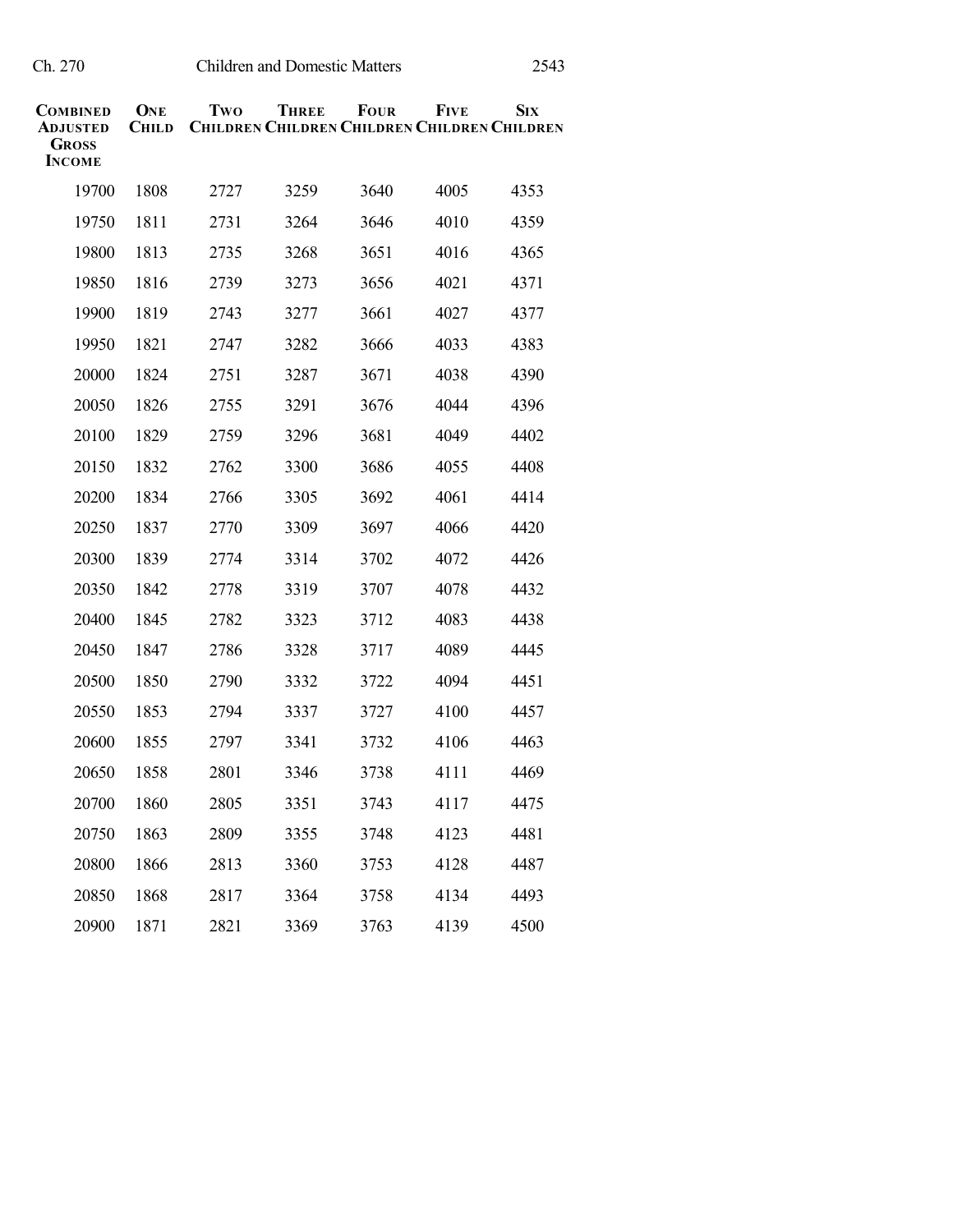| COMBINED<br>ADJUSTED<br><b>GROSS</b><br><b>INCOME</b> | ONE<br><b>CHILD</b> | Two  | THREE<br><b>CHILDREN CHILDREN CHILDREN CHILDREN CHILDREN</b> | <b>FOUR</b> | <b>FIVE</b> | <b>S</b> IX |
|-------------------------------------------------------|---------------------|------|--------------------------------------------------------------|-------------|-------------|-------------|
| 20950                                                 | 1873                | 2825 | 3373                                                         | 3768        | 4145        | 4506        |
| 21000                                                 | 1876                | 2829 | 3378                                                         | 3773        | 4151        | 4512        |
| 21050                                                 | 1879                | 2832 | 3383                                                         | 3778        | 4156        | 4518        |
| 21100                                                 | 1881                | 2836 | 3387                                                         | 3784        | 4162        | 4524        |
| 21150                                                 | 1884                | 2840 | 3392                                                         | 3789        | 4167        | 4530        |
| 21200                                                 | 1887                | 2844 | 3396                                                         | 3794        | 4173        | 4536        |
| 21250                                                 | 1889                | 2848 | 3401                                                         | 3799        | 4179        | 4542        |
| 21300                                                 | 1892                | 2852 | 3405                                                         | 3804        | 4184        | 4548        |
| 21350                                                 | 1894                | 2856 | 3410                                                         | 3809        | 4190        | 4554        |
| 21400                                                 | 1897                | 2860 | 3415                                                         | 3814        | 4196        | 4561        |
| 21450                                                 | 1900                | 2864 | 3419                                                         | 3819        | 4201        | 4567        |
| 21500                                                 | 1902                | 2867 | 3424                                                         | 3824        | 4207        | 4573        |
| 21550                                                 | 1905                | 2871 | 3428                                                         | 3829        | 4212        | 4579        |
| 21600                                                 | 1907                | 2875 | 3433                                                         | 3835        | 4218        | 4585        |
| 21650                                                 | 1910                | 2879 | 3438                                                         | 3840        | 4224        | 4591        |
| 21700                                                 | 1913                | 2883 | 3442                                                         | 3845        | 4229        | 4597        |
| 21750                                                 | 1915                | 2887 | 3447                                                         | 3850        | 4235        | 4603        |
| 21800                                                 | 1918                | 2891 | 3451                                                         | 3855        | 4241        | 4609        |
| 21850                                                 | 1921                | 2895 | 3456                                                         | 3860        | 4246        | 4616        |
| 21900                                                 | 1923                | 2899 | 3460                                                         | 3865        | 4252        | 4622        |
| 21950                                                 | 1926                | 2902 | 3465                                                         | 3870        | 4257        | 4628        |
| 22000                                                 | 1928                | 2906 | 3470                                                         | 3875        | 4263        | 4634        |
| 22050                                                 | 1931                | 2910 | 3474                                                         | 3881        | 4269        | 4640        |
| 22100                                                 | 1934                | 2914 | 3479                                                         | 3886        | 4274        | 4646        |
| 22150                                                 | 1936                | 2918 | 3483                                                         | 3891        | 4280        | 4652        |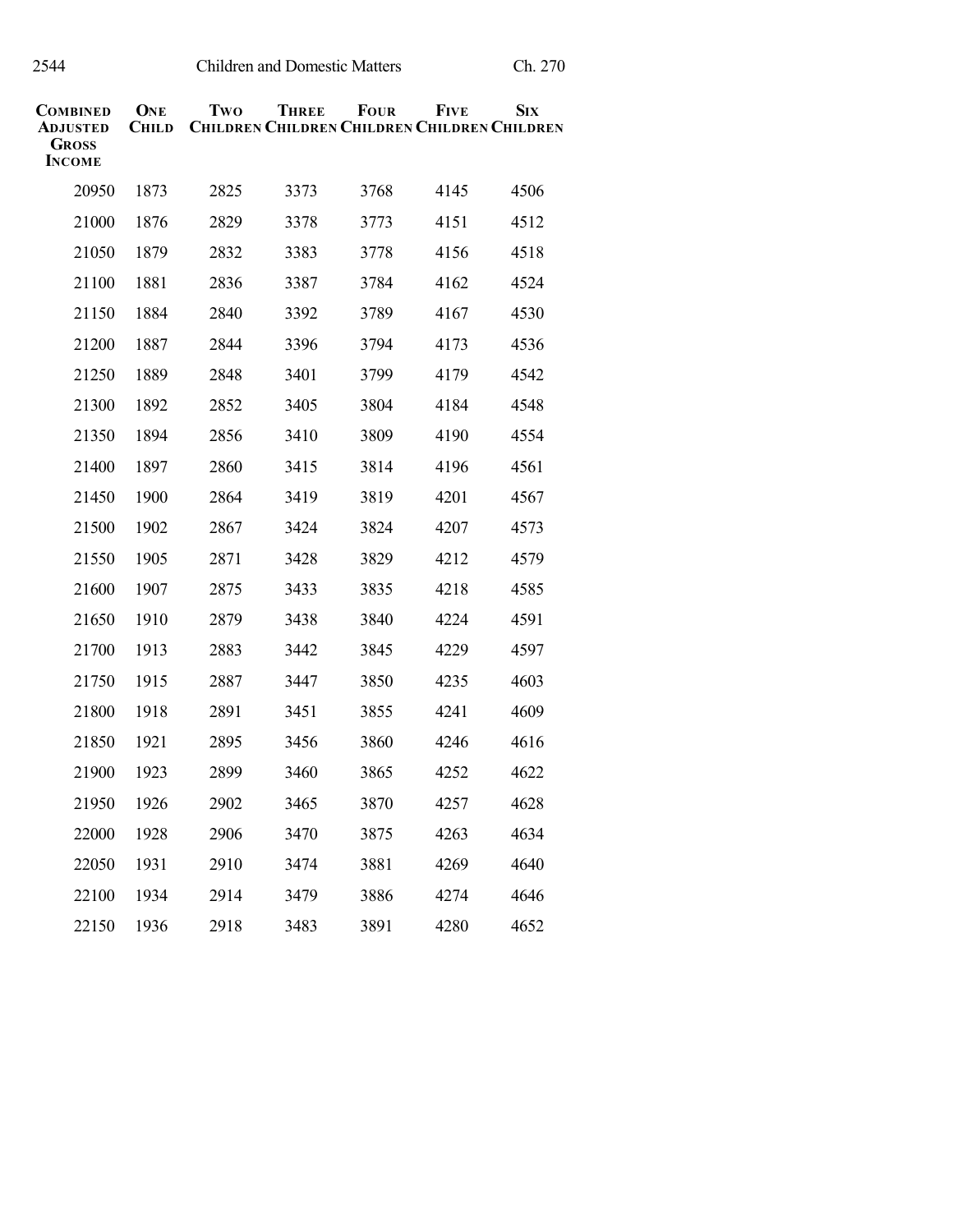| COMBINED<br>ADJUSTED<br><b>GROSS</b><br><b>INCOME</b> | ONE<br><b>CHILD</b> | Two  | <b>THREE</b><br><b>CHILDREN CHILDREN CHILDREN CHILDREN CHILDREN</b> | <b>FOUR</b> | <b>FIVE</b> | <b>SIX</b> |
|-------------------------------------------------------|---------------------|------|---------------------------------------------------------------------|-------------|-------------|------------|
| 22200                                                 | 1939                | 2922 | 3488                                                                | 3896        | 4285        | 4658       |
| 22250                                                 | 1941                | 2926 | 3492                                                                | 3901        | 4291        | 4664       |
| 22300                                                 | 1944                | 2930 | 3497                                                                | 3906        | 4297        | 4671       |
| 22350                                                 | 1947                | 2934 | 3502                                                                | 3911        | 4302        | 4677       |
| 22400                                                 | 1949                | 2937 | 3506                                                                | 3916        | 4308        | 4683       |
| 22450                                                 | 1952                | 2941 | 3511                                                                | 3921        | 4314        | 4689       |
| 22500                                                 | 1955                | 2945 | 3515                                                                | 3927        | 4319        | 4695       |
| 22550                                                 | 1957                | 2949 | 3520                                                                | 3932        | 4325        | 4701       |
| 22600                                                 | 1960                | 2953 | 3524                                                                | 3937        | 4330        | 4707       |
| 22650                                                 | 1962                | 2957 | 3529                                                                | 3942        | 4336        | 4713       |
| 22700                                                 | 1965                | 2961 | 3534                                                                | 3947        | 4342        | 4719       |
| 22750                                                 | 1968                | 2965 | 3538                                                                | 3952        | 4347        | 4725       |
| 22800                                                 | 1970                | 2969 | 3543                                                                | 3957        | 4353        | 4732       |
| 22850                                                 | 1973                | 2972 | 3547                                                                | 3962        | 4359        | 4738       |
| 22900                                                 | 1975                | 2976 | 3552                                                                | 3967        | 4364        | 4744       |
| 22950                                                 | 1978                | 2980 | 3556                                                                | 3973        | 4370        | 4750       |
| 23000                                                 | 1981                | 2984 | 3561                                                                | 3978        | 4375        | 4756       |
| 23050                                                 | 1983                | 2988 | 3566                                                                | 3983        | 4381        | 4762       |
| 23100                                                 | 1986                | 2992 | 3570                                                                | 3988        | 4387        | 4768       |
| 23150                                                 | 1989                | 2996 | 3575                                                                | 3993        | 4392        | 4774       |
| 23200                                                 | 1991                | 3000 | 3579                                                                | 3998        | 4398        | 4780       |
| 23250                                                 | 1994                | 3004 | 3584                                                                | 4003        | 4404        | 4787       |
| 23300                                                 | 1998                | 3010 | 3591                                                                | 4011        | 4412        | 4796       |
| 23350                                                 | 2002                | 3016 | 3598                                                                | 4019        | 4421        | 4806       |
| 23400                                                 | 2006                | 3022 | 3606                                                                | 4027        | 4430        | 4816       |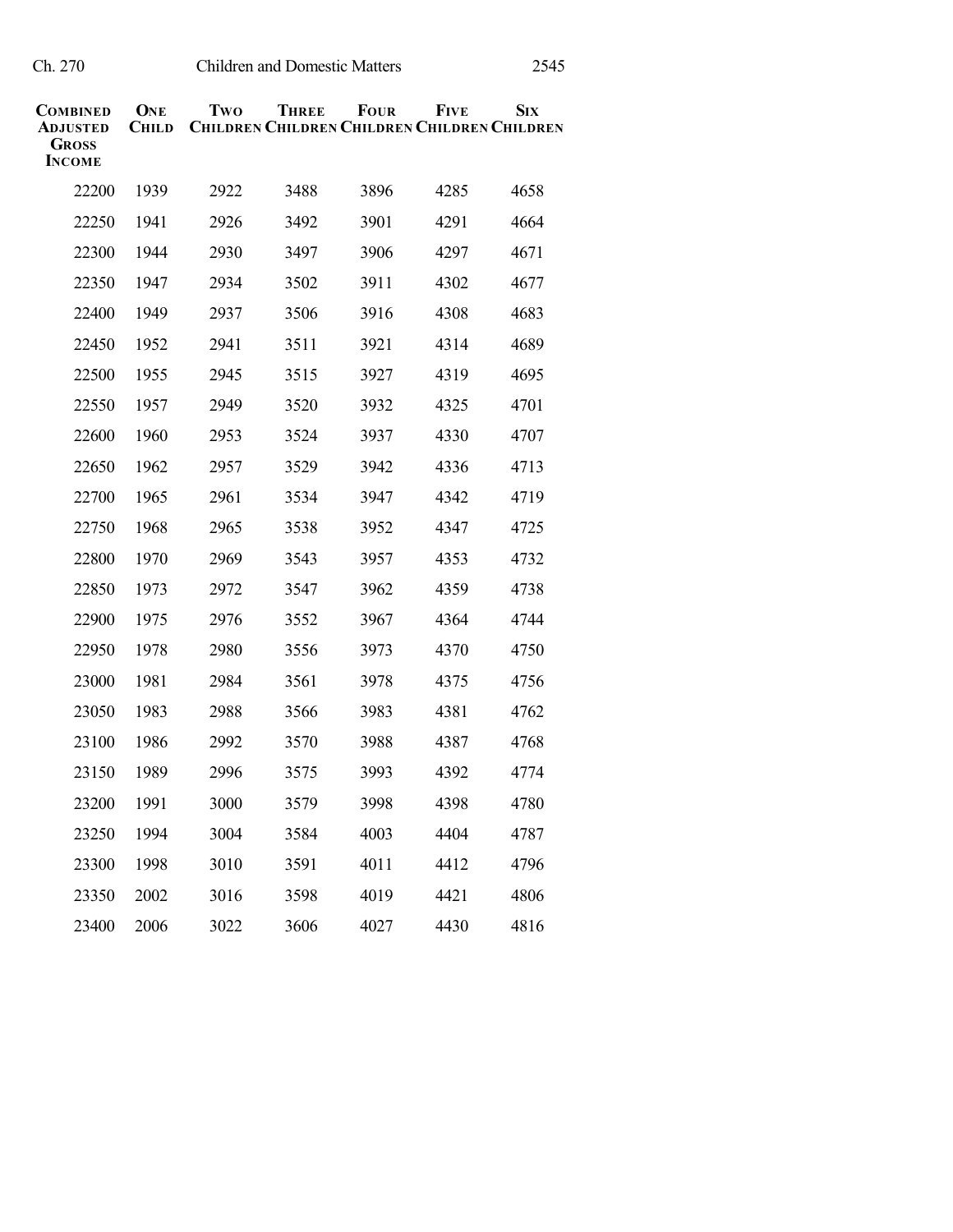| COMBINED<br>Adjusted<br><b>GROSS</b><br><b>INCOME</b> | ONE<br><b>CHILD</b> | Two  | THREE<br><b>CHILDREN CHILDREN CHILDREN CHILDREN CHILDREN</b> | <b>FOUR</b> | FIVE | $S_{IX}$ |
|-------------------------------------------------------|---------------------|------|--------------------------------------------------------------|-------------|------|----------|
|                                                       |                     |      |                                                              |             |      |          |
| 23450                                                 | 2010                | 3028 | 3613                                                         | 4035        | 4439 | 4825     |
| 23500                                                 | 2014                | 3034 | 3620                                                         | 4044        | 4448 | 4835     |
| 23550                                                 | 2018                | 3040 | 3627                                                         | 4052        | 4457 | 4844     |
| 23600                                                 | 2022                | 3046 | 3634                                                         | 4060        | 4466 | 4854     |
| 23650                                                 | 2026                | 3052 | 3642                                                         | 4068        | 4474 | 4864     |
| 23700                                                 | 2030                | 3058 | 3649                                                         | 4076        | 4483 | 4873     |
| 23750                                                 | 2034                | 3064 | 3656                                                         | 4084        | 4492 | 4883     |
| 23800                                                 | 2038                | 3070 | 3663                                                         | 4092        | 4501 | 4893     |
| 23850                                                 | 2042                | 3076 | 3670                                                         | 4100        | 4510 | 4902     |
| 23900                                                 | 2046                | 3082 | 3678                                                         | 4108        | 4519 | 4912     |
| 23950                                                 | 2050                | 3088 | 3685                                                         | 4116        | 4528 | 4922     |
| 24000                                                 | 2054                | 3094 | 3692                                                         | 4124        | 4536 | 4931     |
| 24050                                                 | 2058                | 3100 | 3699                                                         | 4132        | 4545 | 4941     |
| 24100                                                 | 2062                | 3106 | 3707                                                         | 4140        | 4554 | 4950     |
| 24150                                                 | 2066                | 3112 | 3714                                                         | 4148        | 4563 | 4960     |
| 24200                                                 | 2070                | 3118 | 3721                                                         | 4156        | 4572 | 4970     |
| 24250                                                 | 2074                | 3124 | 3728                                                         | 4164        | 4581 | 4979     |
| 24300                                                 | 2078                | 3130 | 3735                                                         | 4172        | 4590 | 4989     |
| 24350                                                 | 2082                | 3137 | 3743                                                         | 4180        | 4598 | 4999     |
| 24400                                                 | 2086                | 3143 | 3750                                                         | 4188        | 4607 | 5008     |
| 24450                                                 | 2090                | 3149 | 3757                                                         | 4197        | 4616 | 5018     |
| 24500                                                 | 2094                | 3155 | 3764                                                         | 4205        | 4625 | 5027     |
| 24550                                                 | 2098                | 3161 | 3771                                                         | 4213        | 4634 | 5037     |
| 24600                                                 | 2102                | 3167 | 3779                                                         | 4221        | 4643 | 5047     |
| 24650                                                 | 2106                | 3173 | 3786                                                         | 4229        | 4652 | 5056     |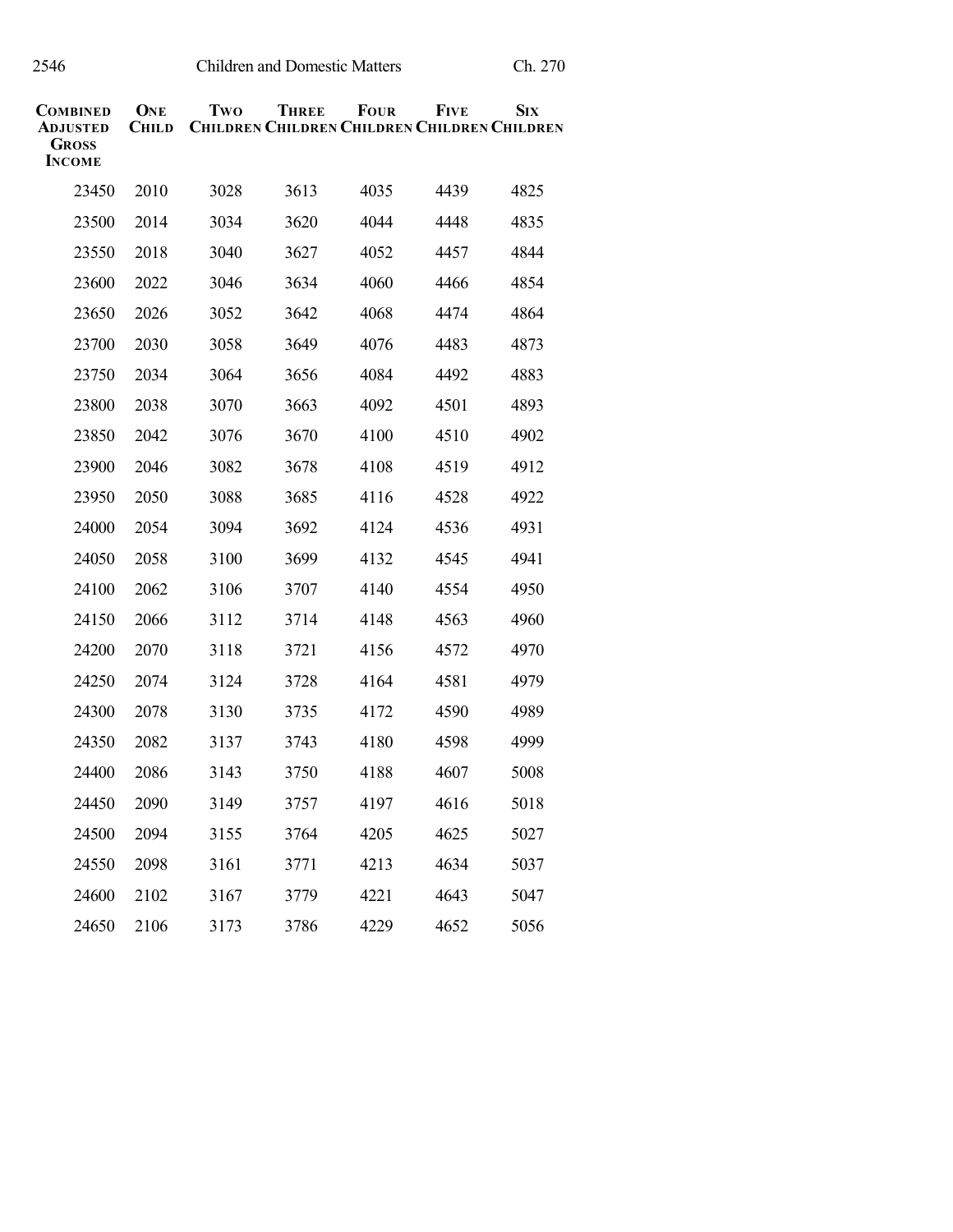| COMBINED<br>ADJUSTED<br><b>GROSS</b><br><b>INCOME</b> | ONE<br><b>CHILD</b> | Two  | <b>THREE</b><br><b>CHILDREN CHILDREN CHILDREN CHILDREN CHILDREN</b> | <b>FOUR</b> | <b>FIVE</b> | <b>S</b> IX |
|-------------------------------------------------------|---------------------|------|---------------------------------------------------------------------|-------------|-------------|-------------|
| 24700                                                 | 2110                | 3179 | 3793                                                                | 4237        | 4661        | 5066        |
| 24750                                                 | 2114                | 3185 | 3800                                                                | 4245        | 4669        | 5076        |
| 24800                                                 | 2118                | 3191 | 3807                                                                | 4253        | 4678        | 5085        |
| 24850                                                 | 2122                | 3197 | 3815                                                                | 4261        | 4687        | 5095        |
| 24900                                                 | 2126                | 3203 | 3822                                                                | 4269        | 4696        | 5104        |
| 24950                                                 | 2130                | 3209 | 3829                                                                | 4277        | 4705        | 5114        |
| 25000                                                 | 2134                | 3215 | 3836                                                                | 4285        | 4714        | 5124        |
| 25050                                                 | 2138                | 3221 | 3844                                                                | 4293        | 4723        | 5133        |
| 25100                                                 | 2142                | 3227 | 3851                                                                | 4301        | 4731        | 5143        |
| 25150                                                 | 2146                | 3233 | 3858                                                                | 4309        | 4740        | 5153        |
| 25200                                                 | 2150                | 3239 | 3865                                                                | 4317        | 4749        | 5162        |
| 25250                                                 | 2154                | 3245 | 3872                                                                | 4325        | 4758        | 5172        |
| 25300                                                 | 2158                | 3251 | 3880                                                                | 4333        | 4767        | 5182        |
| 25350                                                 | 2162                | 3257 | 3887                                                                | 4342        | 4776        | 5191        |
| 25400                                                 | 2166                | 3263 | 3894                                                                | 4350        | 4785        | 5201        |
| 25450                                                 | 2170                | 3269 | 3901                                                                | 4358        | 4793        | 5210        |
| 25500                                                 | 2174                | 3276 | 3908                                                                | 4366        | 4802        | 5220        |
| 25550                                                 | 2178                | 3282 | 3916                                                                | 4374        | 4811        | 5230        |
| 25600                                                 | 2182                | 3288 | 3923                                                                | 4382        | 4820        | 5239        |
| 25650                                                 | 2186                | 3294 | 3930                                                                | 4390        | 4829        | 5249        |
| 25700                                                 | 2190                | 3300 | 3937                                                                | 4398        | 4838        | 5259        |
| 25750                                                 | 2194                | 3306 | 3944                                                                | 4406        | 4847        | 5268        |
| 25800                                                 | 2198                | 3312 | 3952                                                                | 4414        | 4855        | 5278        |
| 25850                                                 | 2202                | 3318 | 3959                                                                | 4422        | 4864        | 5287        |
| 25900                                                 | 2206                | 3324 | 3966                                                                | 4430        | 4873        | 5297        |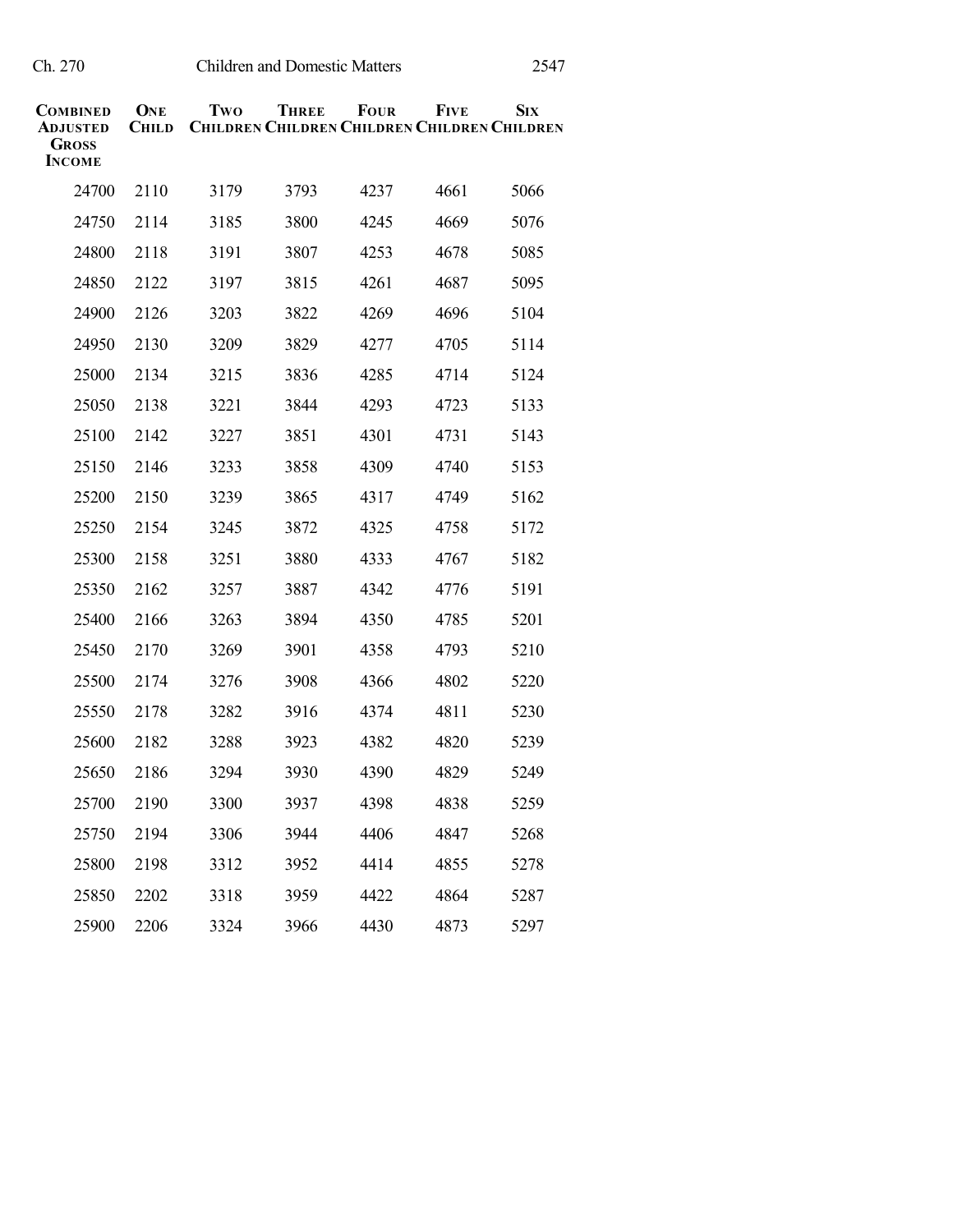| COMBINED<br>ADJUSTED<br><b>GROSS</b><br><b>INCOME</b> | ONE<br><b>CHILD</b> | Two  | <b>THREE</b><br><b>CHILDREN CHILDREN CHILDREN CHILDREN CHILDREN</b> | <b>FOUR</b> | <b>FIVE</b> | <b>S</b> IX |
|-------------------------------------------------------|---------------------|------|---------------------------------------------------------------------|-------------|-------------|-------------|
| 25950                                                 | 2210                | 3330 | 3973                                                                | 4438        | 4882        | 5307        |
| 26000                                                 | 2214                | 3336 | 3981                                                                | 4446        | 4891        | 5316        |
| 26050                                                 | 2218                | 3342 | 3988                                                                | 4454        | 4900        | 5326        |
| 26100                                                 | 2222                | 3348 | 3995                                                                | 4462        | 4909        | 5336        |
| 26150                                                 | 2226                | 3354 | 4002                                                                | 4470        | 4917        | 5345        |
| 26200                                                 | 2230                | 3360 | 4009                                                                | 4478        | 4926        | 5355        |
| 26250                                                 | 2234                | 3366 | 4017                                                                | 4486        | 4935        | 5365        |
| 26300                                                 | 2238                | 3372 | 4024                                                                | 4495        | 4944        | 5374        |
| 26350                                                 | 2242                | 3378 | 4031                                                                | 4503        | 4953        | 5384        |
| 26400                                                 | 2247                | 3384 | 4038                                                                | 4511        | 4962        | 5393        |
| 26450                                                 | 2251                | 3390 | 4045                                                                | 4519        | 4971        | 5403        |
| 26500                                                 | 2255                | 3396 | 4053                                                                | 4527        | 4979        | 5413        |
| 26550                                                 | 2259                | 3402 | 4060                                                                | 4535        | 4988        | 5422        |
| 26600                                                 | 2263                | 3408 | 4067                                                                | 4543        | 4997        | 5432        |
| 26650                                                 | 2267                | 3415 | 4074                                                                | 4551        | 5006        | 5442        |
| 26700                                                 | 2271                | 3421 | 4081                                                                | 4559        | 5015        | 5451        |
| 26750                                                 | 2275                | 3427 | 4089                                                                | 4567        | 5024        | 5461        |
| 26800                                                 | 2279                | 3433 | 4096                                                                | 4575        | 5033        | 5470        |
| 26850                                                 | 2283                | 3439 | 4103                                                                | 4583        | 5041        | 5480        |
| 26900                                                 | 2287                | 3445 | 4110                                                                | 4591        | 5050        | 5490        |
| 26950                                                 | 2291                | 3451 | 4118                                                                | 4599        | 5059        | 5499        |
| 27000                                                 | 2295                | 3457 | 4125                                                                | 4607        | 5068        | 5509        |
| 27050                                                 | 2299                | 3463 | 4132                                                                | 4615        | 5077        | 5519        |
| 27100                                                 | 2303                | 3469 | 4139                                                                | 4623        | 5086        | 5528        |
| 27150                                                 | 2307                | 3475 | 4146                                                                | 4631        | 5095        | 5538        |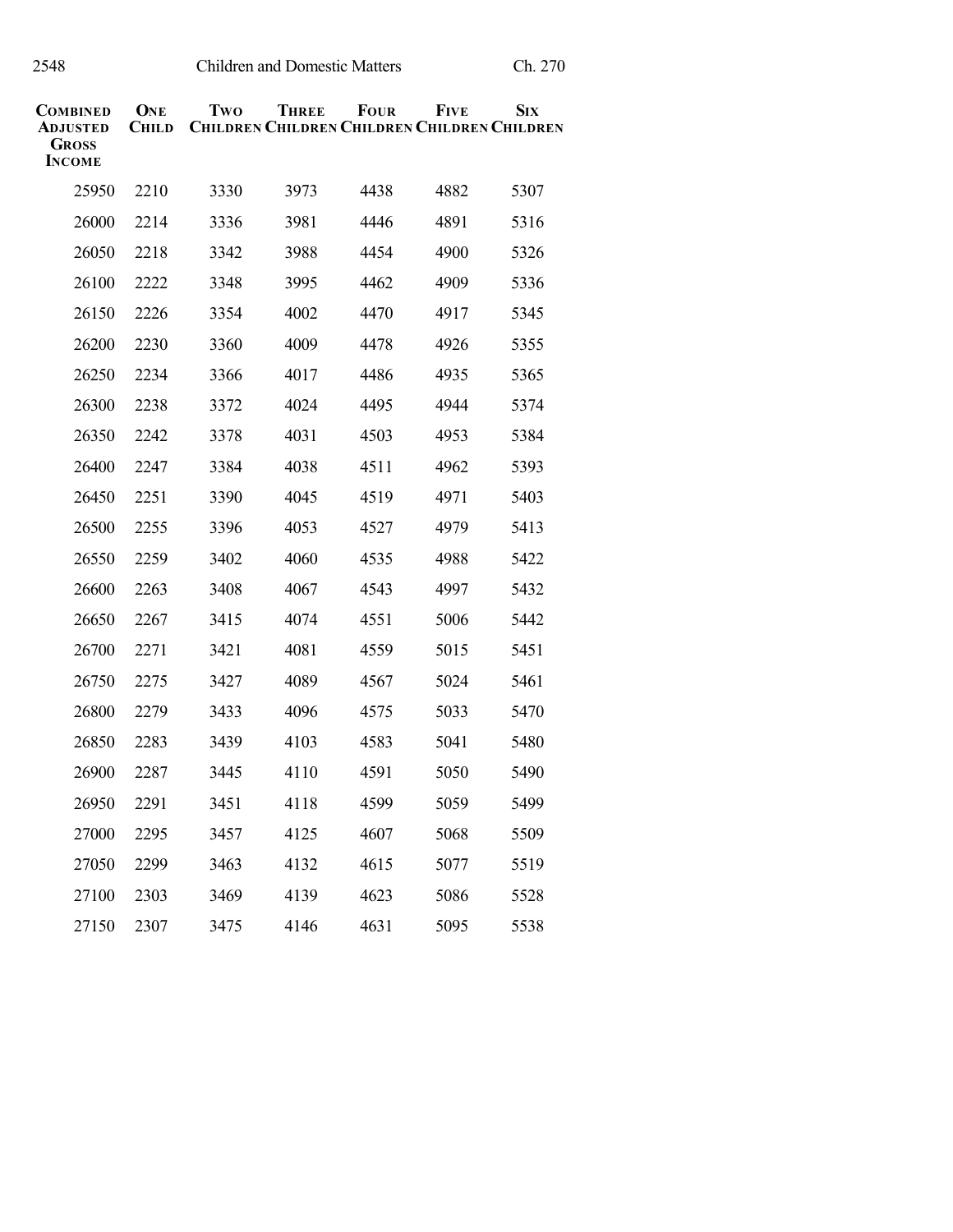| <b>COMBINED</b><br><b>ADJUSTED</b><br>Gross<br><b>INCOME</b> | ONE<br><b>CHILD</b> | Two  | <b>THREE</b><br><b>CHILDREN CHILDREN CHILDREN CHILDREN CHILDREN</b> | <b>FOUR</b> | <b>FIVE</b> | <b>SIX</b> |
|--------------------------------------------------------------|---------------------|------|---------------------------------------------------------------------|-------------|-------------|------------|
| 27200                                                        | 2311                | 3481 | 4154                                                                | 4640        | 5103        | 5547       |
| 27250                                                        | 2315                | 3487 | 4161                                                                | 4648        | 5112        | 5557       |
| 27300                                                        | 2319                | 3493 | 4168                                                                | 4656        | 5121        | 5567       |
| 27350                                                        | 2323                | 3499 | 4175                                                                | 4664        | 5130        | 5576       |
| 27400                                                        | 2327                | 3505 | 4182                                                                | 4672        | 5139        | 5586       |
| 27450                                                        | 2331                | 3511 | 4190                                                                | 4680        | 5148        | 5596       |
| 27500                                                        | 2335                | 3517 | 4197                                                                | 4688        | 5157        | 5605       |
| 27550                                                        | 2339                | 3523 | 4204                                                                | 4696        | 5165        | 5615       |
| 27600                                                        | 2343                | 3529 | 4211                                                                | 4704        | 5174        | 5625       |
| 27650                                                        | 2347                | 3535 | 4218                                                                | 4712        | 5183        | 5634       |
| 27700                                                        | 2351                | 3541 | 4226                                                                | 4720        | 5192        | 5644       |
| 27750                                                        | 2355                | 3547 | 4233                                                                | 4728        | 5201        | 5653       |
| 27800                                                        | 2359                | 3554 | 4240                                                                | 4736        | 5210        | 5663       |
| 27850                                                        | 2363                | 3560 | 4247                                                                | 4744        | 5219        | 5673       |
| 27900                                                        | 2367                | 3566 | 4255                                                                | 4752        | 5228        | 5682       |
| 27950                                                        | 2371                | 3572 | 4262                                                                | 4760        | 5236        | 5692       |
| 28000                                                        | 2375                | 3578 | 4269                                                                | 4768        | 5245        | 5702       |
| 28050                                                        | 2379                | 3584 | 4276                                                                | 4776        | 5254        | 5711       |
| 28100                                                        | 2383                | 3590 | 4283                                                                | 4785        | 5263        | 5721       |
| 28150                                                        | 2387                | 3596 | 4291                                                                | 4793        | 5272        | 5730       |
| 28200                                                        | 2391                | 3602 | 4298                                                                | 4801        | 5281        | 5740       |
| 28250                                                        | 2395                | 3608 | 4305                                                                | 4809        | 5290        | 5750       |
| 28300                                                        | 2399                | 3614 | 4312                                                                | 4817        | 5298        | 5759       |
| 28350                                                        | 2403                | 3620 | 4319                                                                | 4825        | 5307        | 5769       |
| 28400                                                        | 2407                | 3626 | 4327                                                                | 4833        | 5316        | 5779       |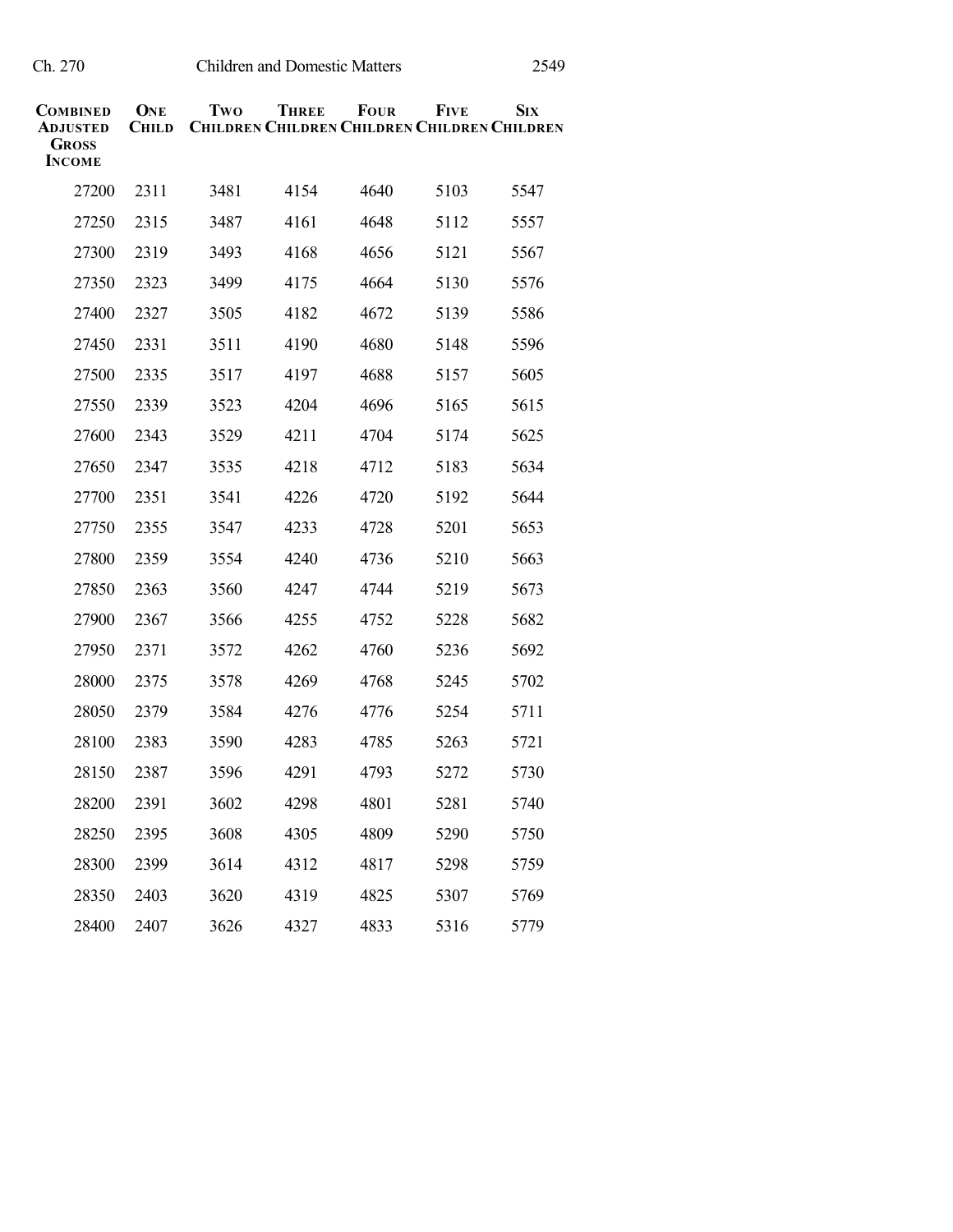| <b>COMBINED</b><br><b>ADJUSTED</b><br><b>GROSS</b><br><b>INCOME</b> | ONE<br><b>CHILD</b> | Two  | <b>THREE</b><br><b>CHILDREN CHILDREN CHILDREN CHILDREN CHILDREN</b> | <b>FOUR</b> | <b>FIVE</b> | <b>SIX</b> |
|---------------------------------------------------------------------|---------------------|------|---------------------------------------------------------------------|-------------|-------------|------------|
| 28450                                                               | 2411                | 3632 | 4334                                                                | 4841        | 5325        | 5788       |
| 28500                                                               | 2415                | 3638 | 4341                                                                | 4849        | 5334        | 5798       |
| 28550                                                               | 2419                | 3644 | 4348                                                                | 4857        | 5343        | 5808       |
| 28600                                                               | 2423                | 3650 | 4355                                                                | 4865        | 5352        | 5817       |
| 28650                                                               | 2427                | 3656 | 4363                                                                | 4873        | 5360        | 5827       |
| 28700                                                               | 2431                | 3662 | 4370                                                                | 4881        | 5369        | 5836       |
| 28750                                                               | 2435                | 3668 | 4377                                                                | 4889        | 5378        | 5846       |
| 28800                                                               | 2439                | 3674 | 4384                                                                | 4897        | 5387        | 5856       |
| 28850                                                               | 2443                | 3680 | 4392                                                                | 4905        | 5396        | 5865       |
| 28900                                                               | 2447                | 3686 | 4399                                                                | 4913        | 5405        | 5875       |
| 28950                                                               | 2451                | 3692 | 4406                                                                | 4921        | 5414        | 5885       |
| 29000                                                               | 2455                | 3699 | 4413                                                                | 4929        | 5422        | 5894       |
| 29050                                                               | 2459                | 3705 | 4420                                                                | 4938        | 5431        | 5904       |
| 29100                                                               | 2463                | 3711 | 4428                                                                | 4946        | 5440        | 5913       |
| 29150                                                               | 2467                | 3717 | 4435                                                                | 4954        | 5449        | 5923       |
| 29200                                                               | 2471                | 3723 | 4442                                                                | 4962        | 5458        | 5933       |
| 29250                                                               | 2475                | 3729 | 4449                                                                | 4970        | 5467        | 5942       |
| 29300                                                               | 2479                | 3735 | 4456                                                                | 4978        | 5476        | 5952       |
| 29350                                                               | 2483                | 3741 | 4464                                                                | 4986        | 5484        | 5962       |
| 29400                                                               | 2487                | 3747 | 4471                                                                | 4994        | 5493        | 5971       |
| 29450                                                               | 2491                | 3753 | 4478                                                                | 5002        | 5502        | 5981       |
| 29500                                                               | 2495                | 3759 | 4485                                                                | 5010        | 5511        | 5990       |
| 29550                                                               | 2499                | 3765 | 4492                                                                | 5018        | 5520        | 6000       |
| 29600                                                               | 2503                | 3771 | 4500                                                                | 5026        | 5529        | 6010       |
| 29650                                                               | 2507                | 3777 | 4507                                                                | 5034        | 5538        | 6019       |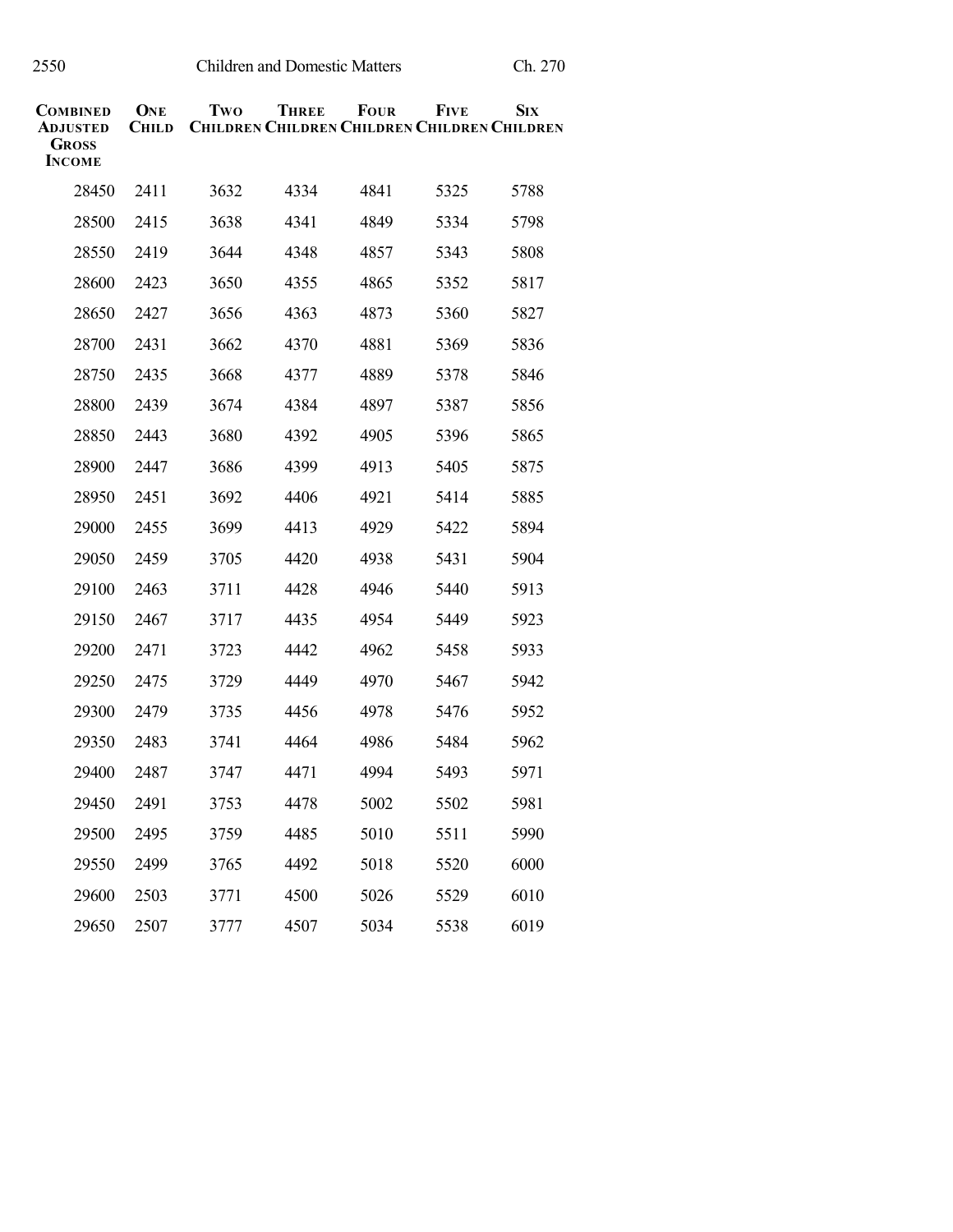| COMBINED<br><b>ADJUSTED</b><br><b>GROSS</b><br><b>INCOME</b> | ONE<br><b>CHILD</b> | Two  | <b>THREE</b><br><b>CHILDREN CHILDREN CHILDREN CHILDREN CHILDREN</b> | <b>FOUR</b> | <b>FIVE</b> | <b>SIX</b> |
|--------------------------------------------------------------|---------------------|------|---------------------------------------------------------------------|-------------|-------------|------------|
| 29700                                                        | 2511                | 3783 | 4514                                                                | 5042        | 5546        | 6029       |
| 29750                                                        | 2515                | 3789 | 4521                                                                | 5050        | 5555        | 6039       |
| 29800                                                        | 2519                | 3795 | 4529                                                                | 5058        | 5564        | 6048       |
| 29850                                                        | 2523                | 3801 | 4536                                                                | 5066        | 5573        | 6058       |
| 29900                                                        | 2527                | 3807 | 4543                                                                | 5074        | 5582        | 6068       |
| 29950                                                        | 2531                | 3813 | 4550                                                                | 5083        | 5591        | 6077       |
| 30000                                                        | 2535                | 3819 | 4557                                                                | 5091        | 5600        | 6087       |

(8) **Computation of basic child support-sharedphysical care -split physical care - stipulations - deviations - basis for periodic updates.** (g) FOR PURPOSES OF CALCULATING CHILD SUPPORT, WHEN TWO OR MORE CHILDREN ARE INCLUDED IN THE CHILD SUPPORT WORKSHEET CALCULATION AND THE PARTIES HAVE A DIFFERENT NUMBER OF OVERNIGHTS WITH TWO OR MORE OF THE CHILDREN, THE NUMBER OF OVERNIGHTS USED TO DETERMINE CHILD SUPPORT IS DETERMINED BY ADDING TOGETHER THE NUMBER OF OVERNIGHTS FOR EACH CHILD AND THEN DIVIDING THAT NUMBER BY THE NUMBER OF CHILDREN INCLUDED IN THE CHILD SUPPORT WORKSHEET CALCULATION.

(11) **Extraordinary adjustments to the schedule of basic child support obligations - periodic disability benefits.** (a) By agreement of the parties or by order of court, the following reasonable and necessary expensesincurred on behalf of the child shall MUST be divided between the parents in proportion to their adjusted gross income:

(I) Any expenses for attending any special or private elementary or secondary schools to meet the particular educational needs of the child OR PUBLIC SCHOOL MANDATORY SCHOOL FEES; and

(c) (I) IF THE NONCUSTODIAL PARENT RECEIVES PERIODIC DISABILITY BENEFITS GRANTED BY THE FEDERAL "OLD-AGE, SURVIVORS, AND DISABILITY INSURANCE ACT", 42 U.S.C. SEC. 401 ET SEQ., DUE TO THE DISABILITY OF THE NONCUSTODIAL PARENT OR RECEIVES EMPLOYER-PAID RETIREMENT BENEFITS FROM THE FEDERAL GOVERNMENT DUE TO THE RETIREMENT OF THE NONCUSTODIAL PARENT, THE NONCUSTODIAL PARENT SHALL NOTIFY THE CUSTODIAL PARTY, AND THE DELEGATE CHILD SUPPORT ENFORCEMENT UNIT, IF A PARTY TO THE CASE, WITHIN SIXTY DAYS AFTER THE NONCUSTODIAL PARTY RECEIVES NOTICE OF SUCH BENEFITS.

(II) ABSENT GOOD CAUSE SHOWN, THE CUSTODIAL PARENT MUST APPLY FOR DEPENDENT BENEFITS FOR THE CHILD OR CHILDREN WITHIN SIXTY DAYS AFTER THE CUSTODIAL PARENT RECEIVES NOTIFICATION PURSUANT TO SUBSECTION  $(11)(c)(I)$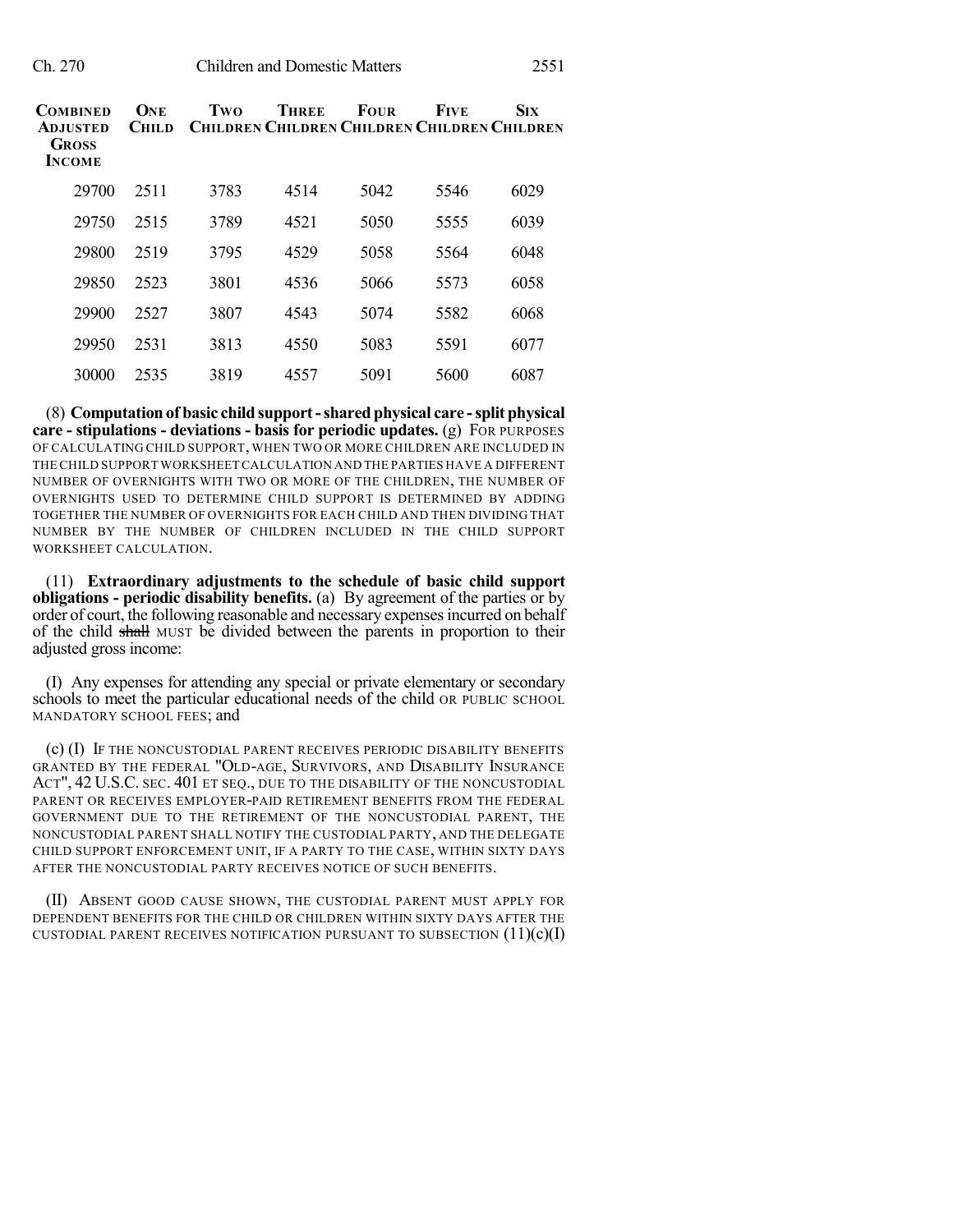OF THIS SECTION, AND SHALL COOPERATE WITH THE APPROPRIATE FEDERAL AGENCY IN COMPLETING ANY APPLICATION FOR BENEFITS.

(III) In cases where the custodial parent receives periodic disability benefits granted by the federal "Old-age, Survivors, and Disability Insurance Act", 42U.S.C. SEC. 401 ET SEQ., on behalf of dependent children due to the disability of the noncustodial parent or receives employer-paid retirement benefits from the federal government on behalf of dependent children due to the retirement of the noncustodial parent, the noncustodial parent's share of the total child support obligation as determined pursuant to subsection  $(8)$  of this section shall MUST be reduced in an amount equal to the amount of the benefits.

**SECTION 2.** In Colorado Revised Statutes, 14-10-115, **amend** (16)(a) as follows:

**14-10-115. Child support guidelines - purpose - determination of income schedule of basic childsupport obligations- adjustmentstobasic childsupport - additional guidelines - child support commission - definitions.** (16) **Child support commission.** (a) The child support guidelines, including the schedule of basic child support obligations, and general child support issues shall MUST be reviewed AT LEAST ONCE EVERY FOUR YEARS bya child support commission, which commission is hereby created. AFTER THE PERIODIC REVIEW DESCRIBED IN THIS SECTION, THE COMMISSION SHALL SUBMIT A REPORT TO THE GOVERNOR AND TO THE GENERAL ASSEMBLY EXPLAINING THE COMMISSION'S RECOMMENDATIONS.

**SECTION 3.** In Colorado Revised Statutes, 14-10-122, **amend** (1)(c) and  $(1.5)(c)(I)$  as follows:

**14-10-122. Modification and termination of provisions for maintenance, support, and property disposition - automatic lien - definitions.** (1) (c) In any action or proceeding in any court of this state in which child support, maintenance when combined with child support, or maintenance is ordered, a payment becomes a final money judgment, referred to in this section as a support judgment, when it is due and not paid. Such payment shall is not be retroactively modified except pursuant to paragraph (a) of this subsection  $(1)$  SUBSECTION  $(1)(a)$  OF THIS SECTION and may be enforced as other judgments without further action by the court; except that an existing child support order with respect to child support payable by the obligor may be modified retroactively to the time that a mutually agreed upon change of physical custody occurs pursuant to subsection (5) of this section. A support judgment is entitled to full faith and credit and may be enforced in any court of this state or any other state. In order to enforce a support judgment, the obligee shall file with the court that issued the order a verified entry of support judgment specifying the period of time that the support judgment covers and the total amount of the support judgment for that period. The obligee or the delegate child support enforcement unit shall Is not be required to wait fourteen days to execute on such support judgment. HOWEVER, A COPY OF THE VERIFIED ENTRY OF SUPPORT JUDGMENT MUST BE PROVIDED TO ALL PARTIES PURSUANT TO RULE 5 OF THE COLORADO RULES OF CIVIL PROCEDURE, UPON FILING WITH THE COURT. A verified entry of support judgment is not required to be signed by an attorney. A verified entry of support judgment may be used to enforce a support judgment for debt entered pursuant to section 14-14-104. The filing of a verified entry of support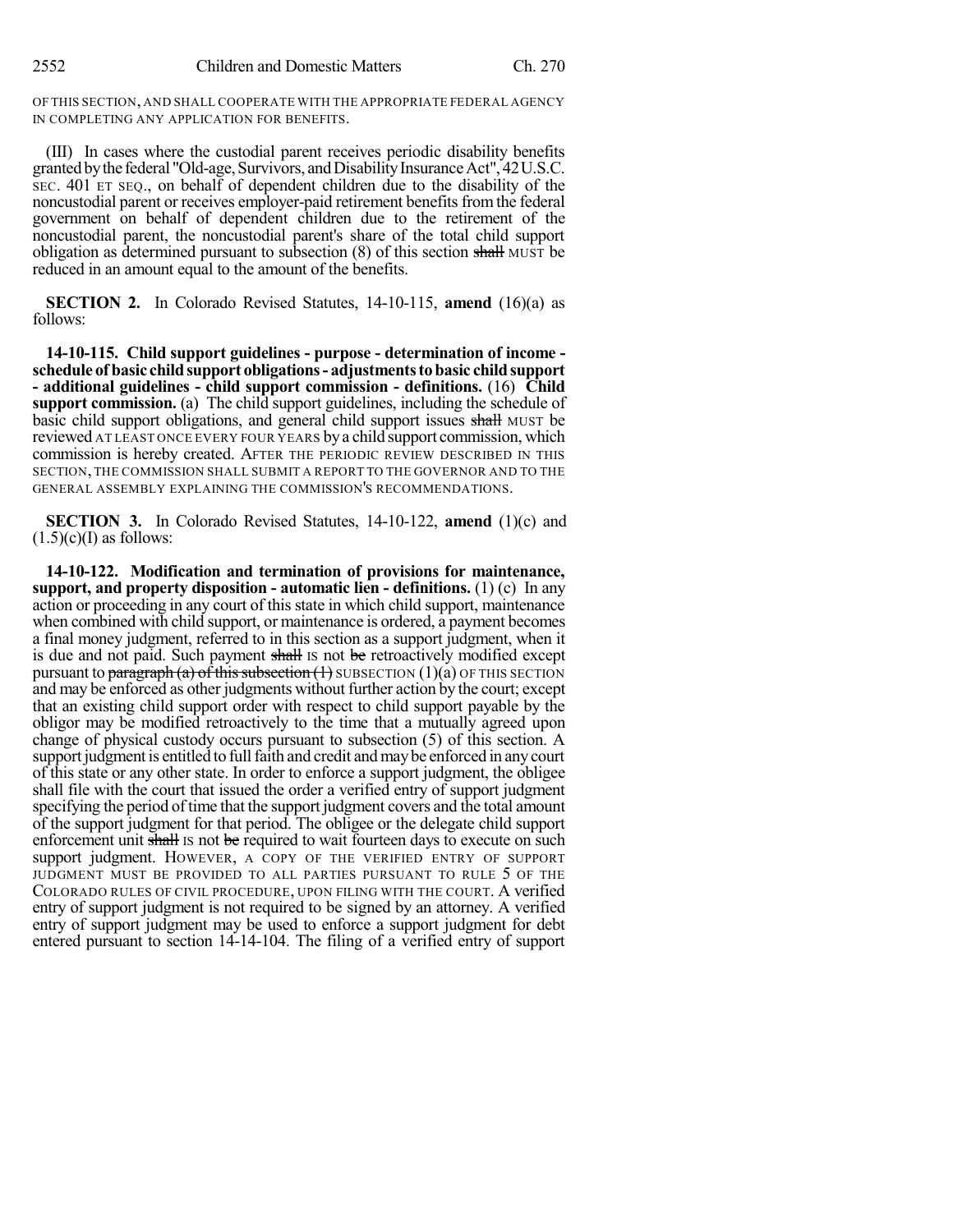judgment shall revive REVIVES all individual support judgments that have arisen during the period of time specified in the entry of support judgment and that have not been satisfied, pursuant to rule 54 (h) of the Colorado rules of civil procedure, without the requirement of a separate motion, notice, or hearing. Notwithstanding the provisions of this paragraph  $(c)$  SUBSECTION  $(1)(c)$ , no court order for support judgment nor verified entry of support judgment shall be IS required in order for the county and state child support enforcement units to certify past-due amounts of child support to the internal revenue service or to the department of revenue for purposes of intercepting a federal or state tax refund or lottery winnings.

(1.5) (c) **Lien on personal property other than wages, insurance claim payments, awards, and settlements, and money held by a financial institution as defined in 42 U.S.C.sec. 669a (d)(1) or motor vehicles.** (I) To evidence a lien on personal property, other than wages; insurance claim payments, awards, and settlements as authorized in section 26-13-122.7; C.R.S.; ACCOUNTS AS AUTHORIZED IN SECTION 26-13-122.3; and moneys MONEY held by a financial institution as defined in 42 U.S.C. sec. 669a (d)(1) or motor vehicles, created pursuant to this subsection (1.5), the state child support enforcement agency shall file a notice of lien with the secretary of state by means of direct electronic data transmission. From the time of filing the notice of lien with the secretary of state, the lien is an encumbrance in favor of the obligee, or the assignee of the obligee, and encumbers all personal property or any interest of the obligor in any personal property.

**SECTION 4.** In Colorado Revised Statutes, 19-6-104, **amend** (5.5) as follows:

**19-6-104. Hearing - orders.** (5.5) All child support orders entered pursuant to this article shall ARTICLE 6 MUST include the social security account numbers and dates of birth of the parties and of the children who are the subjects of the order and the parties' residential and mailing addresses.

**SECTION 5.** In Colorado Revised Statutes, 26-13-106, **amend** (4); and **add** (5) as follows:

**26-13-106. Eligibility for services - child support DRA fee cash fund.** (4) After more than five hundred FIFTY dollars has been collected from an obligor during a year, the county department shall recover a fee of twenty-five THIRTY-FIVE dollars from the obligee if the obligee has never received public assistance. The county department shall withhold the fee from the first amount collected that exceeds the five-hundred-dollar FIVE-HUNDRED-FIFTY-DOLLAR threshold.

(5) THERE IS CREATED IN THE STATE TREASURY THE CHILD SUPPORT DRA FEE CASH FUND, REFERRED TO IN THIS SUBSECTION (5) AS THE "FUND". THE FUND CONSISTS OF MONEY CREDITED TO THE FUND FROM THE STATE SHARE, IF ANY, OF FEES COLLECTED PURSUANT TO THIS SECTION AND ANY OTHER MONEY THAT THE GENERAL ASSEMBLY MAY APPROPRIATE OR TRANSFER TO THE FUND. THE STATE TREASURER SHALL CREDIT ALL INTEREST AND INCOME DERIVED FROM THE DEPOSIT AND INVESTMENT OF MONEY IN THE FUND TO THE FUND. SUBJECT TO ANNUAL APPROPRIATION BY THE GENERAL ASSEMBLY,THE STATE DEPARTMENT MAY EXPEND MONEY FROM THE FUND FOR PROGRAM OPERATIONS.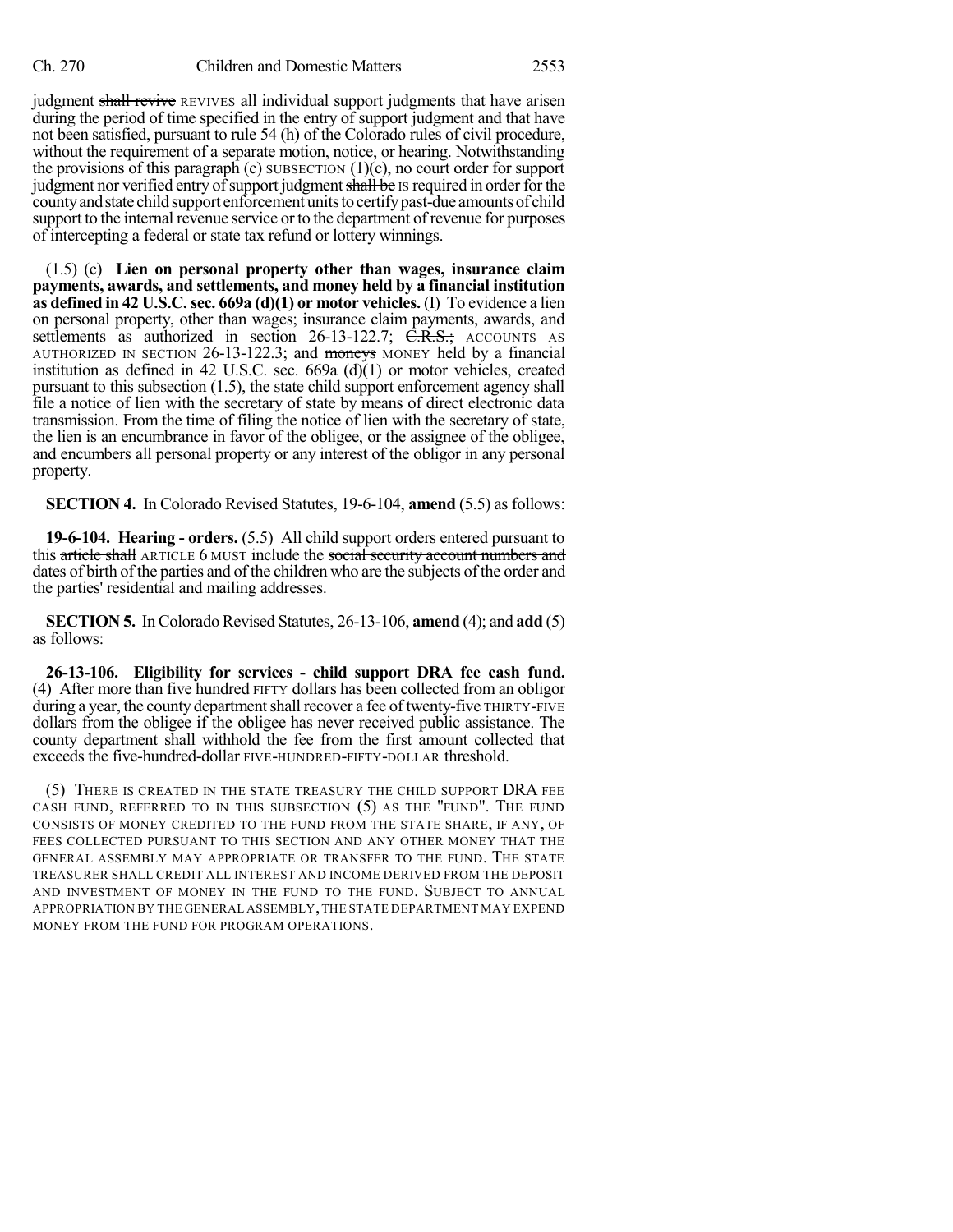**SECTION 6.** In Colorado Revised Statutes, **add** 26-13-122.3 as follows:

**26-13-122.3. Administrative lien and levy of accounts held by financial institutions - definitions.** (1) FOR PURPOSES OF THIS SECTION, UNLESS THE CONTEXT OTHERWISE REQUIRES:

(a) "ACCOUNT" HAS THE SAME MEANING AS DEFINED IN SECTION  $26$ -13-128  $(7)(a)$ .

(b) "FINANCIAL INSTITUTION" HAS THE SAME MEANING AS DEFINED IN SECTION 26-13-128 (7)(b).

(2) THE STATE CHILD SUPPORT ENFORCEMENT AGENCY MAY ISSUE A NOTICE OF ADMINISTRATIVE LIEN AND LEVY TO ANY FINANCIAL INSTITUTION OR ITS AGENT HOLDING AN OBLIGOR PARENT'S ACCOUNT OR ACCOUNTS IDENTIFIED PURSUANT TO SECTION 26-13-128.THE ADMINISTRATIVE LIEN AND LEVY MAY BE ISSUED WHEN AN OBLIGOR WHO IS RESPONSIBLE FOR THE SUPPORT OF A CHILD ON WHOSE BEHALF THE OBLIGEE IS RECEIVING SUPPORT ENFORCEMENT SERVICES FROM THE STATE'S CHILD SUPPORT ENFORCEMENT AGENCY PURSUANT TO THIS ARTICLE 13 IS PAST DUE ON CHILD SUPPORT OBLIGATIONS. THE NOTICE MUST INCLUDE THE FOLLOWING STATEMENTS AND INFORMATION:

(a) THE NAME AND ADDRESS OF THE FINANCIAL INSTITUTION HOLDING AN OBLIGOR PARENT'S FINANCIAL ACCOUNT OR ACCOUNTS;

(b) THE OBLIGOR'S NAME,LAST-KNOWN ADDRESS,AND SOCIAL SECURITY NUMBER EXCEPT WHERE OTHER IDENTIFYING INFORMATION MAY BE PROVIDED IN LIEU OF A SOCIAL SECURITY NUMBER;

(c) THE TOTAL AMOUNT OWED FOR PAST-DUE CHILD SUPPORT AS IDENTIFIED BY THE STATE AS PROVIDED IN SECTION 26-13-128 (2)(c);

(d) A STATEMENT THAT THE NOTICE OF ADMINISTRATIVE LIEN AND LEVY TAKES EFFECT UPON THE RECEIPT BY THE FINANCIAL INSTITUTION OF THE NOTICE;

(e) INSTRUCTIONS ON THE REMITTANCE OF THE WITHHELD OR SURRENDERED AMOUNTS, INCLUDING THE REQUIREMENT THAT EACH CHECK OR REMITTANCE:

(I) BE PAYABLE TO THE FAMILY SUPPORT REGISTRY AND SENT TO THE ADDRESS INDICATED IN THE NOTICE;

(II) BE SURRENDERED WITHIN THIRTY DAYS AFTER THE DATE OF NOTICE OF LIEN AND LEVY; AND

(III) INCLUDE THE FAMILY SUPPORT REGISTRY ACTION NUMBER ON THE FACE OF THE CHECK OR REMITTANCE;

(f) A STATEMENT THAT, IF NO FUNDS ARE AVAILABLE FOR SURRENDER, THE FINANCIAL INSTITUTION SHALL RETURN THE REMITTANCE NOTICE WITHIN THIRTY DAYS AFTER THE DATE OF THE NOTICE OF LIEN AND LEVY; AND

(g) ASTATEMENT THAT THE ADMINISTRATIVE LIEN AND LEVY IS AUTOMATICALLY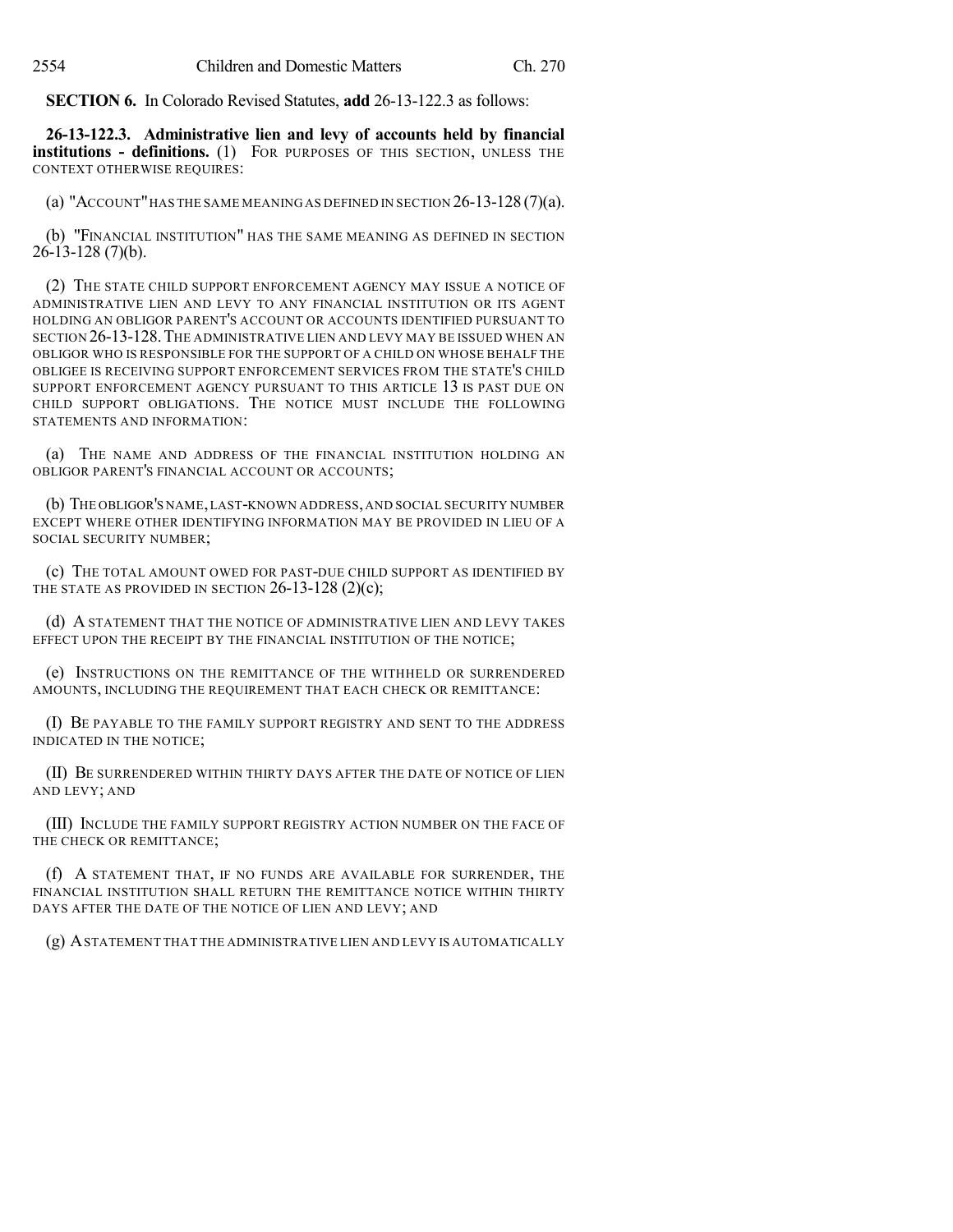INACTIVATED ONCE THE FINANCIAL INSTITUTION HAS RETURNED THE REMITTANCE NOTICE OR SURRENDERED THE FUNDS HELD BY THE FINANCIAL INSTITUTION.

(3) IN ORDER TO ATTACH AND COLLECT FUNDS IN A FINANCIAL ACCOUNT IDENTIFIED PURSUANT TO SECTION 26-13-128 FOR PAST-DUE CHILD SUPPORT, THE STATE CHILD SUPPORT ENFORCEMENT AGENCY IS AUTHORIZED TO SERVE, BY FIRST-CLASS MAIL OR BY ELECTRONIC MEANS IF MUTUALLY AGREED UPON,A NOTICE OF ADMINISTRATIVE LIEN AND LEVY ON ANY FINANCIAL INSTITUTION OR ITS AGENT THAT HOLDS THE OBLIGOR PARENT'S ACCOUNT OR ACCOUNTS. A COPY OF THE ADMINISTRATIVE LIEN AND LEVY MUST BE PROVIDED TO THE OBLIGOR AND MUST INCLUDE INFORMATION ON THE OBLIGOR'S AND, IF APPLICABLE, A JOINT ACCOUNT HOLDER OR HOLDERS', RIGHT TO FILE AN APPLICABLE EXCEPTION, EXEMPTION, OR APPEAL, INCLUDING BUT NOT LIMITED TO, CUSTODIAL ACCOUNTS PURSUANT TO SECTION 11-50-110, THE EARNINGS LIMITATIONS SET FORTH IN SECTION 13-54-104 (3), AND THE APPEAL POLICY FOR JOINTLY OWNED OR SHARED ACCOUNTS.

(4) SUBSECTION (3) OF THIS SECTION APPLIES TO ALL PAST-DUE CHILD SUPPORT OBLIGATIONS ORDERED AS PART OF ANY PROCEEDING, REGARDLESS OF WHEN THE ORDER WAS ENTERED, AND ALL SUCH CHILD SUPPORT OBLIGORS ARE SUBJECT TO NOTICE OF ADMINISTRATIVE LIEN AND LEVY AS DESCRIBED IN SUBSECTION (3) OF THIS SECTION.

**SECTION 7.** In Colorado Revised Statutes, 26-13.5-105, **amend** (4) as follows:

**26-13.5-105. Negotiation conference - issuance of order of financial responsibility - filing of order with district court.** (4) The determination of the monthly support obligation shall be IS based on the child support guidelines set forth in section  $14-10-115$ . C.R.S. The delegate child support enforcement unit may issue an administrative subpoena requesting income information, including but not limited to wage statements, pay stubs, and tax records. In the absence of reliable information, which may include such information as wage statements or other wage information obtained from the department of labor and employment, tax records, and verified statements made by the obligee, the delegate child support enforcement unit shall set the amount included in the order of financial responsibility pursuant to section 14-10-115, C.R.S., based on the current minimum wage for a forty-hour workweek AFTER CONSIDERING THE FACTORS SET FORTH IN SECTION 14-10-115  $(5)(b.5)(II).$ 

**SECTION 8. Appropriation.** For the 2019-20 state fiscal year, \$143,650 is appropriated to the department of human services for use by the office of self sufficiency. This appropriation is from the child support deficit reduction act fee cash fund. To implement this act, the office may use this appropriation for the automated child support enforcement system.

**SECTION 9. Effective date - applicability.** (1) This act takes effect July 1, 2019; except that section 14-10-115 (3)(c.5), (6)(b), (7)(a)(II)(B), (7)(a)(II)(C),  $(7)(a)(II)(D)$ ,  $(7)(b)$ ,  $(8)(g)$ ,  $(11)(a)$  introductory portion,  $(11)(a)(I)$ , and  $(11)(c)$ , Colorado Revised Statutes, as amended and added in section 1 of this act, takes effect July 1, 2020.

(2) Section 1 of this act applies to orders entered on or after the applicable